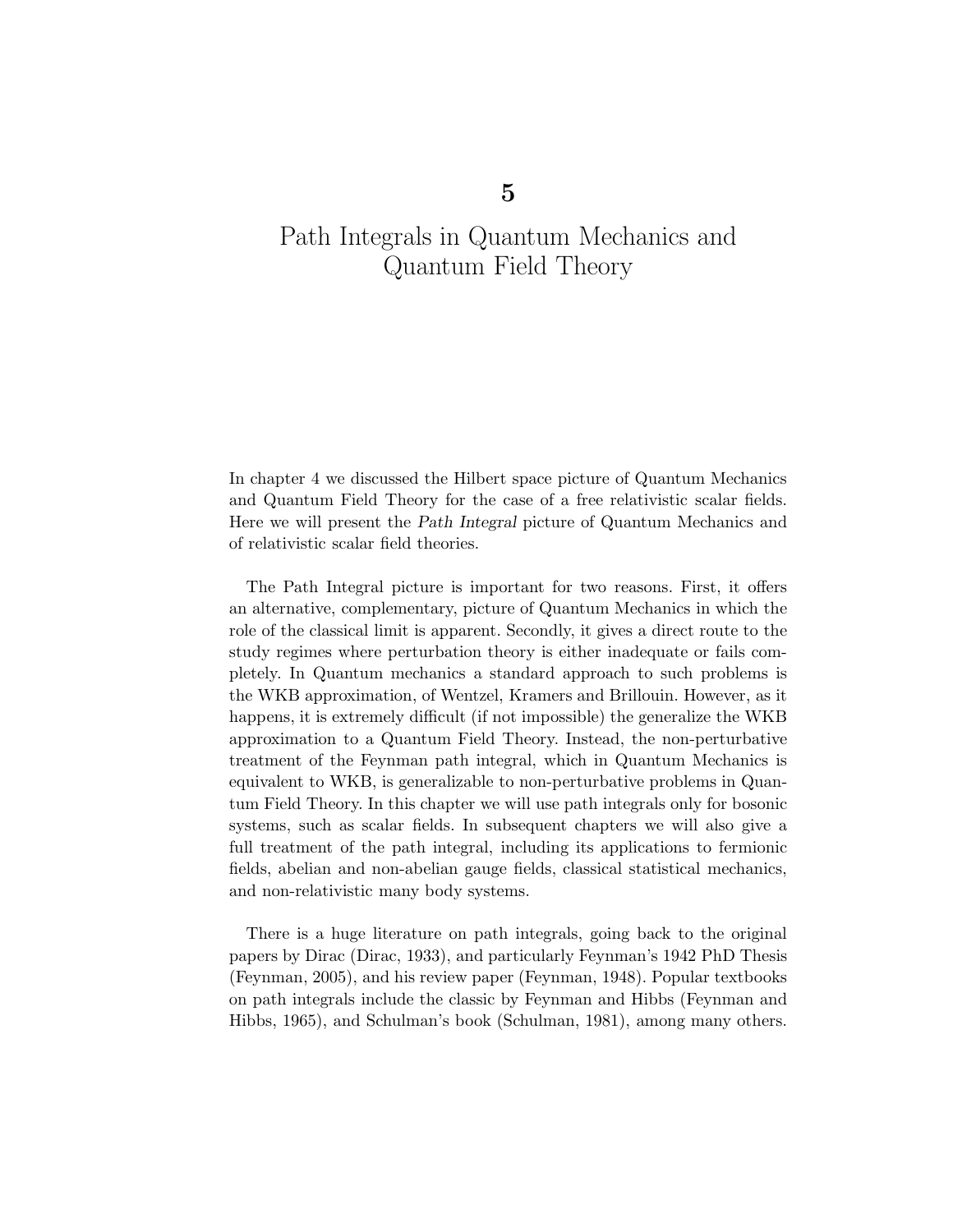#### 5.1 Path Integrals and Quantum Mechanics

Consider a simple quantum mechanical system whose dynamics can be described by a generalized coordinate operator  $\hat{q}$ . We want to compute the amplitude

$$
F(q_f, t_f | q_i, t_i) = \langle q_f, t_f | q_i, t_i \rangle \tag{5.1}
$$

known as the Wightman function. This function represents the amplitude to find the system at coordinate  $q_f$  at the final time  $t_f$  knowing that it was at coordinate  $q_i$  at the initial time  $t_i$ . The amplitude  $F(q_f, t_f | q_i, t_i)$  is just a matrix element of the evolution operator

$$
F(q_f, t_f | q_i, t_i) = \langle q_f | e^{i\hat{H}(t_i - t_f)/\hbar} | q_i \rangle \tag{5.2}
$$

Let us set, for simplicity,  $|q_i, t_i\rangle = |0,0\rangle$  and  $|q_f, t_f\rangle = |q, t\rangle$ . Then, from the definition of this matrix element, we find out that it obeys

$$
\lim_{t \to 0} F(q, t | 0, 0) = \langle q | 0 \rangle = \delta(q) \tag{5.3}
$$

Furthermore, after some algebra we also find that

$$
i\hbar \frac{\partial F}{\partial t} = i\hbar \frac{\partial}{\partial t} \langle q, t | 0, 0 \rangle = i\hbar \frac{\partial}{\partial t} \langle q | e^{-i\hat{H}t/\hbar} | 0 \rangle
$$
  
=  $\langle q | \hat{H} e^{-i\hat{H}t/\hbar} | 0 \rangle$   
=  $\int dq' \langle q | \hat{H} | q' \rangle \langle q' | e^{-i\hat{H}t/\hbar} | 0 \rangle$  (5.4)

where we have used that, since  $\{ |q\rangle \}$  is a complete set of states, the identity operator  $I$  has the expansion, called the resolution of the identity,

$$
I = \int dq' |q'\rangle \langle q'| \tag{5.5}
$$

Here we have assumed that the states are orthonormal,

$$
\langle q|q'\rangle = \delta(q - q')\tag{5.6}
$$

Hence,

$$
i\hbar \frac{\partial}{\partial t} F(q, t|0, 0) = \int dq' \langle q | \hat{H} | q' \rangle F(q', t|0, 0) \equiv \hat{H}_q F(q, t|0, 0) \tag{5.7}
$$

In other words,  $F(q, t | 0, 0)$  is the solution of the Schrödinger Equation that satisfies the initial condition of Eq. (5.3). For this reason, the amplitude  $F(q, t | 0, 0)$  is called the Schrödinger Propagator.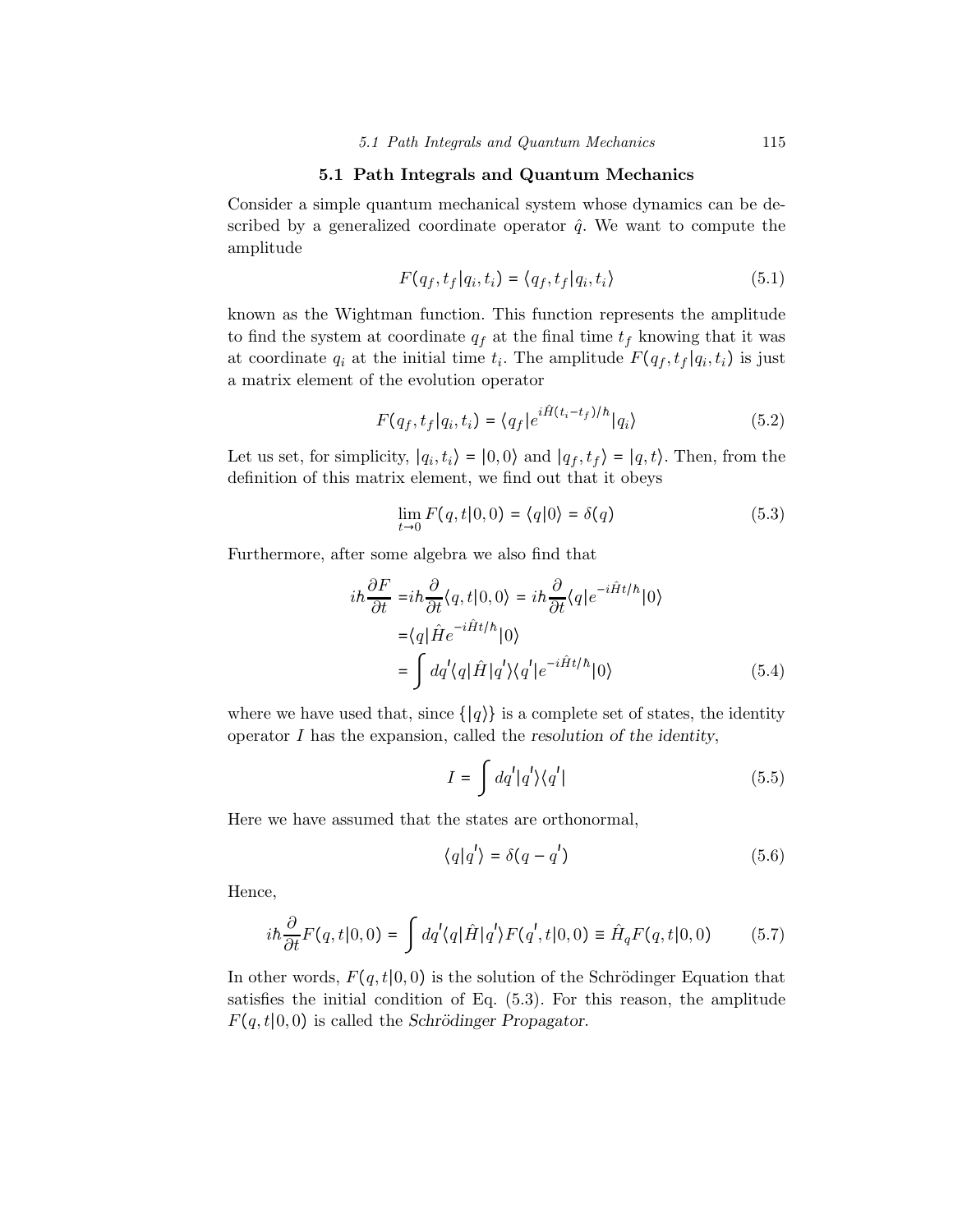

Figure 5.1 The amplitude to go from  $|q_i, t_i\rangle$  to  $|q_f, t_f\rangle$  is a sum of products of amplitudes through the intermediate states  $|q^{\prime}, t^{\prime}\rangle$ .

The superposition principle tells us that the amplitude to find the system in the final state at the final time is the sum of amplitudes of the form

$$
F(q_f, t_f | q_i, t_i) = \int dq' \langle q_f, t_f | q', t' \rangle \langle q', t' | q_i, t_i \rangle
$$
 (5.8)

where the system is in an arbitrary set of states at an intermediate time  $t'$ . Here we represented this situation by inserting the identity operator  $I$  at the intermediate time  $t'$  in the form of the resolution of the identity of Eq.  $(5.8).$ 

Let us next define a partition of the time interval  $[t_i, t_f]$  into N subintervals each of length  $\Delta t$ ,

$$
t_f - t_i = N\Delta t \tag{5.9}
$$

Let  $\{t_j\}$ , with  $j = 0, \ldots, N + 1$ , denote a set of points in the interval  $[t_i, t_f]$ , such that

$$
t_i = t_0 \le t_1 \le \dots \le t_N \le t_{N+1} = t_f \tag{5.10}
$$

Clearly,  $t_k = t_0 + k\Delta t$ , for  $k = 1, ..., N + 1$ . By repeating the procedure used in Eq.(5.8) of inserting the resolution of the identity at the intermediate times  $\{t_k\}$ , we find

$$
F(q_f, t_f | q_i, t_i) = \int dq_1 \dots dq_N \langle q_f, t_f | q_N, t_N \rangle \langle q_N, t_N | q_{N-1}, t_{N-1} \rangle \times \dots
$$

$$
\times \dots \langle q_j, t_j | q_{j-1}, t_{j-1} \rangle \dots \langle q_1, t_1 | q_i, t_i \rangle
$$
(5.11)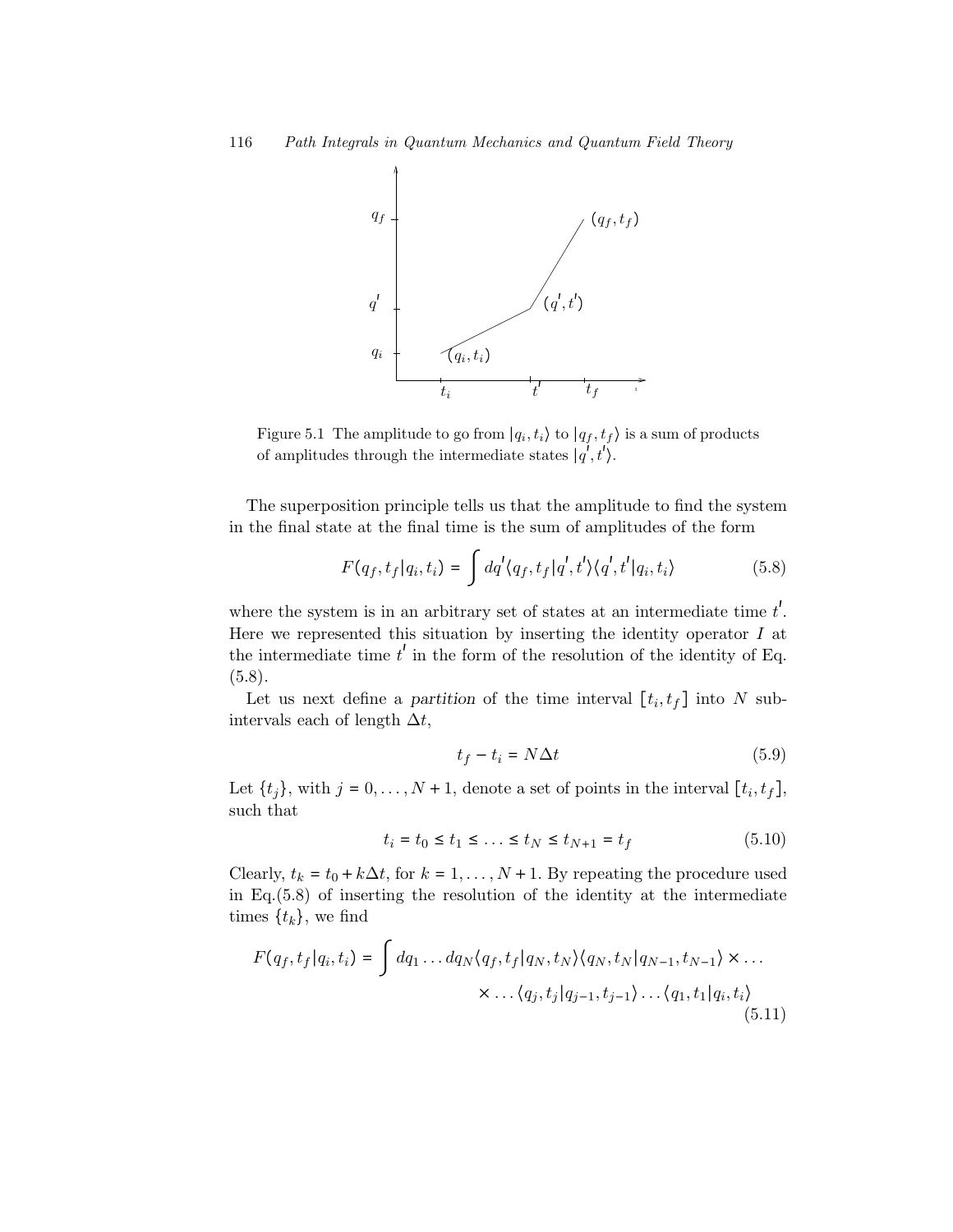#### 5.1 Path Integrals and Quantum Mechanics 117

Each factor  $\langle q_j, t_j | q_{j-1}, t_{j-1} \rangle$  in Eq.(5.11) has the form

$$
\langle q_j, t_j | q_{j-1}, t_{j-1} \rangle = \langle q_j | e^{-i\hat{H}(t_j - t_{j-1})/h} | q_{j-1} \rangle \equiv \langle q_j | e^{-i\hat{H}\Delta t/h} | q_{j-1} \rangle \tag{5.12}
$$

In the limit  $N \to \infty$ , with  $|t_f - t_i|$  fixed and finite, the interval  $\Delta t$  becomes infinitesimally small and  $\Delta t \to 0$ . Hence, as  $N \to \infty$  we can approximate the expression for  $\langle q_j, t_j | q_{j-1}, t_{j-1} \rangle$  in Eq.(5.12) as follows

$$
\langle q_j, t_j | q_{j-1}, t_{j-1} \rangle = \langle q_j | e^{-iH\Delta t/\hbar} | q_{j-1} \rangle
$$
  
\n
$$
= \langle q_j | \left\{ I - i \frac{\Delta t}{\hbar} \hat{H} + O((\Delta t)^2) \right\} | q_{j-1} \rangle
$$
  
\n
$$
= \delta(q_j - q_{j-1}) - i \frac{\Delta t}{\hbar} \langle q_j | \hat{H} | q_{j-1} \rangle + O((\Delta t)^2)
$$
\n(5.13)

which becomes asymptotically exact as  $N \to \infty$ .



Figure 5.2 A history  $q(t)$  of the system.

We can also introduce at each intermediate time  $t_j$  a complete set of momentum eigenstates  $\{|p\rangle\}$  using their resolution of the identity

$$
I = \int_{-\infty}^{\infty} dp \, |p\rangle\langle p| \tag{5.14}
$$

Recall that the overlap between the states  $|q\rangle$  and  $|p\rangle$  is

$$
\langle q|p\rangle = \frac{1}{\sqrt{2\pi\hbar}} e^{ipq/\hbar} \tag{5.15}
$$

For a typical Hamiltonian of the form

$$
\hat{H} = \frac{\hat{p}^2}{2m} + V(\hat{q})
$$
\n(5.16)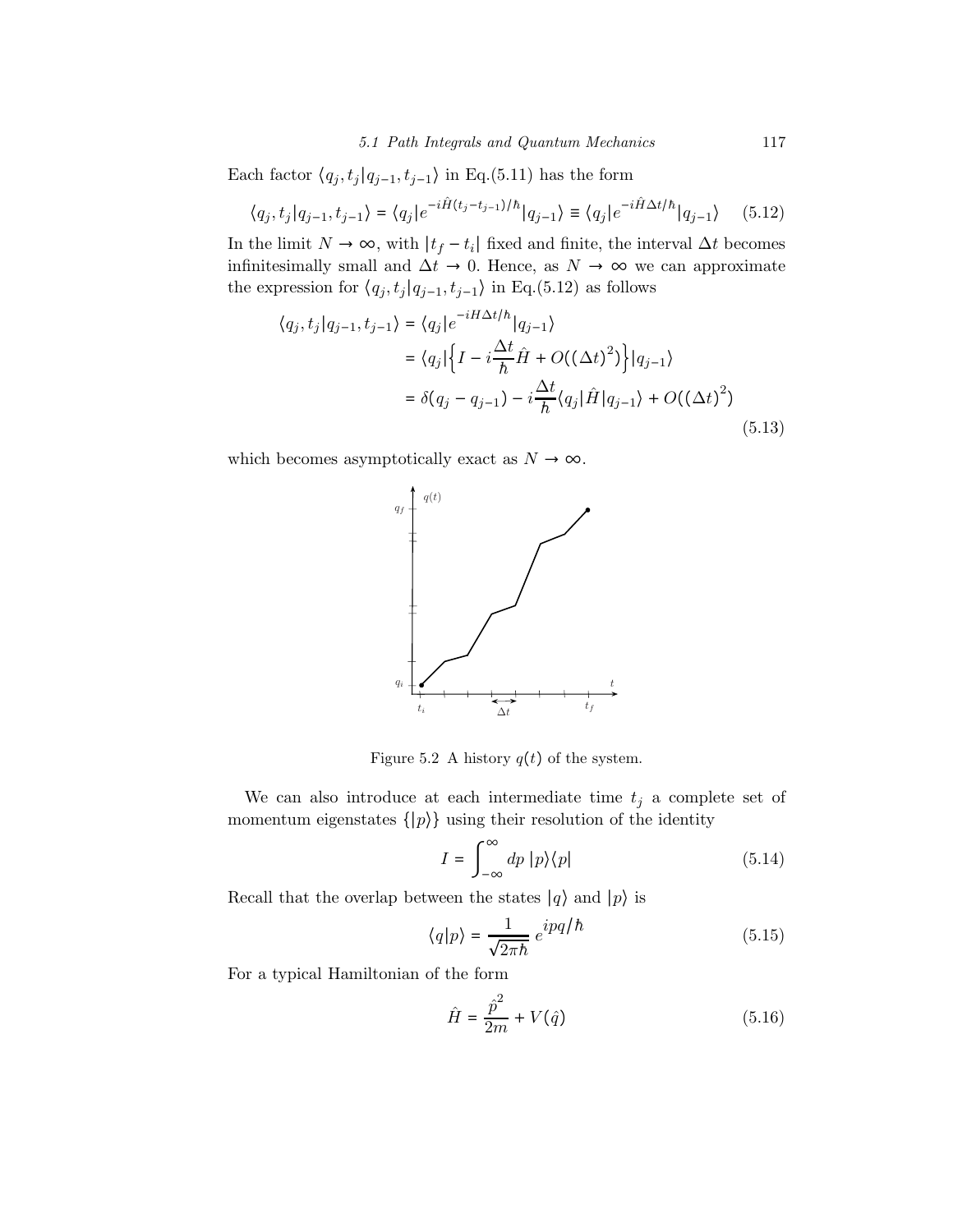its matrix elements are

$$
\langle q_j | \hat{H} | q_{j-1} \rangle = \int_{-\infty}^{\infty} \frac{dp_j}{2\pi \hbar} e^{ip_j(q_j - q_{j-1})/\hbar} \left[ \frac{p_j^2}{2m} + V(q_j) \right]
$$
(5.17)

Within the same level of approximation we can also write

$$
\langle q_j, t_j | q_{j-1}, t_{j-1} \rangle \approx \int \frac{dp_j}{2\pi\hbar} \exp\left[i\left(\frac{p_j}{\hbar}(q_j - q_{j-1}) - \Delta t \, H\left(p_j, \frac{q_j + q_{j-1}}{2}\right)\right)\right]
$$
(5.18)

where we have introduce the "mid-point rule" which amounts to the replacement  $q_j \to \frac{1}{2}(q_j + q_{j-1})$  inside the Hamiltonian  $H(p, q)$ . Putting everything together we find that the matrix element  $\langle q_f, t_f | q_i, t_i \rangle$  becomes

$$
\langle q_f, t_f | q_i, t_i \rangle = \lim_{N \to \infty} \int \prod_{j=1}^N dq_j \int_{-\infty}^{\infty} \prod_{j=1}^{N+1} \frac{dp_j}{2\pi \hbar}
$$
  

$$
\exp \left\{ \frac{i}{\hbar} \sum_{j=1}^{N+1} \left[ p_j (q_j - q_{j-1}) - \Delta t \ H \left( p_j, \frac{q_j + q_{j-1}}{2} \right) \right] \right\}
$$
(5.19)

Therefore, in the limit  $N \to \infty$ , holding  $|t_i - t_f|$  fixed, the amplitude  $\langle q_f, t_f | q_i, t_i \rangle$  is given by the (formal) expression

$$
\langle q_f, t_f | q_i, t_i \rangle = \int \mathcal{D}p \mathcal{D}q \ e^{\frac{i}{\hbar} \int_{t_i}^{t_f} dt \left[ p\dot{q} - H(p, q) \right]}
$$
(5.20)

where we have used the notation

$$
\mathcal{D}p\mathcal{D}q \equiv \lim_{N \to \infty} \prod_{j=1}^{N} \frac{dp_j dq_j}{2\pi \hbar} \tag{5.21}
$$

which defines the integration measure. The functions, or *configurations*,  $(q(t), p(t))$  must satisfy the initial and final conditions

$$
q(t_i) = q_i, \qquad q(t_f) = q_f \tag{5.22}
$$

Thus the matrix element  $\langle q_f, t_f | q_i, t_i \rangle$  can be expressed as a sum over histories in phase space. The weight of each history is the exponential factor of Eq. (5.20). Notice that the quantity in brackets it is just the Lagrangian

$$
L = p\dot{q} - H(p, q) \tag{5.23}
$$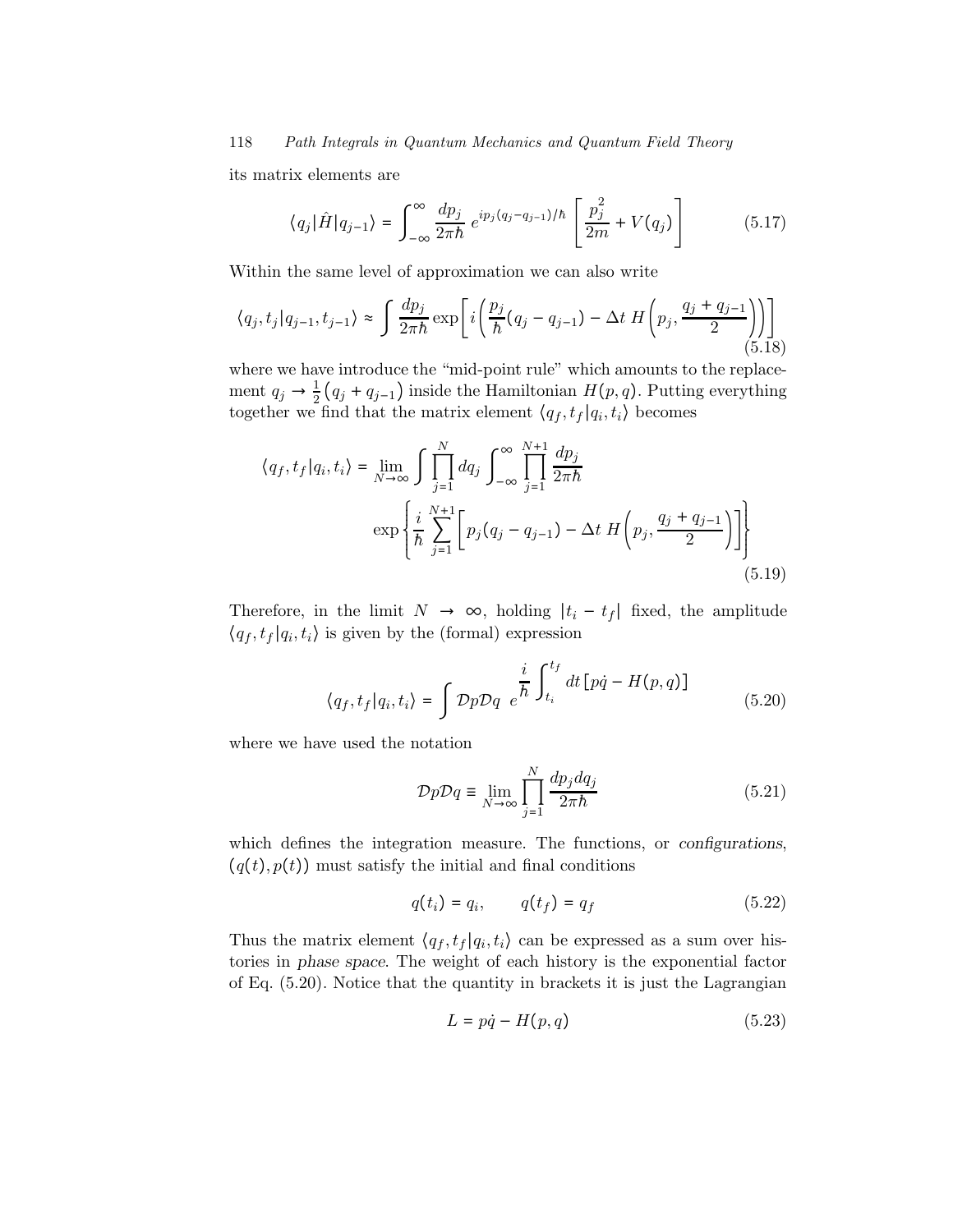Thus the matrix element is just

$$
\langle q_f, t_f | q, t \rangle = \int \mathcal{D}p \mathcal{D}q \ e^{\frac{i}{\hbar}S(q, p)} \tag{5.24}
$$

where  $S(q, p)$  is the action of each history  $(q(t), p(t))$ . Also notice that the sum (or integral) runs over independent functions  $q(t)$  and  $p(t)$  which are not required to satisfy any constraint (apart from the initial and final conditions) and, in particular they are not the solution of the equations of motion. Expressions of these type are known as path-integrals. They are also called functional integrals, since the integration measure is a sum over a space of functions, instead of a field of numbers as in a conventional integral.

Using a Gaussian integral of the form (which involves an analytic continuation)

$$
\int_{-\infty}^{\infty} \frac{dp}{2\pi\hbar} e^{i(p\dot{q} - \frac{p^2}{2m})\frac{\Delta t}{\hbar}} = \sqrt{\frac{m}{2\pi i\hbar\Delta t}} e^{i\frac{\Delta t}{2\hbar}\dot{q}^2}
$$
(5.25)

we can integrate out explicitly the momenta in the path-integral and find a formula that involves only the histories of the coordinate alone. Notice that there are no initial and final conditions on the momenta since the initial and final states have well defined positions. The result is

$$
\langle q_f, t_f | q_i, t_i \rangle = \int \mathcal{D}q \ e^{\frac{i}{\hbar} \int_{t_i}^{t_f} dt \ L(q, \dot{q})} \tag{5.26}
$$

which is known as the Feynman Path Integral (Feynman, 2005, 1948). Here  $L(q, \dot{q})$  is the Lagrangian,

$$
L(q, \dot{q}) = \frac{1}{2} m \dot{q}^{2} - V(q)
$$
\n(5.27)

and the sum over histories  $q(t)$  is restricted by the boundary conditions  $q(t_i) = q_i$  and  $q(t_f) = q_f$ .

The Feynman path-integral tells us that in the correspondence limit,  $h \rightarrow$ 0, the only history (or possibly histories) that contribute significantly to the path integral must be those that leave the action  $S$  stationary since, otherwise, the contributions of the rapidly oscillating exponential would add up to zero. In other words, in the classical limit there is only one history  $q_c(t)$ that contributes. For this history,  $q_c(t)$ , the action S is stationary,  $\delta S = 0$ , and  $q_c(t)$  is the solution of the Classical Equation of Motion

$$
\frac{\partial L}{\partial q} - \frac{d}{dt} \frac{\partial L}{\partial \dot{q}} = 0 \tag{5.28}
$$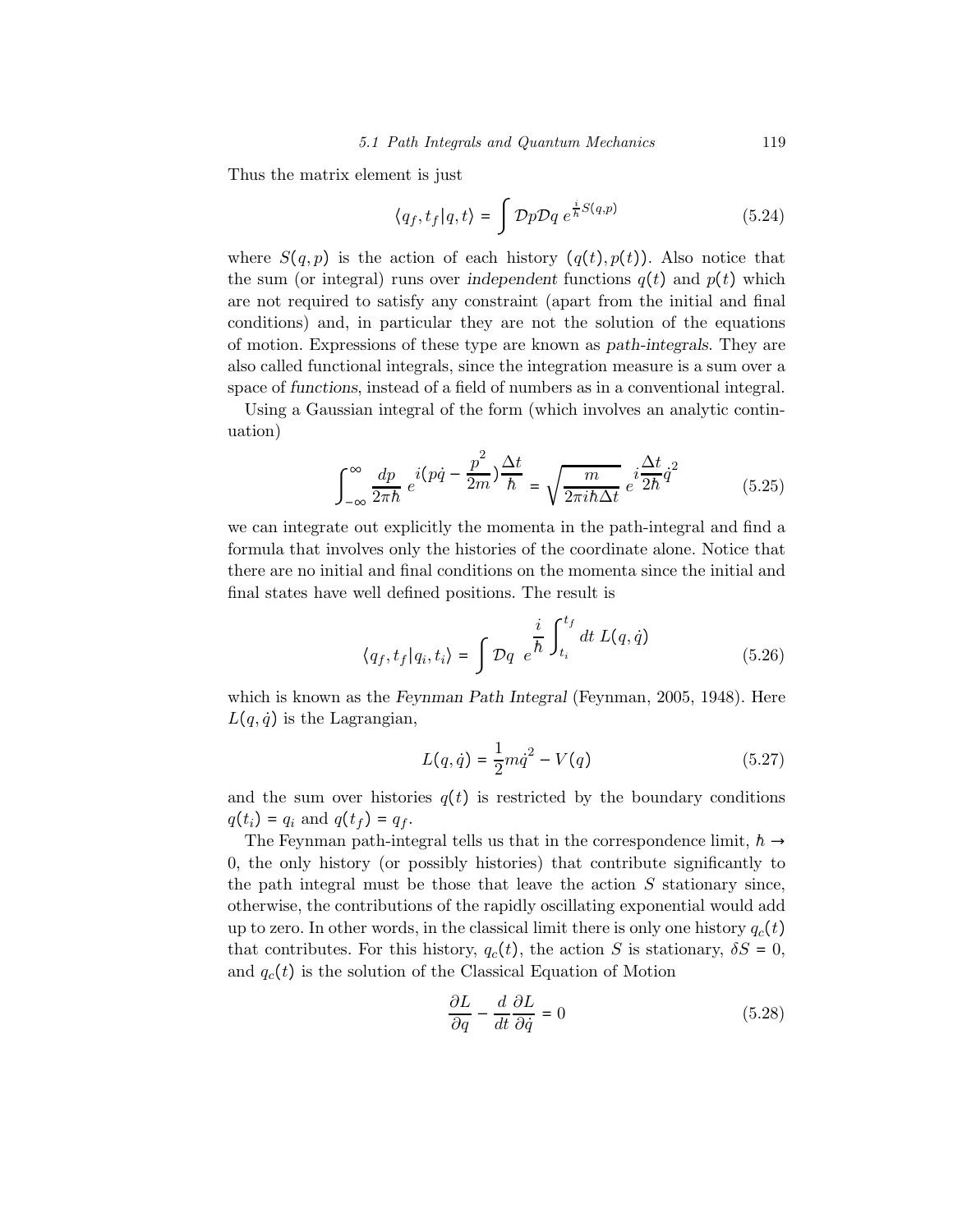

Figure 5.3 Two histories with the same initial and final states.

In other terms, in the correspondence limit  $h \rightarrow 0$ , the evaluation of the Feynman path integral reduces to the requirement that the Least Action Principle should hold. This is the classical limit.

#### 5.2 Evaluating path integrals in Quantum Mechanics

Let us first discuss the following problem. We wish to know how to compute the amplitude  $\langle q_f, t_f | q_i, t_i \rangle$  for a dynamical system whose Lagrangian has the standard form of Eq. (5.27). For simplicity we will begin with a linear harmonic oscillator.

The Hamiltonian for a linear harmonic oscillator is

$$
H = \frac{p^2}{2m} + \frac{m\omega^2}{2}q^2\tag{5.29}
$$

and the associated Lagrangian is

$$
L = \frac{m}{2}\dot{q}^2 - \frac{m\omega^2}{2}q^2\tag{5.30}
$$

Let  $q_c(t)$  be the classical trajectory. It is the solution of the classical equations of motion

$$
\frac{d^2q_c}{dt^2} + \omega^2 q_c = 0
$$
\n(5.31)

Let us denote by  $q(t)$  an arbitrary history of the system and by  $\xi(t)$  its deviation from the classical solution  $q_c(t)$ . Since all the histories, including the classical trajectory  $q_c(t)$ , obey the same initial and final conditions

$$
q(t_i) = q_i \qquad q(t_f) = q_f \tag{5.32}
$$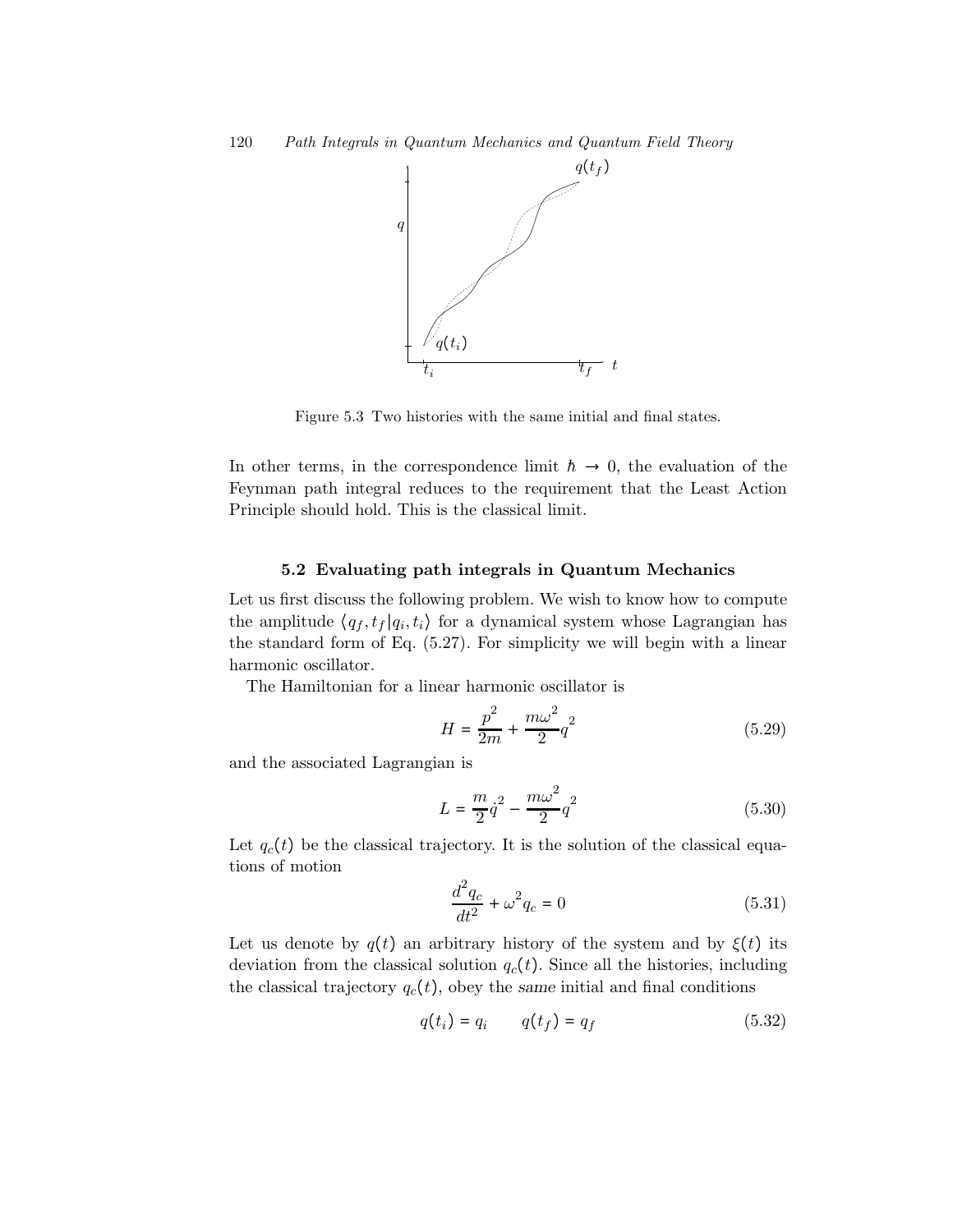it follows that  $\xi(t)$  obeys instead vanishing initial and final conditions:

$$
\xi(t_i) = \xi(t_f) = 0 \tag{5.33}
$$

After some trivial algebra it is easy to show that the action  $S$  for an arbitrary history  $q(t)$  becomes

$$
S(q, \dot{q}) = S(q_c, \dot{q}_c) + S(\xi, \dot{\xi}) + \int_{t_i}^{t_f} dt \frac{d}{dt} \left[ m\xi \frac{dq_c}{dt} \right] + \int_{t_i}^{t_f} dt \ m\xi \left( \frac{d^2 q_c}{dt^2} + \omega^2 q_c \right)
$$
\n(5.34)

The third term vanishes due to the boundary conditions obeyed by the fluctuations  $\xi(t)$ , Eq. (5.33). The last term also vanishes since  $q_c$  is a solution of the classical equation of motion Eq. (5.31). These two features hold for all systems, even if they are not harmonic. However, the Lagrangian (and hence the action) for  $\xi$ , the second term in Eq. (5.34), in general is not the same as the action for the classical trajectory (the first term). Only for the harmonic oscillator  $S(\xi, \dot{\xi})$  has the same form as  $S(q_c, \dot{q}_c)$ .

Hence, for a harmonic oscillator, we get the path integral

$$
\langle q_f, t_f | q_i, t_i \rangle = e^{\frac{i}{\hbar} S(q_c, \dot{q}_c)} \int_{\xi(t_i) = \xi(t_f) = 0} \mathcal{D}\xi \ e^{\frac{i}{\hbar} \int_{t_i}^{t_f} dt L(\xi, \dot{\xi})} \tag{5.35}
$$

Notice that the information on the initial and final states enters only through the factor associated with the classical trajectory. For the linear harmonic oscillator, the quantum mechanical contribution is independent of the initial and final states. Thus, we need to do two things: 1) we need an explicit solution  $q_c(t)$  of the equation of motion, for which we will compute  $S(q_c, \dot{q}_c)$ , and 2) we need to compute the quantum mechanical correction, the last factor in Eq. (5.35), which measures the strength of the quantum fluctuations.

For a general dynamical system, whose Lagrangian has the form of Eq.  $(5.27)$ , the action of Eq.  $(5.34)$  takes the form

$$
S(q, \dot{q}) = S(q_c, \dot{q}_c) + S_{\text{eff}}(\xi, \dot{\xi}; q_c)
$$
  
+ 
$$
\int_{t_i}^{t_f} dt \frac{d}{dt} \left[ m\xi \frac{dq_c}{dt} \right] + \int_{t_i}^{t_f} dt \left( m \frac{d^2 q_c}{dt^2} + \frac{\partial V}{\partial q} \Big|_{q_c} \right) \xi(t)
$$
(5.36)

where the  $S_{\text{eff}}$  is the effective action for the fluctuations  $\xi(t)$  which has the form

$$
S_{\text{eff}}(\xi, \dot{\xi}) = \int_{t_i}^{t_f} dt \frac{1}{2} m \dot{\xi}^2 - \frac{1}{2} \int_{t_i}^{t_f} dt \int_{t_i}^{t_f} dt' \frac{\partial^2 V}{\partial q(t) \partial q(t')} \Big|_{q_c} \xi(t) \xi(t') - O(\xi^3)
$$
(5.37)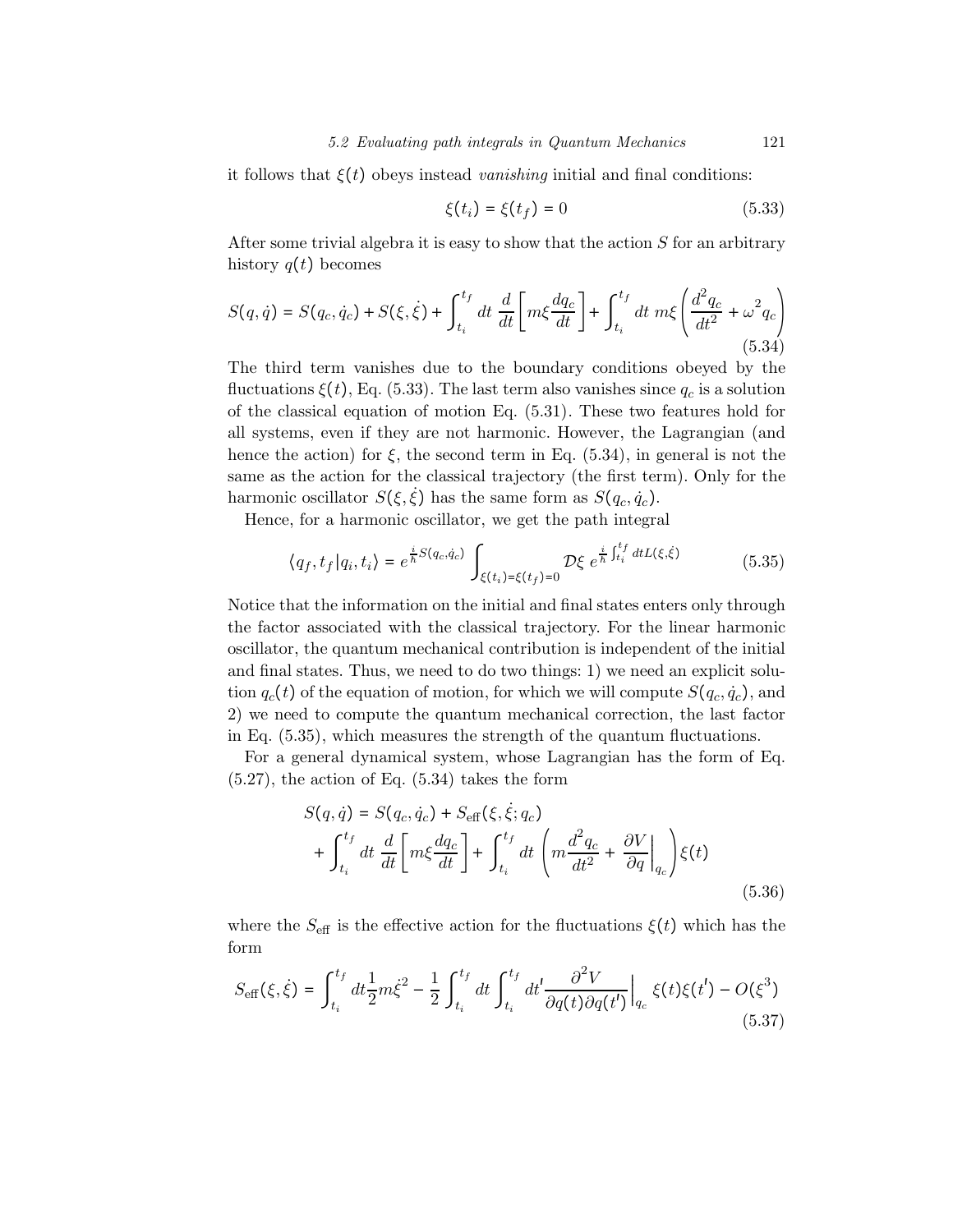Once again, the boundary conditions  $\xi(t_i) = \xi(t_f) = 0$  and the fact the  $q_c(t)$  is a solution of the equation of motion together imply that the last two terms of Eq. (5.36) vanish identically.

Thus, to the extent that we are allowed to neglect the  $O(\xi^3)$  corrections (and higher), the effective action  $S_{\text{eff}}$  can be approximated by an action that is quadratic in the fluctuation  $\xi$ . In general, this effective action will depend on the actual classical trajectory, since in general  $V''(q_c)$  is not constant but is a function of time determined by  $q_c(t)$ . However, if one is interested in the quantum fluctuations about a minimum of the potential  $V(q)$ , then  $q_c(t)$ is constant (and equal to the minimum). We will discuss below this case in detail.

Before we embark in an actual computation it is worthwhile to ask when it should be a good approximation to neglect the terms  $O(\xi^3)$  (and higher). Since we are expanding about the classical path  $q_c$ , we expect that this approximation should be correct as we formally take the limit  $h \to 0$ . In the path integral the effective action always appears in the combination  $S_{\text{eff}}/h$ . Hence, for an effective action that is quadratic in  $\xi$ , we can eliminate the dependence on  $\hbar$  by the rescaling

$$
\xi = \sqrt{\hbar} \; \tilde{\xi} \tag{5.38}
$$

This rescaling leaves the classical contribution  $S(q_c)/\hbar$  unaffected. However, terms with powers higher than quadratic in  $\xi$ , say  $O(\tilde{\xi}^n)$ , scale like  $\hbar^{n/2}$ . Thus the action (divided by  $\hbar$ ) has an expansion of the form

$$
\frac{S}{\hbar} = \frac{1}{\hbar} S^{(0)}(q_c) + S^{(2)}(\tilde{\xi}; q_c) + \sum_{n=3}^{\infty} \hbar^{n/2} S^{(n)}(\tilde{\xi}; q_c)
$$
(5.39)

Thus, in the limit  $h \to 0$ , we can formally expand the weight of the path integral in powers of  $\hbar$ . The matrix element we are calculating then takes the form

$$
\langle q_f, t_f | q_i, t_i \rangle = e^{iS^{(0)}(q_c)/\hbar} \mathcal{Z}^{(2)}(q_c) (1 + O(\hbar))
$$
 (5.40)

The quantity  $\mathcal{Z}^{(2)}(q_c)$  is the result of keeping only the quadratic approximation. The higher order terms are a power series expansion in  $\hbar$  and are analytic functions of  $\hbar$ . Here, I have used the fact that, by symmetry, in most cases of interest the odd powers in  $\xi$  in general do not contribute, although there are some cases where they do.

Let us now calculate the effect of the quantum fluctuations to quadratic order. This is equivalent to the WKB approximation. Let us denote this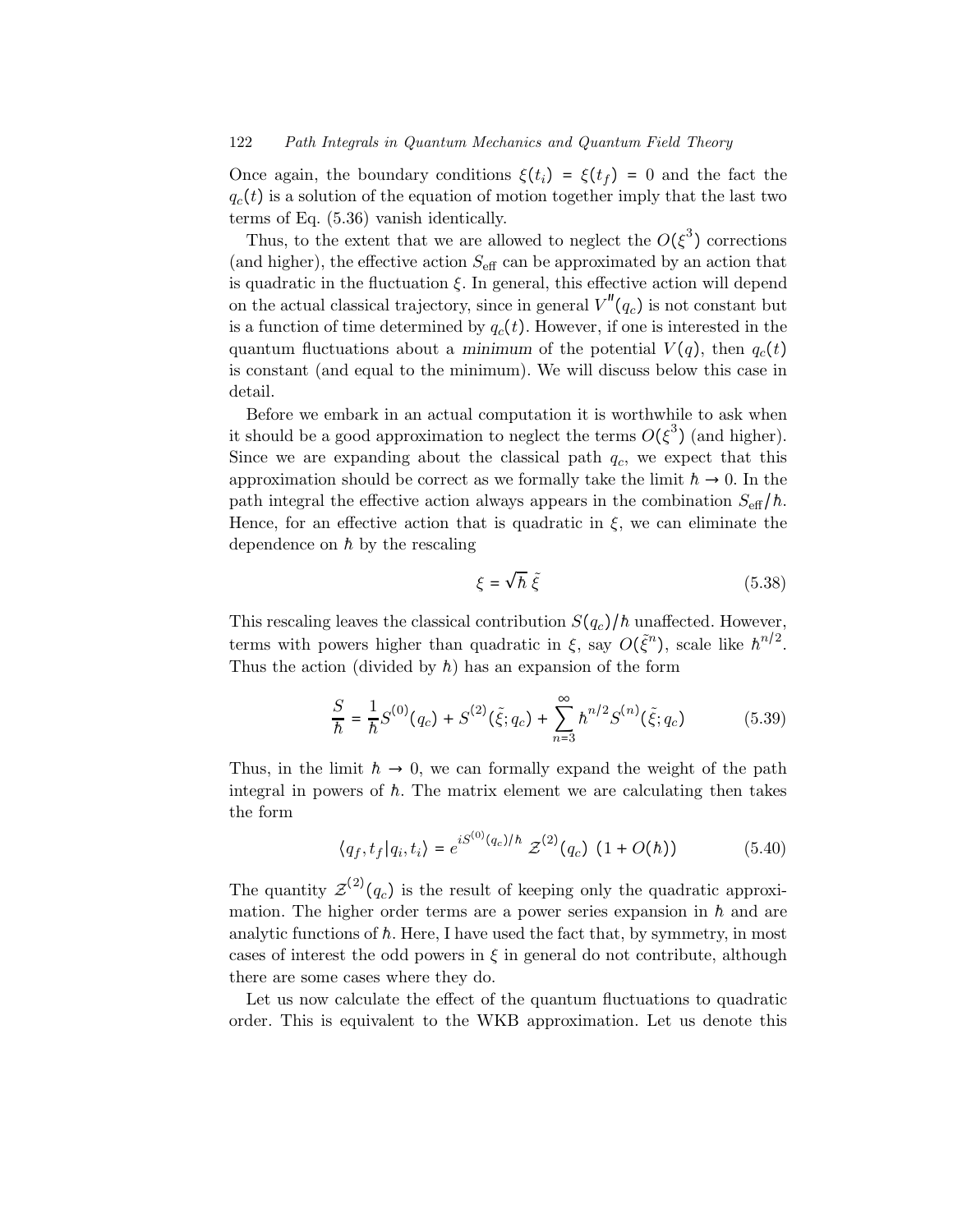factor by  $\mathcal{Z}$ ,

$$
\mathcal{Z}^{(2)}(q_c) = \int_{\tilde{\xi}(t_i) = \tilde{\xi}(t_f) = 0} \mathcal{D}\xi \ e^{iS_{\text{eff}}^{(2)}(\tilde{\xi}, \dot{\tilde{\xi}}; q_c)} \tag{5.41}
$$

It is elementary to show that, due to the boundary conditions, the action  $S_{\text{eff}}(\xi, \dot{\xi})$  becomes

$$
S_{\text{eff}}(\tilde{\xi}, \dot{\tilde{\xi}}) = \frac{1}{2} \int_{t_i}^{t_f} dt \, \tilde{\xi}(t) \left[ -m \, \frac{d^2}{dt^2} - V''(q_c(t)) \right] \tilde{\xi}(t) \tag{5.42}
$$

The differential operator

$$
\hat{A} = -m\frac{d^2}{dt^2} - V''(q_c(t))\tag{5.43}
$$

has the form of a Schrödinger operator for a particle on a "coordinate"  $t$ in a potential  $-V''(q_c(t))$ . Let  $\psi_n(t)$  be a complete set of eigenfunctions of  $\hat{A}$  satisfying the boundary conditions  $\psi(t_i) = \psi(t_f) = 0$ . Completeness and orthonormality implies that the eigenfunctions  $\{\psi_n(t)\}\$  satisfy

$$
\sum_{n} \psi_{n}^{*}(t)\psi_{n}(t') = \delta(t - t'), \quad \int_{t_{i}}^{t_{f}} dt \ \psi_{n}^{*}(t)\psi_{m}(t) = \delta_{n,m} \tag{5.44}
$$

An arbitrary function  $\tilde{\xi}(t)$  that satisfies the vanishing boundary conditions of Eq.(5.33) can be expanded as a linear combination of the basis eigenfunctions  $\{\psi_n(t)\},\$ 

$$
\tilde{\xi}(t) = \sum_{n} c_n \psi_n(t) \tag{5.45}
$$

Clearly, we have  $\tilde{\xi}(t_i) = \tilde{\xi}(t_f) = 0$  as we should.

For the special case of  $q_i = q_f = q_0$ , where  $q_0$  is a minimum of the potential  $V(q)$ ,  $V''(q_0) = \omega_{\text{eff}} > 0$  is a constant, and the eigenvectors of the Schrödinger operator are just plane waves. For a linear harmonic oscillator  $\omega_{\text{eff}} = \omega$ . Thus, in this case the eigenvectors are

$$
\psi_n(t) = b_n \sin(k_n(t - t_i)) \tag{5.46}
$$

where

$$
k_n = \frac{\pi n}{t_f - t_i} \qquad n = 1, 2, 3, \dots \tag{5.47}
$$

and  $b_n = 1/\sqrt{t_f - t_i}$ . The eigenvalues of  $\hat{A}$  are

$$
A_n = k_n^2 - \omega_{\text{eff}}^2 = \frac{\pi^2}{(t_f - t_i)^2} n^2 - \omega_{\text{eff}}^2 \tag{5.48}
$$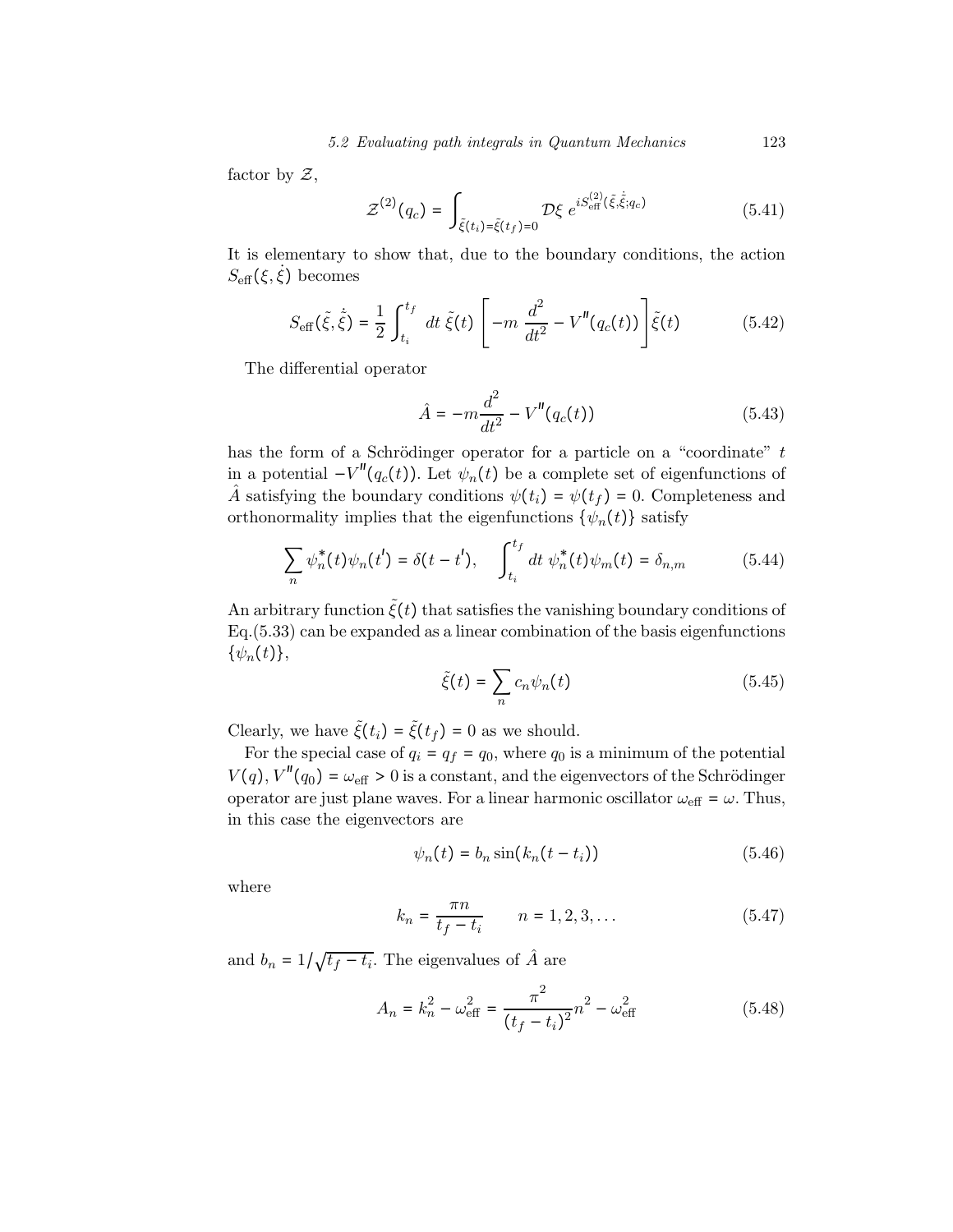By using the expansion of Eq. (5.45), we find that the action  $S^{(2)}$  takes the form

$$
S^{(2)} = \frac{1}{2} \int_{t_i}^{t_f} dt \, \tilde{\xi}(t) \, \hat{A} \, \tilde{\xi}(t) = \frac{1}{2} \sum_n A_n c_n^2 \tag{5.49}
$$

where we have used the completeness and orthonormality of the basis functions  $\{\psi_n(t)\}.$ 

The expansion of Eq.(5.45) is a canonical transformation  $\tilde{\xi}(t) \rightarrow c_n$ . More to the point, the expansion is actually a parametrization of the possible histories in terms of a set of orthonormal functions, and it can be used to define the integration measure to be

$$
\mathcal{D}\tilde{\xi} = \mathcal{N} \prod_{n} \frac{dc_n}{\sqrt{2\pi}} \tag{5.50}
$$

with unit Jacobian. Here  $\mathcal N$  is an irrelevant normalization constant that will be defined below.

Finally, the (formal) Gaussian integral, which is defined by a suitable analytic continuation procedure, is

$$
\int_{-\infty}^{\infty} \frac{dc_n}{\sqrt{2\pi}} e^{\frac{i}{2}A_n c_n^2} = [-iA_n]^{-1/2}
$$
 (5.51)

can be used to write the amplitude as

$$
\mathcal{Z}^{(2)} = \mathcal{N} \prod_{n} A_n^{-1/2} \equiv \mathcal{N} \left( \text{Det} \hat{A} \right)^{-1/2} \tag{5.52}
$$

where we have used the definition that the determinant of an operator is equal to the product of its eigenvalues. Therefore, up to a normalization constant, we obtained the result

$$
\mathcal{Z}^{(2)} = \left(\mathrm{Det}\hat{A}\right)^{-1/2} \tag{5.53}
$$

We have thus reduced the problem of the computation of the leading (Gaussian) fluctuations to the path-integral to the computation of a determinant of the fluctuation operator, a differential operator defined by the choice of classical trajectory. Below we will see how this is done.

#### 5.2.1 Analytic continuation to imaginary time

It is useful to consider the related problem obtained by an analytic continuation to imaginary time,  $t \to -i\tau$ . We saw before that there is a relation between this problem and Statistical Physics. We will now work out one example that will be very instructive.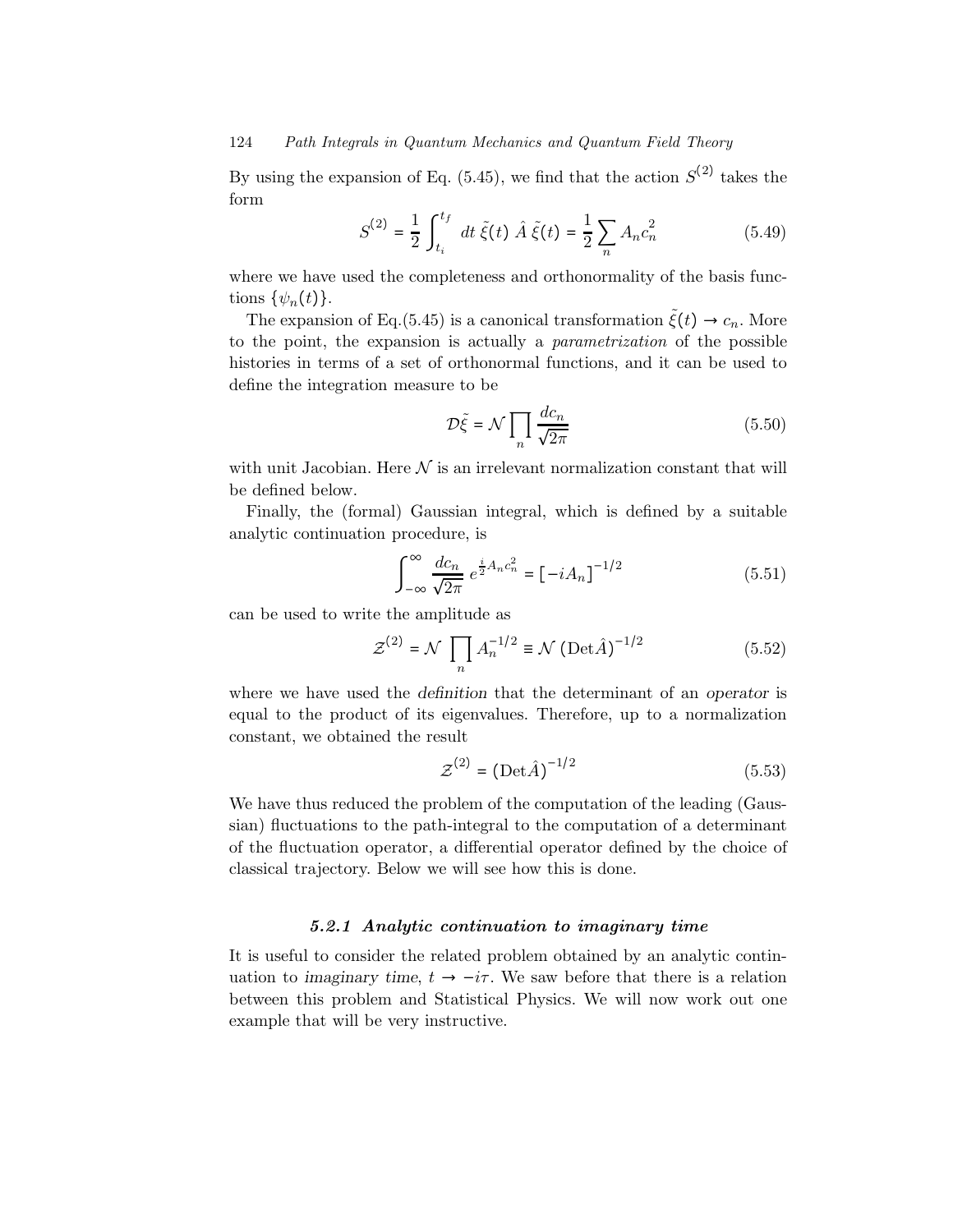Formally, upon the analytic continuation  $t \to -i\tau$ , the matrix element of the time evolution operator becomes

$$
\langle q_f | e^{-\frac{i}{\hbar}H(t_f - t_i)} | q_i \rangle \to \langle q_f | e^{-\frac{1}{\hbar}H(\tau_f - \tau_i)} | q_i \rangle \tag{5.54}
$$

Let us choose

$$
\tau_i = 0 \qquad \tau_f = \beta \hbar \tag{5.55}
$$

where  $\beta = 1/T$ , and T is the temperature (in units of  $k_B = 1$ ). Hence, we find that

$$
\langle q_f, -i\beta/h | q_i, 0 \rangle = \langle q_f | e^{-\beta H} | q_i \rangle \tag{5.56}
$$

The operator  $\hat{\rho}$ 

$$
\hat{\rho} = e^{-\beta H} \tag{5.57}
$$

is the Density Matrix in the Canonical Ensemble of Statistical Mechanics for a system with Hamiltonian  $H$  in thermal equilibrium at temperature  $T$ .

It is customary to define the Partition Function  $\mathcal{Z}$ ,

$$
\mathcal{Z} = \text{tr}e^{-\beta H} \equiv \int dq \langle q|e^{-\beta H}|q\rangle \tag{5.58}
$$

where I inserted a complete set of eigenstates of  $\hat{q}$ . Using the results that were derived above, we see that the partition function  $\mathcal Z$  can be written as a (Euclidean) Feynman path integral in imaginary time, of the form

$$
\mathcal{Z} = \int \mathcal{D}q[\tau] \exp\left\{-\frac{1}{\hbar} \int_0^{\beta \hbar} d\tau \left[\frac{1}{2}m\left(\frac{\partial q}{\partial \tau}\right)^2 + V(q)\right]\right\}
$$

$$
\equiv \int \mathcal{D}q[\tau] \exp\left\{-\int_0^{\beta} d\tau \left[\frac{m}{2\hbar^2} \left(\frac{\partial q}{\partial \tau}\right)^2 + V(q)\right]\right\} \tag{5.59}
$$

where, in the last equality we have rescaled  $\tau \to \tau/h$ .

Since the Partition Function is a trace over states, we must use boundary conditions such that the initial and final states are the same state, and to sum over all such states. In other words, we must have periodic boundary conditions in imaginary time (PBC's),

$$
q(\tau) = q(\tau + \beta) \tag{5.60}
$$

Therefore, a quantum mechanical system at finite temperature  $T$  can be described in terms of an equivalent system in classical statistical mechanics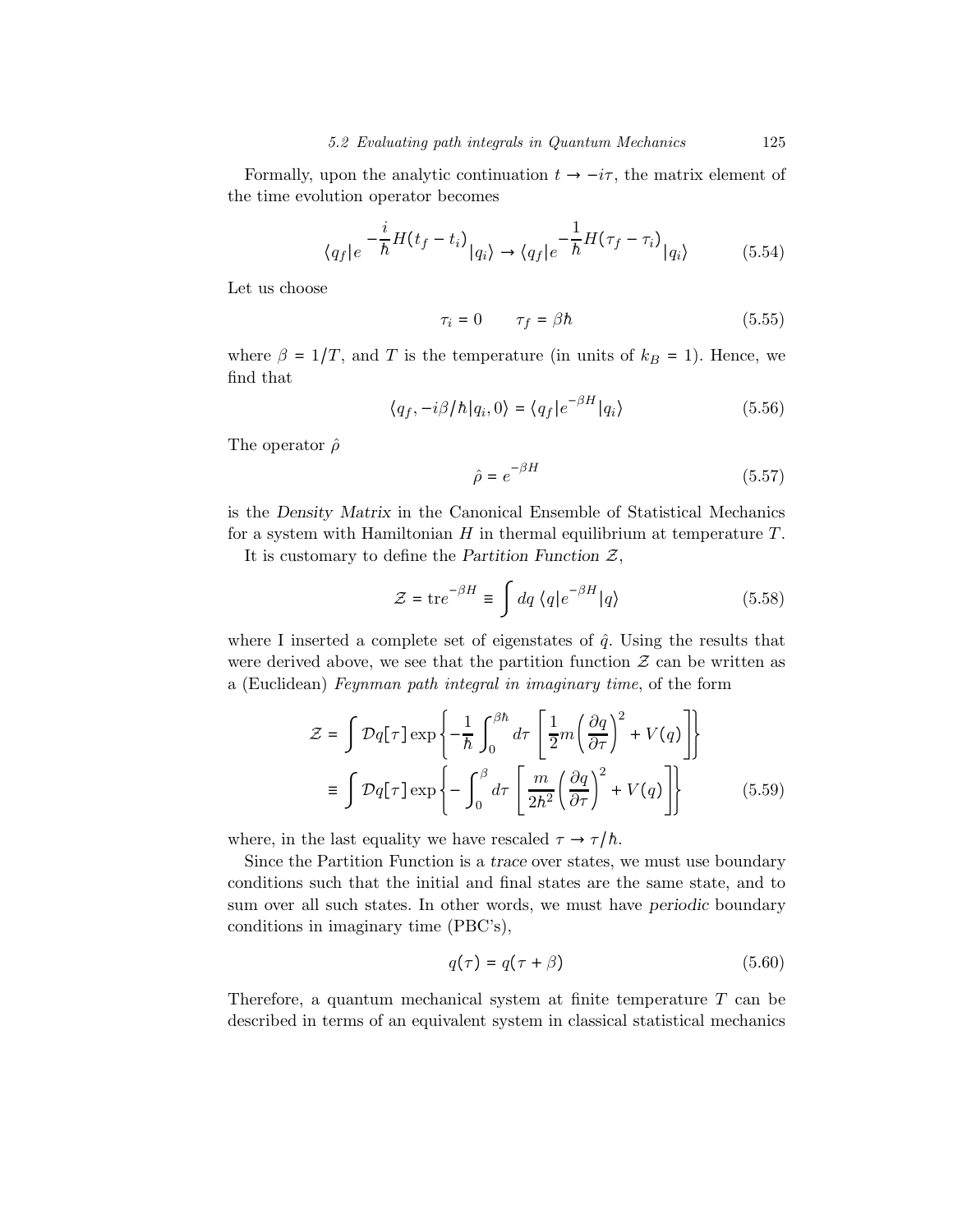with Hamiltonian (or energy)

$$
\mathcal{H} = \frac{m}{2h^2} \left(\frac{\partial q}{\partial \tau}\right)^2 + V(q) \tag{5.61}
$$

on a segment of length  $1/T$  and obeying PBC's. This effectively means that the segment is actually a ring of length  $\beta = 1/T$ .

Alternatively, upon inserting a complete set of eigenstates of the Hamiltonian, it is easy to see that an arbitrary matrix element of the density matrix has the form

$$
\langle q' | e^{-\beta H} | q \rangle = \sum_{n=0}^{\infty} \langle q' | n \rangle \langle n | q \rangle e^{-\beta E_n}
$$
  
= 
$$
\sum_{n=0}^{\infty} e^{-\beta E_n} \psi_n^*(q') \psi_n(q) \xrightarrow[\beta \to \infty]{} e^{-\beta E_0} \psi_0^*(q') \psi_0(q)
$$
(5.62)

where  ${E_n}$  are the eigenvalues of the Hamiltonian,  $E_0$  is the ground state energy and  $\psi_0(q)$  is the ground state wave function.

Therefore, we can calculate both the ground state energy  $E_0$  and the ground state wave function from the density matrix and consequently from the (imaginary time) path integral. For example, from the identity

$$
E_0 = -\lim_{\beta \to \infty} \frac{1}{\beta} \ln \text{tr} e^{-\beta H} \tag{5.63}
$$

we see that the ground state energy is given by

$$
E_0 = -\lim_{\beta \to \infty} \frac{1}{\beta} \ln \int_{q(0) = q(\beta)} \mathcal{D}q \, \exp\left\{-\int_0^\beta d\tau \left[\frac{m}{2\hbar^2} \left(\frac{\partial q}{\partial \tau}\right)^2 + V(q)\right]\right\}
$$
(5.64)

Mathematically, the imaginary time path integral is a better behaved object than its real time counterpart, since it is a sum of positive quantities, the statistical weights. In contrast, the Feynman path integral (in real time) is a sum of phases and, as such, is an ill-defined object. It is actually conditionally convergent, and to make sense of it convergence factors (or regulators) will have to be introduced. The effect of these convergence factors is actually an analytic continuation to imaginary time. We will encounter the same problem in the calculation of propagators. Thus, the imaginary time path integral, often referred to as the Euclidean path integral (as opposed to Minkowski), can be used to describe both a quantum system and a statistical mechanics system.

Finally, we notice that at low temperatures  $T \to 0$ , the Euclidean path integral can be approximated using methods similar to the ones we discussed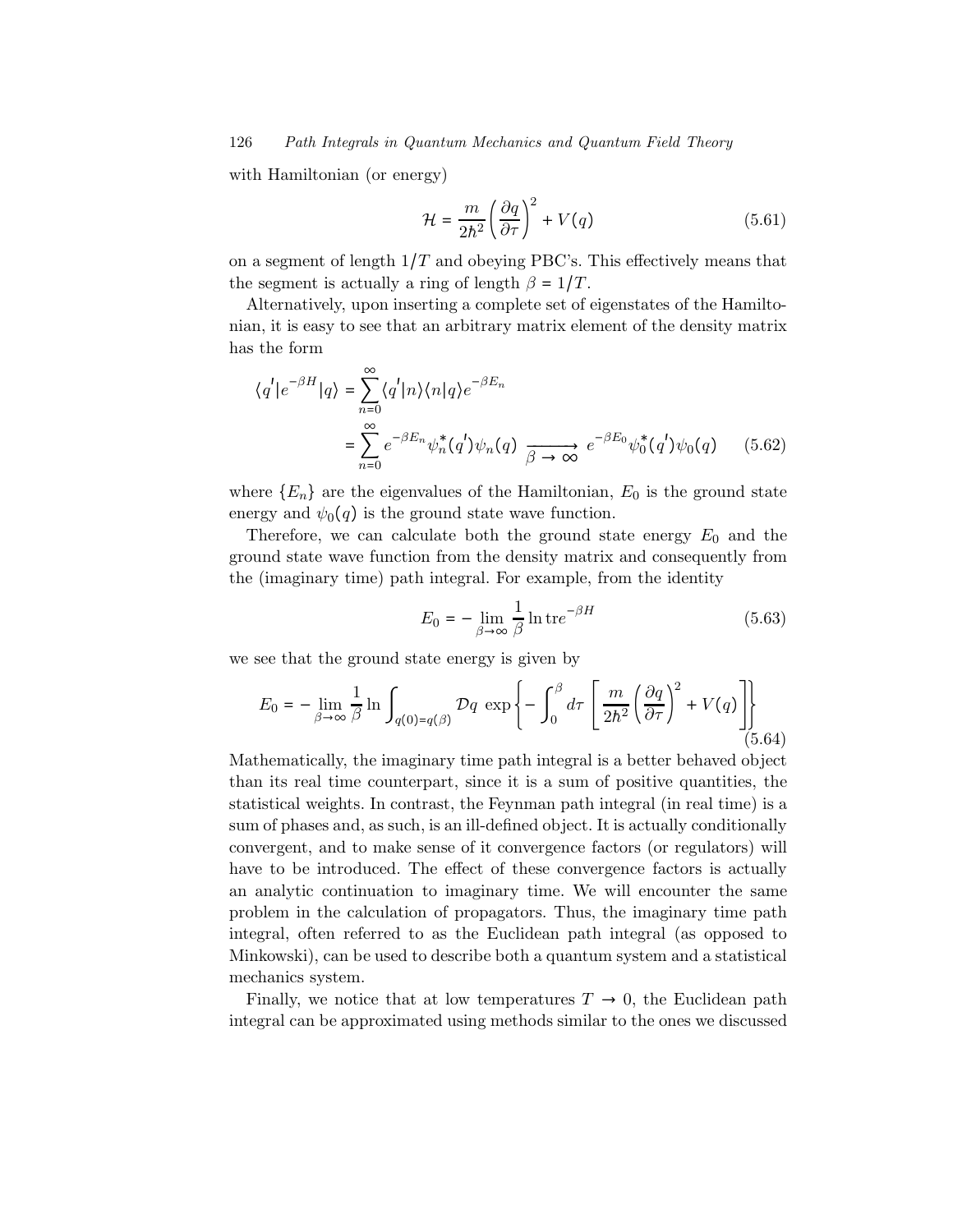for the (real time) Feynman Path Integral. The main difference is that we must sum over trajectories which are periodic in imaginary time with period  $\beta = 1/T$ . In practice this sum can only be done exactly for simple systems such as the harmonic oscillator, and for more general systems one has to resort to some form of perturbation theory. Here we will consider a physical system described by a dynamical variable q and a potential energy  $V(q)$ which has a minimum at  $q_0 = 0$ . For simplicity we will take  $V(0) = 0$ and we will denote by  $m\omega^2 = V''(0)$  (in other words, an effective harmonic oscillator). The partition function is given by the Euclidean path integral

$$
\mathcal{Z} = \int \mathcal{D}q[\tau] \exp\left(-\frac{1}{2} \int_0^\beta \xi(\tau) \hat{A}_E \xi(\tau) d\tau\right) \tag{5.65}
$$

where  $\hat{A}_E$  is the imaginary time, or Euclidean, version of the operator  $\hat{A}$ , and it is given by

$$
\hat{A}_E = -\frac{m}{\hbar^2} \frac{d^2}{d\tau^2} + V''(q_c(\tau))
$$
\n(5.66)

The functions this operator acts on obey periodic boundary conditions with period β. Notice the important change in the sign of the term of the potential. Hence, once again we will need to compute a functional determinant, although the operator now acts on functions obeying periodic boundary conditions. In a later chapter we will see that in the case of fermionic theories, the boundary conditions become antiperiodic.

#### 5.2.2 The functional determinant

We will now do the computation of the determinant in  $\mathcal{Z}^{(2)}$ . We will do the calculation in imaginary time and then we will carry out the analytic continuation to real time. We will follow closely the method is explained in detail in Sidney Coleman's book, (Coleman, 1985).

We want to compute

$$
D = \text{Det}\left[-\frac{m}{\hbar^2}\frac{d^2}{d\tau^2} + V''(q_c(\tau))\right]
$$
 (5.67)

subject to the requirement that the space of functions that the operator acts on obeys specific boundary conditions in (imaginary) time. We will be interested in two cases: (a) Vanishing Boundary Conditions (VBC's), which are useful to study quantum mechanics at  $T = 0$ , and (b) Periodic Boundary Conditions (PBC's) with period  $\beta = 1/T$ . The approach is somewhat different in the two situations.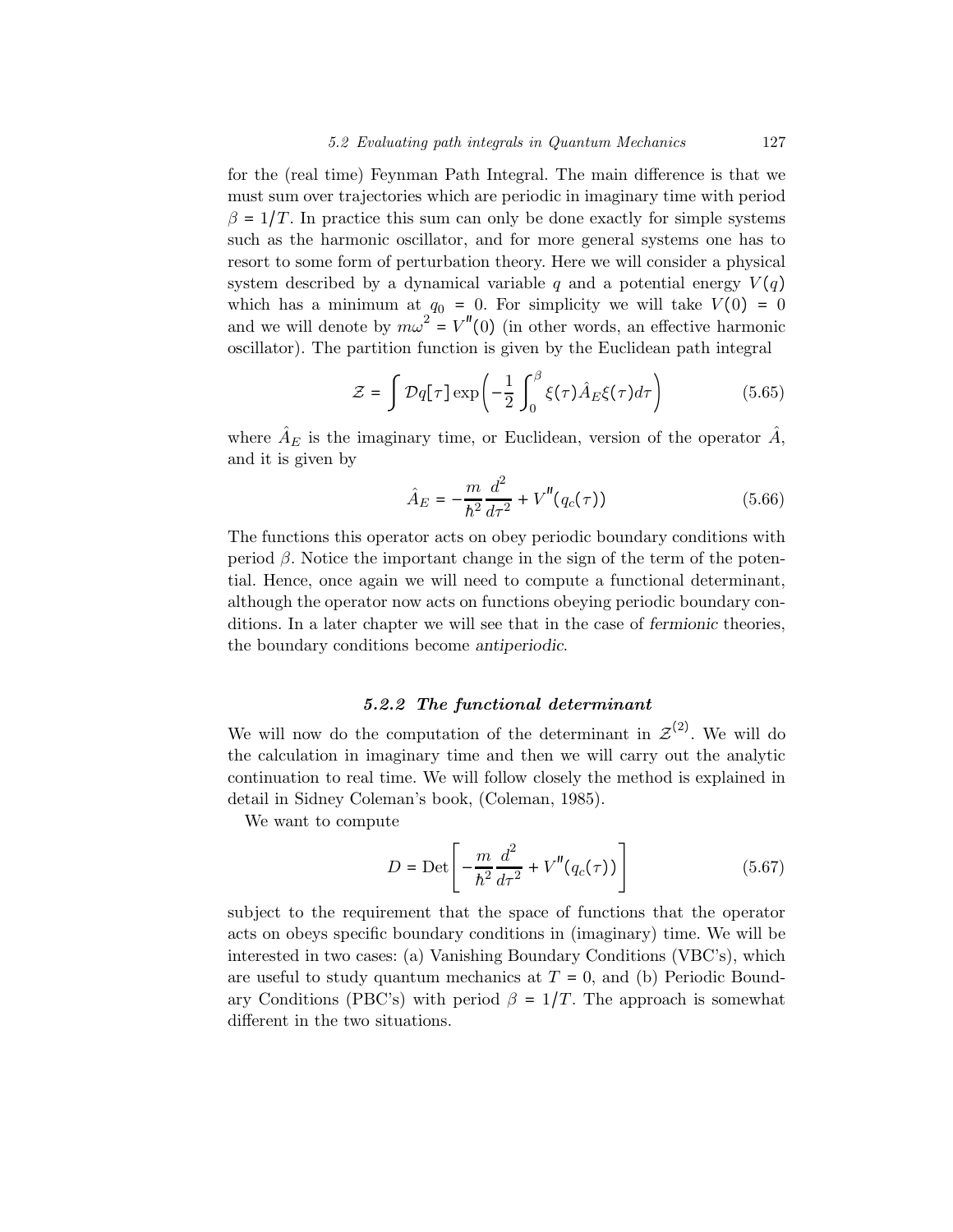#### A: vanishing boundary conditions

We define the (real) variable  $x = \frac{h}{m}\tau$ . The range of x is the interval [0, L], with  $L = \hbar \beta / \sqrt{m}$ . Let us consider the following eigenvalue problem for the Schrödinger operator  $-\partial^2 + W(x)$ ,

$$
\left(-\partial^2 + W(x)\right)\psi(x) = \lambda\psi(x) \tag{5.68}
$$

subject to the boundary conditions  $\psi(0) = \psi(L) = 0$ . Formally, the determinant is given by

$$
D = \prod_{n} \lambda_n \tag{5.69}
$$

where  $\{\lambda_n\}$  is the spectrum of eigenvalues of the operator  $-\partial^2 + W(x)$  for a space of functions satisfying a given boundary condition.

Let us define an auxiliary function  $\psi_{\lambda}(x)$ , with  $\lambda$  a real number not necessarily in the spectrum of the operator, such that the following requirements are met:

a.  $\psi_{\lambda}(x)$  is a solution of Eq. (5.68), and

b.  $\psi_{\lambda}$  obeys the initial conditions,  $\psi_{\lambda}(0) = 0$  and  $\partial_x \psi_{\lambda}(0) = 1$ .

It is easy to see that  $-\partial^2 + W(x)$  has an eigenvalue at  $\lambda_n$  if and only if  $\psi_{\lambda_n}(L) = 0$ . (Because of this property this procedure is known as the shooting method.) Hence, the determinant  $D$  of Eq. (5.69) is equal to the product of the zeros of  $\psi_{\lambda}(x)$  at  $x = L$ .

Consider now two potentials  $W^{(1)}$  and  $W^{(2)}$ , and the associated functions,  $\psi_{\lambda}^{(1)}(x)$  and  $\psi_{\lambda}^{(2)}(x)$ . Let us show that

$$
\frac{\text{Det}\left[-\partial^2 + W^{(1)}(x) - \lambda\right]}{\text{Det}\left[-\partial^2 + W^{(2)}(x) - \lambda\right]} = \frac{\psi_{\lambda}^{(1)}(L)}{\psi_{\lambda}^{(2)}(L)}\tag{5.70}
$$

The l. h. s. of Eq. (5.70) is a meromorphic function of  $\lambda$  in the complex plane, which has simple zeros at the eigenvalues of  $-\partial^2 + W^{(1)}(x)$  and simple poles at the eigenvalues of  $-\partial^2 + W^{(2)}(x)$ . Also, the l. h. s. of Eq. (5.70) approaches 1 as  $|\lambda| \to \infty$ , except along the positive real axis which is where the spectrum of eigenvalues of both operators is. Here we have assumed that the eigenvalues of the operators are non-degenerate, which is the general case. Similarly, the right hand side of Eq. (5.70) is also a meromorphic function of  $\lambda$ , which has exactly the same zeros and the same poles as the left hand side. It also goes to 1 as  $|\lambda| \to \infty$  (again, except along the positive real axis), since the wave-functions  $\psi_{\lambda}$  are asymptotically plane waves in this limit . Therefore, the function formed by taking the ratio r. h. s. / l. h.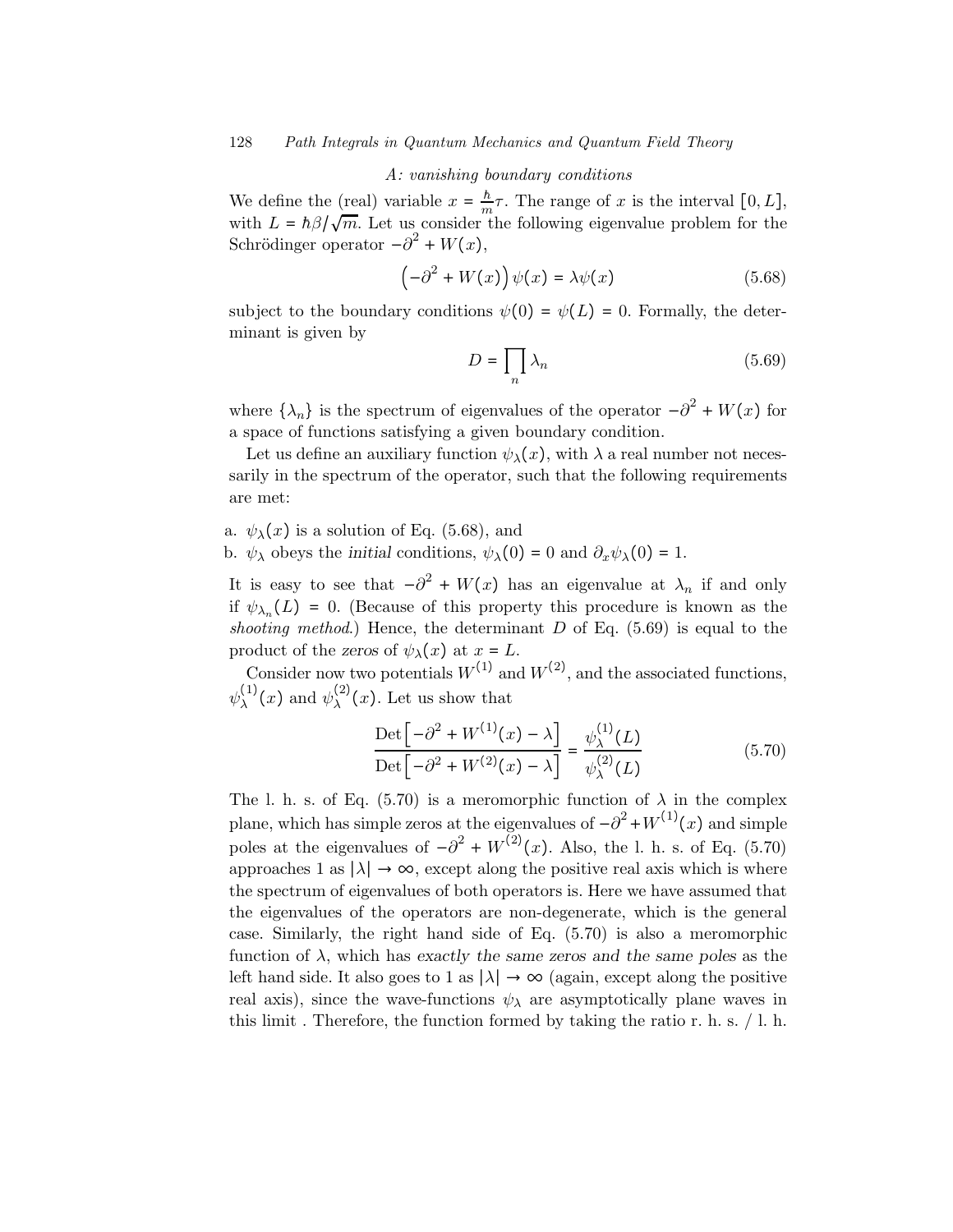s. is an analytic function on the entire complex plane and it approaches 1 as  $|\lambda|$  → ∞. Then, general theorems of the theory of functions of a complex variable tell us that this function is equal to 1 everywhere.

From these considerations we conclude that the following ratio is independent of  $W(x)$ ,

$$
\frac{\text{Det}\left(-\partial^2 + W(x) - \lambda\right)}{\psi_\lambda(L)}
$$
(5.71)

We now define a constant  $N$  such that

$$
\frac{\text{Det}\left(-\partial^2 + W(x)\right)}{\psi_0(L)} = \pi \hbar \mathcal{N}^2 \tag{5.72}
$$

Then, we can write

$$
\mathcal{N}\left[\text{Det}\left(-\partial^2 + W\right)\right]^{-1/2} = \left[\pi h \psi_0(L)\right]^{-1/2} \tag{5.73}
$$

Thus we reduced the computation of the determinant, including the normalization constant, to finding the function  $\psi_0(L)$ . For the case of the linear harmonic oscillator, this function is the solution of

$$
\left[-\frac{\partial^2}{\partial x^2} + m\omega^2\right]\psi_0(x) = 0\tag{5.74}
$$

with the initial conditions,  $\psi_0(0) = 0$  and  $\psi_0'(0) = 1$ . The solution is

$$
\psi_0(x) = \frac{1}{\sqrt{m}\omega} \sinh(\sqrt{m}\omega x) \tag{5.75}
$$

Hence,

$$
\mathcal{Z} = \mathcal{N} \left[ \text{Det} \left( -\frac{\partial^2}{\partial x^2} + m\omega^2 \right) \right]^{-1/2} = \left[ \pi \hbar \psi_0(L) \right]^{-1/2} \tag{5.76}
$$

and we find

$$
\mathcal{Z} = \left[\frac{\pi h}{\sqrt{m}\omega} \sinh(\beta \omega)\right]^{-1/2} \tag{5.77}
$$

where we have used  $L = \hbar \beta / \sqrt{m}$ . From this result we find that the ground state energy is

$$
E_0 = \lim_{\beta \to \infty} \frac{-1}{\beta} \ln \mathcal{Z} = \frac{\hbar \omega}{2}
$$
 (5.78)

as it should be.

Finally, by means of an analytic continuation back to real time, we can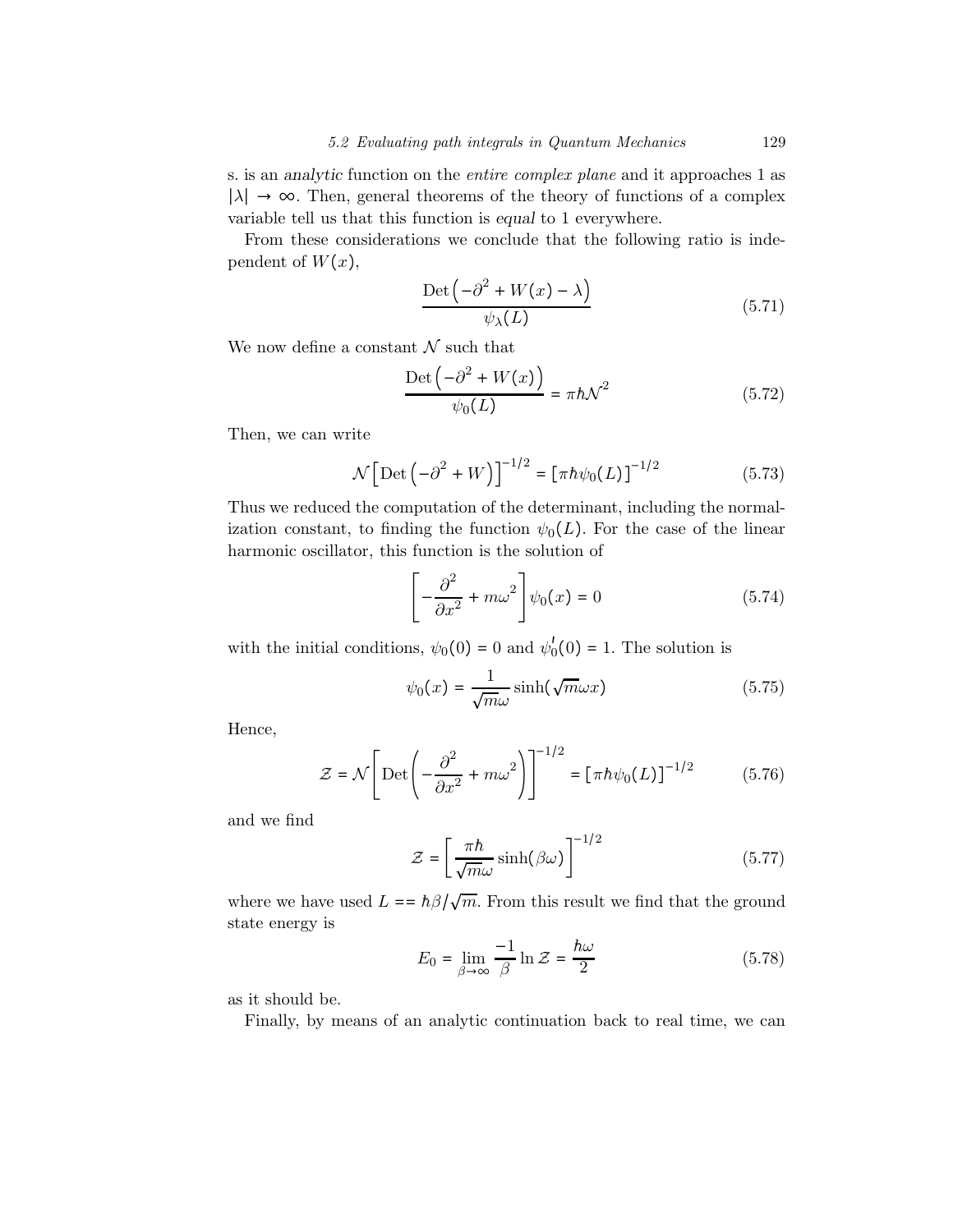use these results to find, for instance, the amplitude to return to the origin after some time T. Thus, for  $t_f - t_i = T$  and  $q_f = q_i = 0$ , we get

$$
\langle 0, T | 0, 0 \rangle = \left[ \frac{i\pi \hbar}{\sqrt{m}\omega} \sin(\omega T) \right]^{-1/2}
$$
 (5.79)

#### B: periodic boundary conditions

Periodic boundary conditions imply that the histories satisfy  $q(\tau) = q(\tau + \beta)$ . Hence, these functions can be expanded in a Fourier series of the form

$$
q(\tau) = \sum_{n = -\infty}^{\infty} e^{i\omega_n \tau} q_n \tag{5.80}
$$

where  $\omega_n = 2\pi n/\beta$ . Since  $q(\tau)$  is real, we have the constraint  $q_{-n} = q_n^*$ . For such configurations (or histories) the action becomes

$$
S = \int_0^{\beta} d\tau \left[ \frac{m}{2\hbar^2} \left( \frac{\partial q}{\partial \tau} \right)^2 + \frac{1}{2} V''(0) q^2 \right] = \frac{\beta}{2} V''(0) q_0^2 + \beta \sum_{n \ge 1} \left[ \frac{m}{\hbar^2} \omega_n^2 + V''(0) \right] |q_n|^2
$$
(5.81)

The integration measure now is

$$
\mathcal{D}q[\tau] = \mathcal{N}\frac{dq_0}{\sqrt{2\pi}} \prod_{n\geq 1} \frac{d\text{Re}q_n \ d\text{Im}q_n}{2\pi} \tag{5.82}
$$

where  $\mathcal N$  is a normalization constant that will be discussed below. After doing the Gaussian integrals, the partition function becomes,

$$
\mathcal{Z} = \mathcal{N} \frac{1}{\sqrt{\beta V''(0)}} \prod_{n \ge 1} \frac{1}{\frac{\beta m}{h^2} \omega_n^2 + \beta V''(0)} = \mathcal{N} \left[ \prod_{n = -\infty}^{\infty} \frac{1}{\frac{\beta m}{h^2} \omega_n^2 + \beta V''(0)} \right]_{(5.83)}^{1/2}
$$

Formally, the infinite product that enters in this equation is divergent. The normalization constant  $\mathcal N$  eliminates this divergence. This is an example of what is called a regularization. The regularized partition function is

$$
\mathcal{Z} = \sqrt{\frac{m}{\hbar^2 \beta}} \frac{1}{\sqrt{\beta V''(0)}} \prod_{n \ge 1} \left[ 1 + \frac{\hbar^2 V''(0)}{m \omega_n^2} \right]^{-1} \tag{5.84}
$$

Using the identity

$$
\prod_{n\geq 1} \left( 1 + \frac{a^2}{n^2 \pi^2} \right) = \frac{\sinh a}{a} \tag{5.85}
$$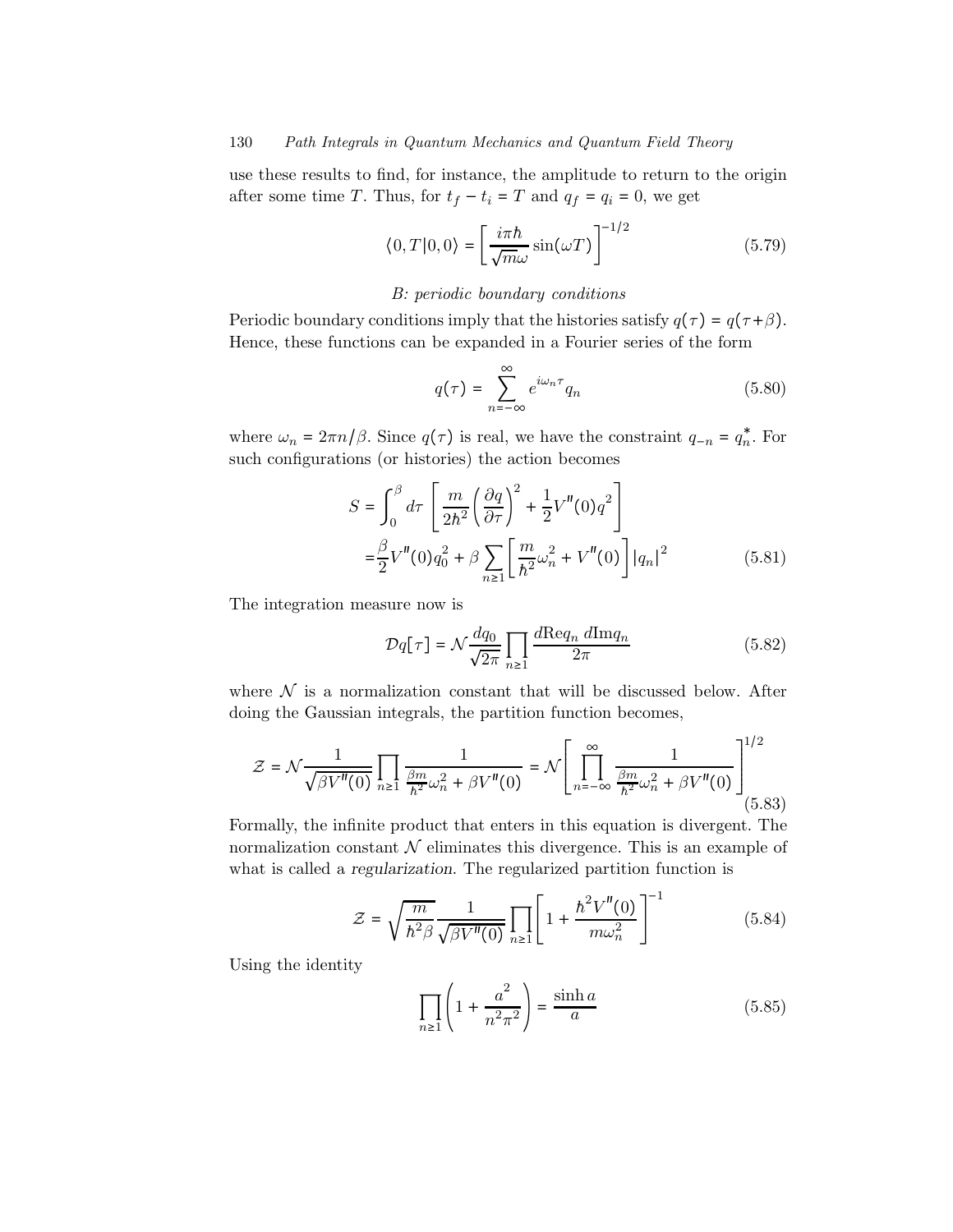we find

$$
\mathcal{Z} = \frac{1}{2\sinh\left(\frac{\beta\hbar}{2}\left(\frac{V''(0)}{m}\right)^{1/2}\right)}
$$
(5.86)

which is the partition function for a linear harmonic oscillator, see L. D. Landau and E. M. Lifshitz, Statistical Physics, (Landau and Lifshitz, 1959b).

## 5.3 Path integrals for a scalar field theory

We will now develop the path-integral quantization picture for a scalar field theory. Our starting point will be the canonically quantized scalar field. As we saw before, in canonical quantization the scalar field  $\hat{\phi}(x)$  is an operator that acts on a Hilbert space of states. We will use the field representation, which is the analog of the conventional coordinate representation in Quantum Mechanics.

Thus, the basis states are labelled by the field configuration at some fixed time  $x_0$ , a set of states of the form {  $|\{\phi(x,x_0)\}\rangle$ }. The field operator  $\phi(\mathbf{x}, x_0)$  acts trivially on these states,

$$
\hat{\phi}(\boldsymbol{x},x_0)|\{\phi(\boldsymbol{x},x_0)\}\rangle = \phi(\boldsymbol{x},x_0)|\{\phi(\boldsymbol{x},x_0)\}\rangle \tag{5.87}
$$

The set of states  $\{ |\{\phi(x, x_0)\}\rangle \}$  is both complete and orthonormal. Completeness here means that these states span the entire Hilbert space. Consequently the identity operator  $\hat{\mathcal{I}}$  in the full Hilbert space can be expanded in a complete basis in the usual manner, which for this basis it means

$$
\hat{\mathcal{I}} = \int \mathcal{D}\phi(\boldsymbol{x}, x_0) \left| \{ \phi(\boldsymbol{x}, x_0) \} \right\rangle \left\langle \{ \phi(\boldsymbol{x}, x_0) \} \right| \tag{5.88}
$$

Since the completeness condition is a sum over all the states in the basis and since this basis is the set of field configurations at a given time  $x_0$ , we will need to give a definition for integration measure which represents the sums over the field configurations. In this case, the definition of the integration measure is trivial,

$$
\mathcal{D}\phi(\boldsymbol{x},x_0) = \prod_{\boldsymbol{x}} d\phi(\boldsymbol{x},x_0) \tag{5.89}
$$

Likewise, orthonormality of the basis states is the condition

$$
\langle \phi(\mathbf{x}, x_0) | \phi'(\mathbf{x}, x_0) \rangle = \prod_{\mathbf{x}} \delta \left( \phi(\mathbf{x}, x_0) - \phi'(\mathbf{x}, x_0) \right) \tag{5.90}
$$

Thus, we have a working definition of the Hilbert space for a real scalar field.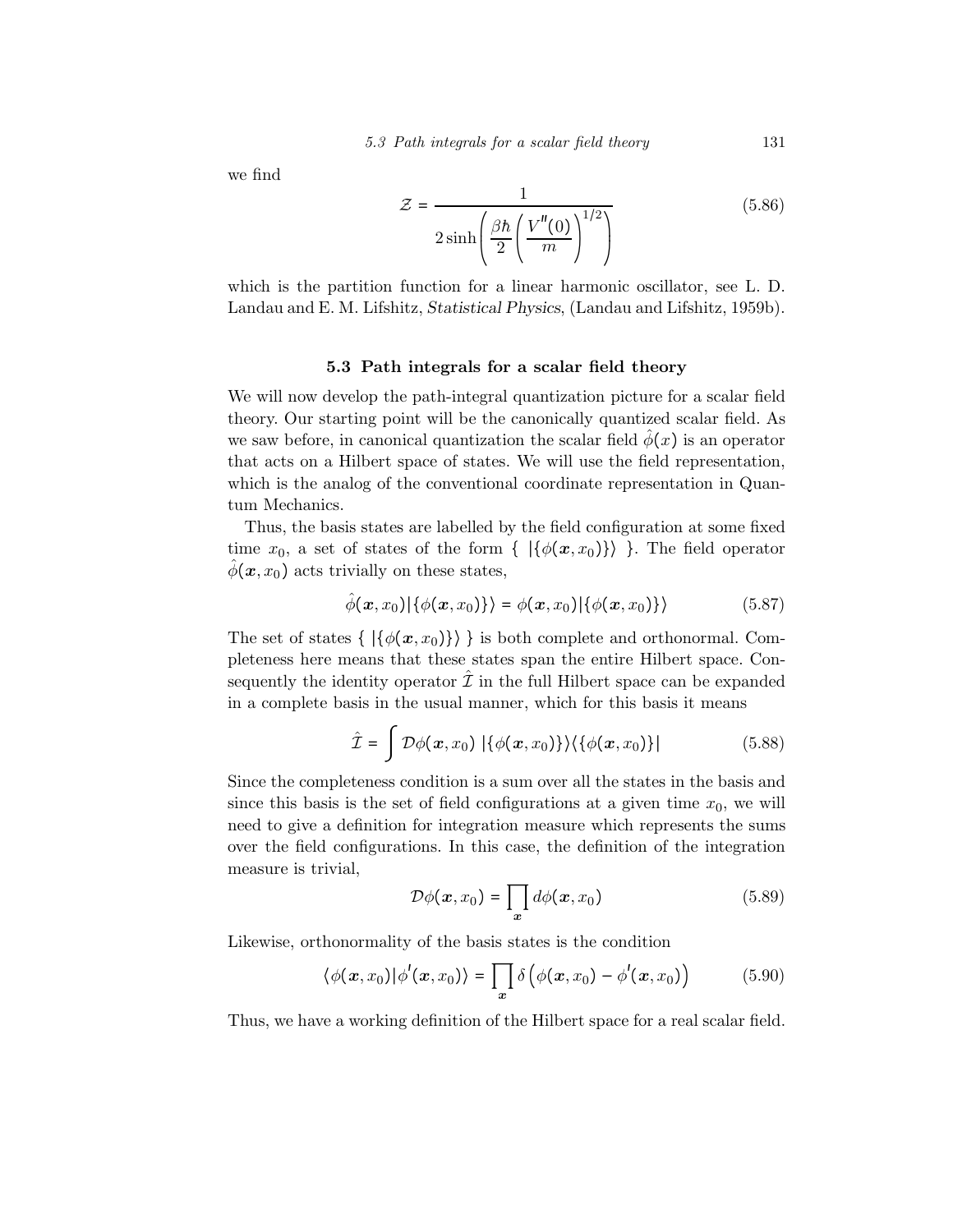In canonical quantization, the classical canonical momentum  $\Pi(\mathbf{x}, x_0)$ , defined as

$$
\Pi(x, x_0) = \frac{\delta \mathcal{L}}{\delta \partial_0 \phi(x, x_0)} = \partial_0 \phi(x, x_0)
$$
\n(5.91)

becomes an operator that acts on the same Hilbert space as the field itself  $\phi$ does. The field operator  $\phi(x)$  and the canonical momentum operator  $\Pi(x)$ satisfy equal-time canonical commutation relations

$$
\left[\hat{\phi}(\boldsymbol{x},x_0),\hat{\Pi}(\boldsymbol{y},x_0)\right]=i\hbar\delta^3(\boldsymbol{x}-\boldsymbol{y})
$$
\n(5.92)

Here we will consider a real scalar field whose Lagrangian density is

$$
\mathcal{L} = \frac{1}{2} \left( \partial_{\mu} \phi \right)^2 - V(\phi) \tag{5.93}
$$

It is a simple matter to generalize what follows below to more general cases, such as complex fields and/or several components. Let us also recall that the Hamiltonian for a scalar field is given by

$$
\hat{H} = \int d^3x \left[ \frac{1}{2} \hat{\Pi}^2(x) + \frac{1}{2} \left( \nabla \hat{\phi}(x) \right)^2 + V(\hat{\phi}(x)) \right] \tag{5.94}
$$

For reasons that will become clear soon, it is convenient to add an extra term to the Lagrangian density of the scalar field, Eq. (5.93), of the form

$$
\mathcal{L}_{\text{source}} = J(x) \phi(x) \tag{5.95}
$$

The field  $J(x)$  is called an external source. The field  $J(x)$  is the analog of external forces acting on a system of classical particles. Here we will always assume that the sources  $J(x)$  vanish both at spacial infinity (at all times) and everywhere in both the remote past and in the remote future,

$$
\lim_{|\mathbf{x}| \to \infty} J(\mathbf{x}, x_0) = 0 \qquad \lim_{x_0 \to \pm \infty} J(\mathbf{x}, x_0) = 0 \tag{5.96}
$$

The total Lagrangian density is

$$
\mathcal{L}(\phi, J) = \mathcal{L} + \mathcal{L}_{\text{source}} \tag{5.97}
$$

Since the source  $J(x)$  is in general a function of space and time, the Hamiltonian that follows from this Lagrangian is formally time-dependent.

We will derive the path integral for this quantum field theory by following the same procedure we used for the case of a finite quantum mechanical system. Hence we begin by considering the Wightman function defined as the amplitude

$$
J\langle \{\phi(\boldsymbol{x},x_0)\}\,|\{\phi'(\boldsymbol{y},y_0)\}\rangle_J\tag{5.98}
$$

In other words, we want the transition amplitude in the background of the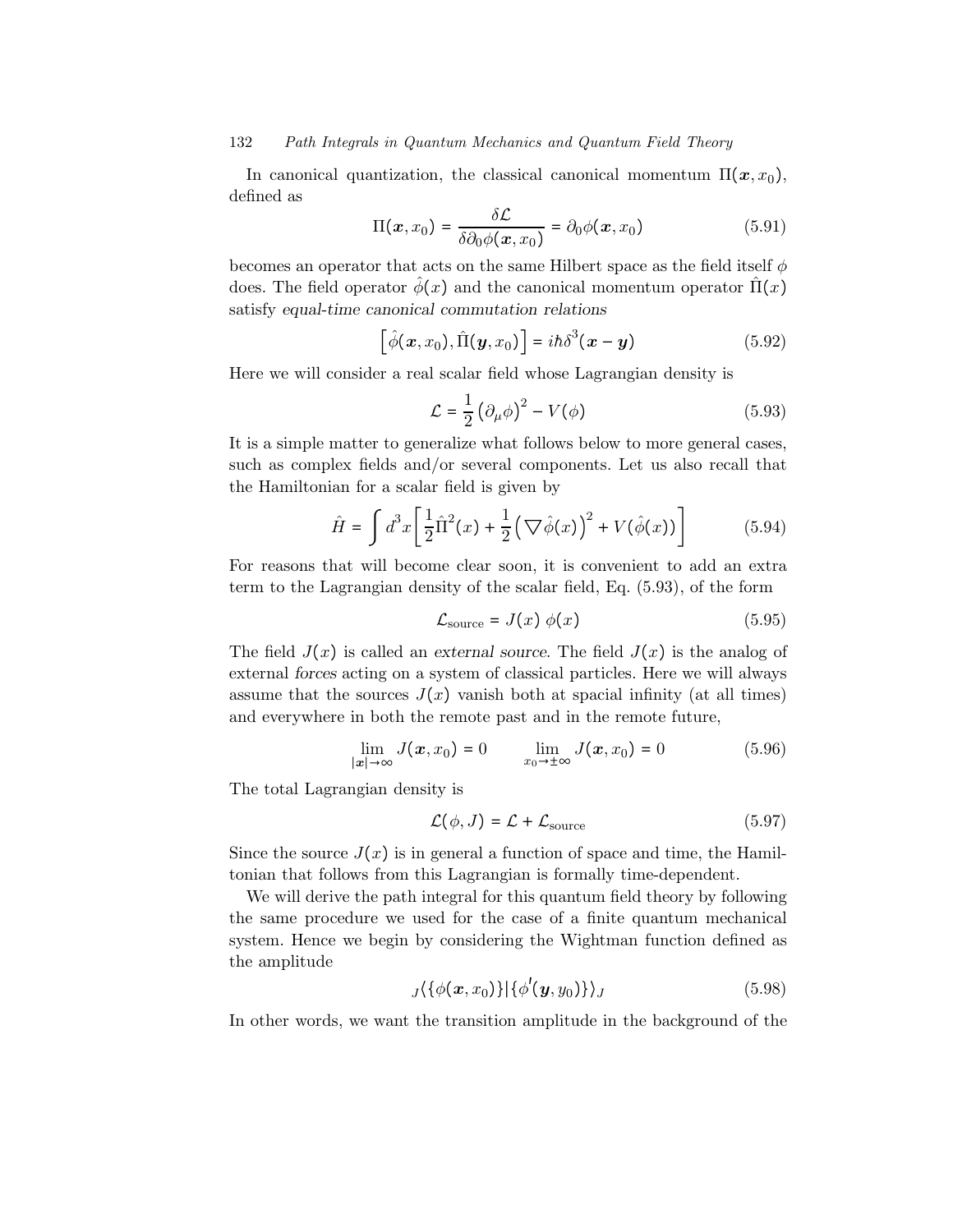sources  $J(x)$ . We will be interested in situations in which  $x_0$  is in the remote future and  $y_0$  is in the remote past. It turns out that this amplitude is intimately related to the computation of ground state (or vacuum) expectation values of time ordered products of field operators in the Heisenberg representation

$$
G^{(N)}(x_1,\ldots,x_N) \equiv \langle 0|T[\hat{\phi}(x_1)\ldots\hat{\phi}(x_N)]|0\rangle \tag{5.99}
$$

which are known as the N-point functions (or correlators). In particular the 2-point function

$$
G^{(2)}(x_1 - x_2) \equiv -i \langle 0|T[\hat{\phi}(x_1)\hat{\phi}(x_2)]|0\rangle \tag{5.100}
$$

is called the Feynman Propagator for this theory. We will see later on that all quantities of physical interest can be obtained from a suitable correlation function of the type of Eq. (5.99).

In Eq. (5.99) we have use the notation  $T[\hat{\phi}(x_1) \dots \hat{\phi}(x_N)]$  for the timeordered product of Heisenberg field operators. For any pair Heisenberg of operators  $\hat{A}(x)$  and  $\hat{B}(y)$ , that commute for space-like separations, their time-ordered product is defined to be

$$
T[\hat{A}(x)\hat{B}(y)] = \theta(x_0 - y_0)\hat{A}(x)\hat{B}(y) + \theta(y_0 - x_0)\hat{B}(y)\hat{A}(x)
$$
(5.101)

where  $\theta(x)$  is the step (or Heaviside) function

$$
\theta(x) = \begin{cases} 1 & \text{if } x \ge 0, \\ 0 & \text{otherwise} \end{cases}
$$
 (5.102)

This definition is generalized by induction to to the product of any number of operators. Notice that inside a time-ordered product the Heisenberg operators behave as if they were c-numbers.

Let us now recall the structure of the derivation that we gave of the path integral in Quantum Mechanics. We will paraphrase that derivation for this field theory. We considered an amplitude equivalent to Eq. (5.98), and realized that this amplitude is actually a matrix element of the evolution operator,

$$
J\{\{\phi(\mathbf{x},x_0)\}\}\{\phi'(\mathbf{y},y_0)\}\}_J = \{\{\phi(\mathbf{x})\}\]T e^{-\frac{i}{\hbar}\int_{y_0}^{x_0} dx'_0 \, \widehat{H}(x'_0)}\}
$$
\n(5.103)

where T stands for the time ordering symbol (not temperature!), and  $\widehat{H}(x_0')$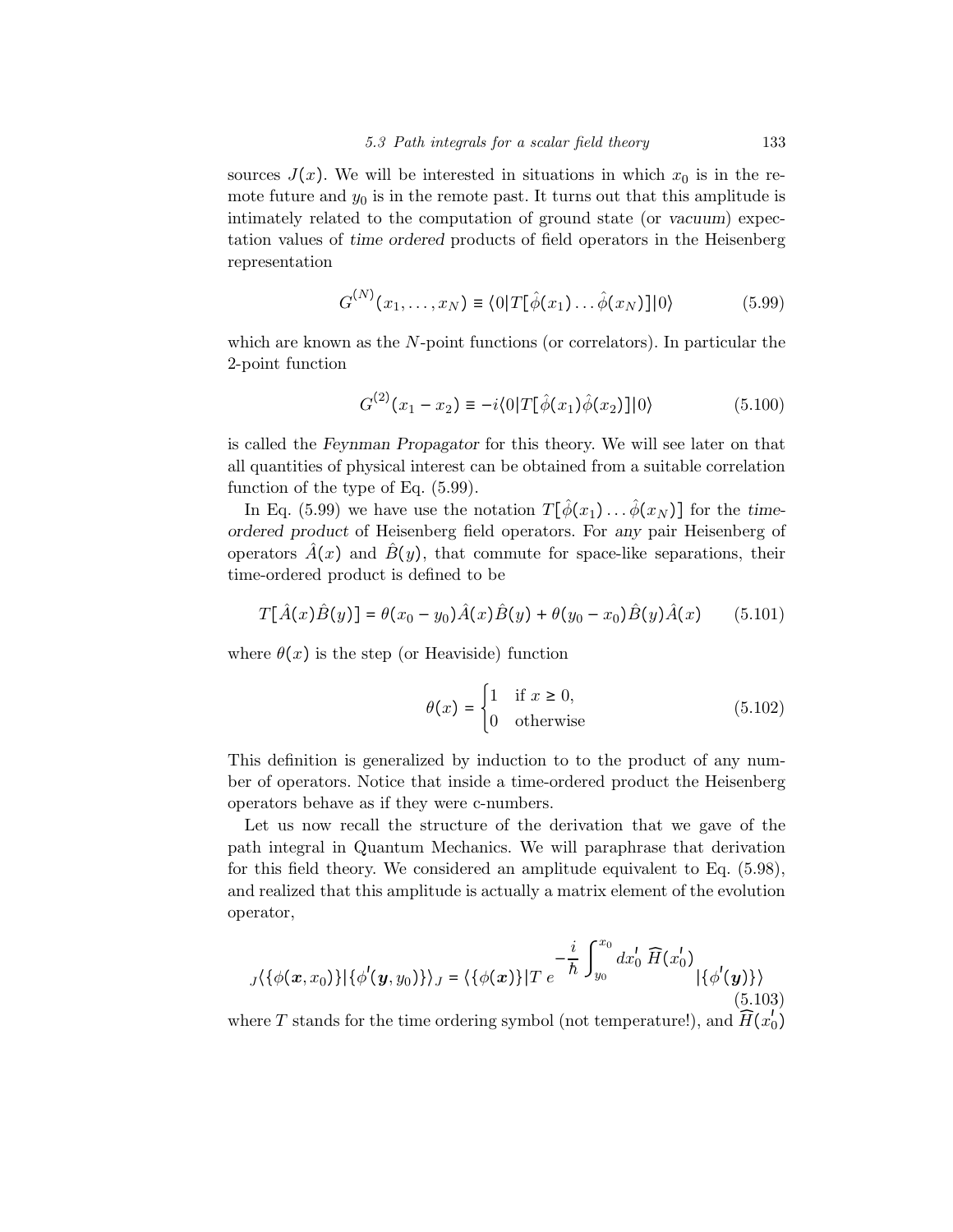is the time-dependent Hamiltonian whose Hamiltonian density is

$$
\widehat{\mathcal{H}}(x_0) = \frac{1}{2}\widehat{\Pi}^2(x, x_0) + \frac{1}{2}(\nabla \widehat{\phi}(x, x_0))^2 + V(\widehat{\phi}(x, x_0)) - J(x, x_0)\widehat{\phi}(x, x_0)
$$
\n(5.104)

Paraphrasing the construction used in the case of Quantum Mechanics of a particle, we first partition the time interval in a large number of steps N, each of width  $\Delta t$ , and then insert a complete set of eigenstates of the field operator  $\phi$ , since the field plays the role of the coordinate. As it turned out, we also had to insert complete sets of eigenstates of the canonical momentum operator, which here means the canonical field operator  $\hat{\Pi}(x)$ . Upon formally taking the time-continuum limit,  $N \to \infty$  and  $\Delta t \to 0$  while keeping  $N\Delta t$ fixed, we obtain the result that the phase-space path integral of the field theory is

$$
J\langle \{\phi(\mathbf{x},x_0)\}\,|\{\phi'(\mathbf{y},y_0)\}\rangle_J = \int_{\text{b. c.}} \mathcal{D}\phi \mathcal{D}\Pi \, e^{\frac{i}{\hbar} \int d^4x \left[\dot{\phi}\Pi - \mathcal{H}(\phi,\Pi) + J\phi\right]} \tag{5.105}
$$

where b.c. indicates the boundary conditions specified by the requirement that the initial and final states be  $|\{\phi(x,x_0)\}\rangle$  and  $|\{\phi'(y,y_0)\}\rangle$ , respectively.

Exactly as in the case of the path integral for a particle, the Hamiltonian of this theory is quadratic in the canonical momenta  $\Pi(x)$ . Hence, we can further integrate out the field  $\Pi(x)$ , and obtain the Feynman path integral for the scalar field theory in the form of a sum over histories of field configurations:

$$
J\langle \{\phi(\boldsymbol{x},x_0)\}\,|\{\phi'(\boldsymbol{y},y_0)\}\rangle_J = \mathcal{N} \int_{\text{b. c.}} \mathcal{D}\phi \, e^{\frac{i}{\hbar}S(\phi,\,\partial_\mu\phi,\,J)} \tag{5.106}
$$

where N is an (unimportant) normalization constant, and  $S(\phi, \partial_{\mu}\phi, J)$  is the action for a real scalar field  $\phi(x)$  coupled to a source  $J(x)$ ,

$$
S(\phi, \partial_{\mu}\phi, J) = \int d^4x \left[ \frac{1}{2} \left( \partial_{\mu}\phi \right)^2 - V(\phi) + J\phi \right] \tag{5.107}
$$

#### 5.4 Path integrals and propagators

In Quantum Field Theory we will be interested in calculating vacuum (ground state) expectation values of field operators at various space-time locations. Thus, instead of the amplitude  $\sqrt{\{\phi(x, x_0)\}\{\phi'(y, y_0)\}\}_J$  we may be interested in a transition between an initial state, at  $y_0 \rightarrow -\infty$  which is the vacuum state  $|0\rangle$ , i.e. the ground state of the scalar field in the absence of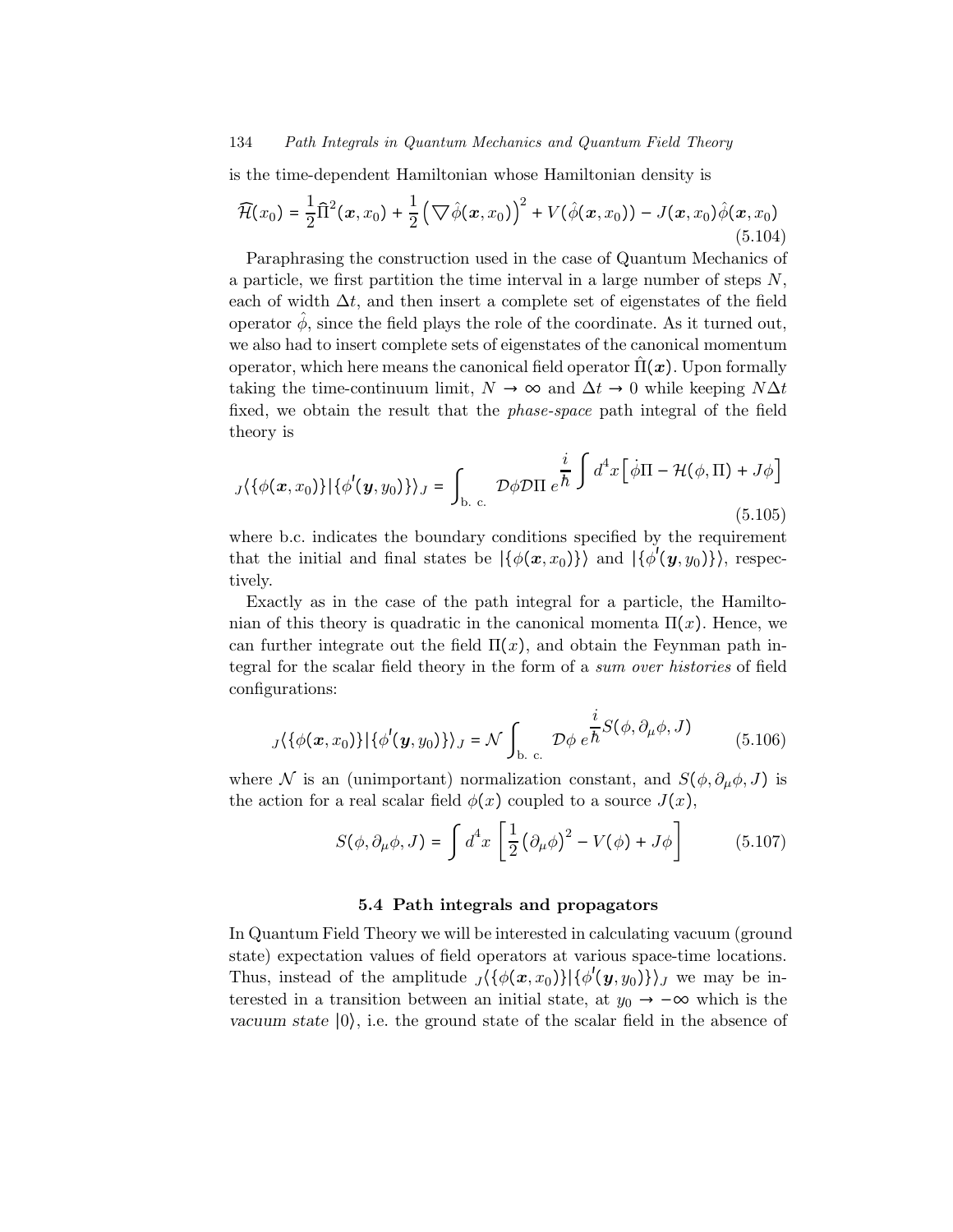the source  $J(x)$ , and a final state at  $x_0 \to \infty$  which is also the vacuum state of the theory in the absence of sources. We will denote this matrix element by

$$
Z[J] = J\langle 0|0 \rangle_J \tag{5.108}
$$

This matrix element is called the vacuum persistence amplitude.

Let us see now how the vacuum persistence amplitude is related to the Feynman path integral for a scalar field of Eq. (5.106). In order to do that we will assume that the source  $J(x)$  is "on" between times  $t < t'$  and that we watch the system on a much longer time interval  $T < t < t' < T'$ . For this interval, we can now use the Superposition Principle to insert complete sets of states at intermediate times  $\hat{t}$  and  $t'$ , and write the amplitude in the form

$$
J\langle {\Phi'(x,T') }\rangle |\{\Phi(x,T)\}\rangle_J =
$$
\n
$$
\int \mathcal{D}\phi(x,t) \mathcal{D}\phi'(x,t')\langle {\Phi'(x,T') }\rangle |\{\phi'(x,t')\}\rangle
$$
\n
$$
\times J\langle {\phi'(x,t') }\rangle |\{\phi(x,t)\}\rangle_J\langle {\phi(x,t)}\rangle |\{\Phi(x,T)\}\rangle
$$
\n(5.109)

The matrix elements  $\langle {\{\Phi'(\bm{x},T')\}|\{\phi'(\bm{x},t')\}} \rangle$  and  $\langle {\{\phi(\bm{x},t)\}|\{\Phi(\bm{x},T)\}} \rangle$  are given by

$$
\langle \{\phi(\mathbf{x},t)\}|\{\Phi(\mathbf{x},T)\}\rangle = \sum_{n} \Psi_{n}[\{\phi(\mathbf{x})\}]\Psi_{n}^{*}[\{\Phi(\mathbf{x})\}] e^{-iE_{n}(t-T)/\hbar}
$$

$$
\langle \{\Phi'(\mathbf{x},T')\}|\{\phi'(\mathbf{x},t')\}\rangle = \sum_{m} \Psi_{m}[\{\Phi'(\mathbf{x})\}]\Psi_{m}^{*}[\{\phi'(\mathbf{x})\}] e^{-iE_{m}(T'-t')/\hbar}
$$
(5.110)

where we have introduced complete sets of eigenstates  $|\{\Psi_n\}\rangle$  of the Hamiltonian of the scalar field (without sources) and the corresponding wave functions,  $\{\Psi_n[\Phi(x)]\}.$ 

At long times  $T$  and  $T'$  these series expansions oscillate very rapidly and a definition must be provided to make sense on these expressions. To this end, we will now analytically continue  $T$  along the positive imaginary time axis, and  $T'$  along the negative imaginary time axis, as shown in figure 5.4. After carrying out the analytic continuation, we find that the following identities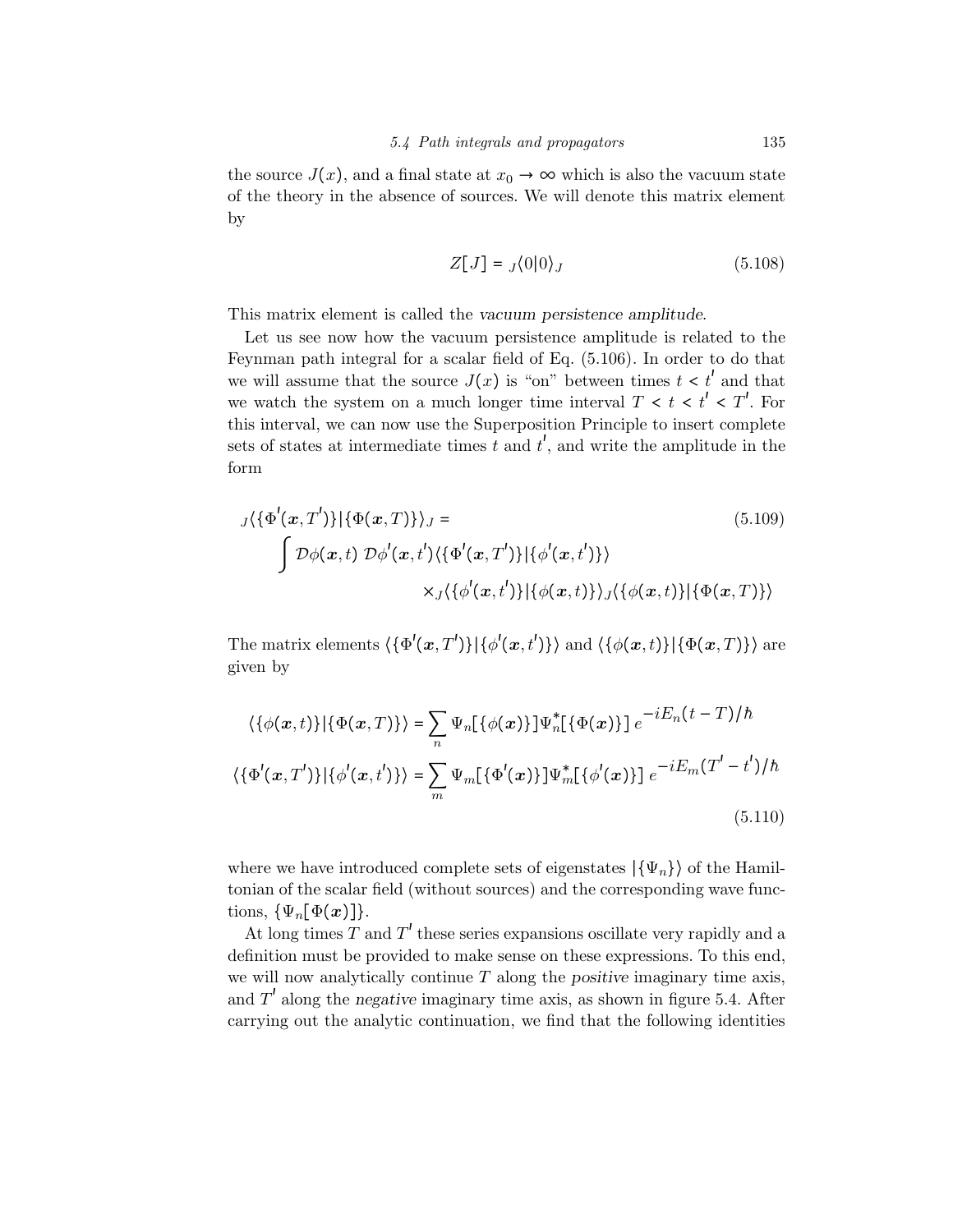

Figure 5.4 Analytic continuation.

hold,

$$
\lim_{T \to +i\infty} e^{-iE_0 T/h} \langle \{\phi(x,t)\} | \{\Phi(x,T)\}\rangle = \Psi_0[\{\phi\}] \Psi_0^*[\{\Phi\}] e^{-iE_0 t/h}
$$
\n
$$
\lim_{T' \to -i\infty} e^{iE_0 T'/h} \langle \{\Phi'(x,T')\} | \{\phi(x,t')\}\rangle = \Psi_0[\{\Phi'\}] \Psi_0^*[\{\phi'\}] e^{iE_0 t'/h}
$$
\n(5.111)

This result is known as the Gell-Mann-Low Theorem.(Gell-Mann and Low, 1951) In this limit, the contributions from excited states drop out provided the vacuum state ∣0⟩ is non-degenerate. This procedure is equivalent to the standard adiabatic turning on and off of the external sources. The restriction to a non-degenerate vacuum state can be done by lifting a possible degeneracy by means of an infinitesimally weak external perturbation, which is switched off after the infinite time limit is taken. We will encounter similar issues in our discussion of spontaneous symmetry breaking in later chapters.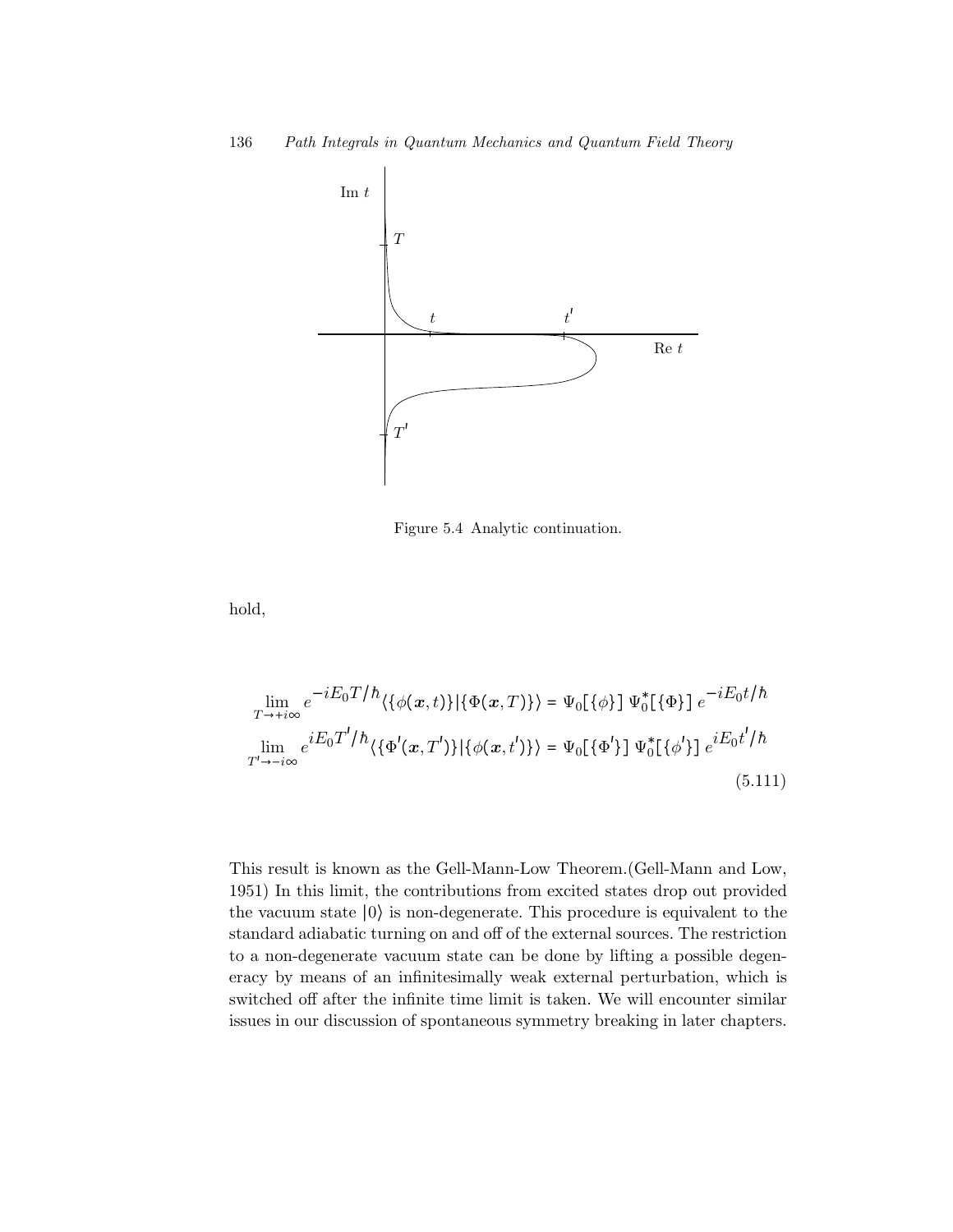Hence, in the same limit, we also find that the following relation holds

$$
\lim_{T \to +i\infty} \lim_{T' \to -i\infty} \frac{\langle {\Phi'(x, T')} | \Phi(x, T) \rangle}{\exp[-iE_0(T' - T)/\hbar] \Psi_0^*[\{\Phi\}] \Psi_0[\{\Phi'\}]}
$$
\n
$$
= \int \mathcal{D}\Phi \mathcal{D}\Phi' \Psi_0^*[\{\phi'(x, t')\}] \Psi_0[\{\phi(x, t)\}] J \langle {\phi'(x, t')}\rangle] \phi(x, t) \rangle_J
$$
\n
$$
\equiv J \langle 0 | 0 \rangle_J
$$
\n(5.112)

Eq.(5.112) gives us a direct relation between the Feynman Path Integral and the vacuum persistence amplitude of the form

$$
Z[J] = J\langle 0|0 \rangle_J = \mathcal{N} \lim_{T \to +i\infty} \lim_{T' \to -i\infty} \int \mathcal{D}\phi \, e^{\frac{i}{\hbar} \int_T^{T'} d^4 x \, \left[ \mathcal{L}(\phi, \partial_\mu \phi) + J\phi \right]} \tag{5.113}
$$

In other words, in this asymptotically long-time limit, the amplitude of Eq. (5.98) becomes identical to the vacuum persistence amplitude  $\frac{1}{0}$ (0|0)<sub>J</sub>, regardless of the choice of the initial and final states.

Hence we find a direct relation between the vacuum persistence function  $Z[J]$  and the Feynman path integral, given by Eq. (5.113). Notice that, in this limit, we can ignore the "hard" boundary condition and work instead with free boundary conditions. Or equivalently, physical properties become independent of the initial and final conditions placed.

For these reasons, from now on we will work with the simpler expression

$$
Z[J] = J\langle 0|0 \rangle_J = \mathcal{N} \int \mathcal{D}\phi \, e^{\frac{i}{\hbar} \int d^4x \, \left[ \mathcal{L}(\phi, \partial_\mu \phi) + J\phi \right]} \tag{5.114}
$$

This is a very useful relation. We will see now that  $Z[J]$  is the generating function(al) of all the vacuum expectation values of time ordered products of fields, i.e. the correlators of the theory.

In particular, let us compute the expression

$$
\frac{1}{Z[0]}\frac{\delta^2 Z[J]}{\delta J(x)\delta J(x')} \bigg|_{J=0} = \frac{1}{\langle 0|0 \rangle} \frac{\delta^2 J \langle 0|0 \rangle_J}{\delta J(x)\delta J(x')} \bigg|_{J=0} = \left(\frac{i}{\hbar}\right)^2 \langle 0|T[\phi(x)\phi(x')]|0 \rangle
$$
\n(5.115)

Thus, the 2-point function, i.e. the Feynman propagator or propagator of the scalar field  $\phi(x)$ , becomes

$$
\langle 0|T[\phi(x)\phi(x')]|0\rangle = -i\frac{1}{\langle 0|0\rangle} \int \mathcal{D}\phi \phi(x) \phi(x') \exp\left(\frac{i}{\hbar}S[\phi,\partial_{\mu}\phi]\right) \tag{5.116}
$$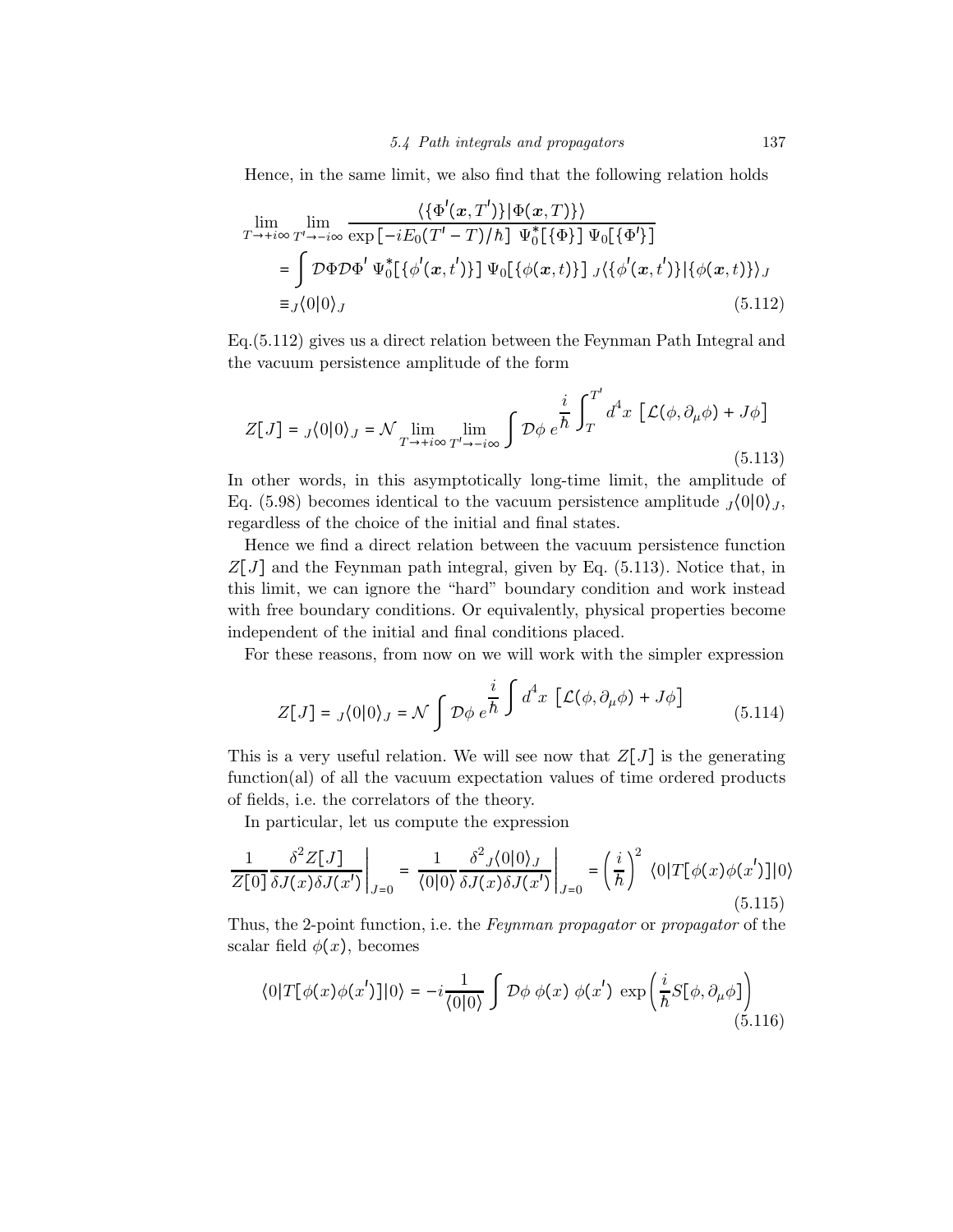Similarly, the N-point function  $\langle 0|T[\phi(x_1)... \phi(x_N)]|0\rangle$  becomes

$$
\langle 0|T[\phi(x_1)\dots\phi(x_N)]|0\rangle = (-i\hbar)^N \frac{1}{\langle 0|0\rangle} \frac{\delta^N{}_J \langle 0|0\rangle_J}{\delta J(x_1)\dots\delta J(x_N)}\Big|_{J=0}
$$
  

$$
= \frac{1}{\langle 0|0\rangle} \int \mathcal{D}\phi \, \phi(x_1)\dots\phi(x_N) \, \exp\left(\frac{i}{\hbar}S[\phi,\partial_\mu\phi]\right)
$$
(5.117)

where

$$
Z[0] = \langle 0|0 \rangle = \int \mathcal{D}\phi \, \exp\left(\frac{i}{\hbar}S[\phi,\partial_{\mu}\phi]\right) \tag{5.118}
$$

Therefore, we find that the path integral always yields vacuum expectation values of time-ordered products of operators. The quantity  $Z[J]$  can thus be viewed as the generating functional of the correlation functions of this theory. These are actually general results that hold for the path integrals of all theories.

## 5.5 Path integrals in Euclidean space-time and Statistical Physics

In the last section we saw how to relate the computation of transition amplitudes to path integrals in Minkowski space-time with specific boundary conditions dictated by the nature of the initial and final states. In particular we derived explicit expressions for the case of fixed boundary conditions.

However we could have chosen other boundary conditions. For instance, for the amplitude to begin in any state at the initial time and to go back to the same state at the final time, but summing over all states. This is the same as to ask for the trace

$$
Z'[J] = \int \mathcal{D}\Phi_J \langle {\Phi(\mathbf{x},t') }\rangle | {\Phi(\mathbf{x},t)} \rangle_J
$$
  

$$
= \text{Tr } T e^{-\frac{i}{\hbar} \int d^4 x (\mathcal{H} - J\phi)}
$$
  

$$
= \int_{\text{PBC}} \mathcal{D}\phi e^{\frac{i}{\hbar} \int d^4 x (\mathcal{L} + J\phi)}
$$
(5.119)

where PBC stands for periodic boundary conditions on some generally *finite* time interval  $t'-t$ , and T is the time-ordering symbol.

Let us now carry the analytic continuation to imaginary time  $t \to -i\tau$ , i.e. a Wick rotation. Upon a Wick rotation the theory has Euclidean invariance,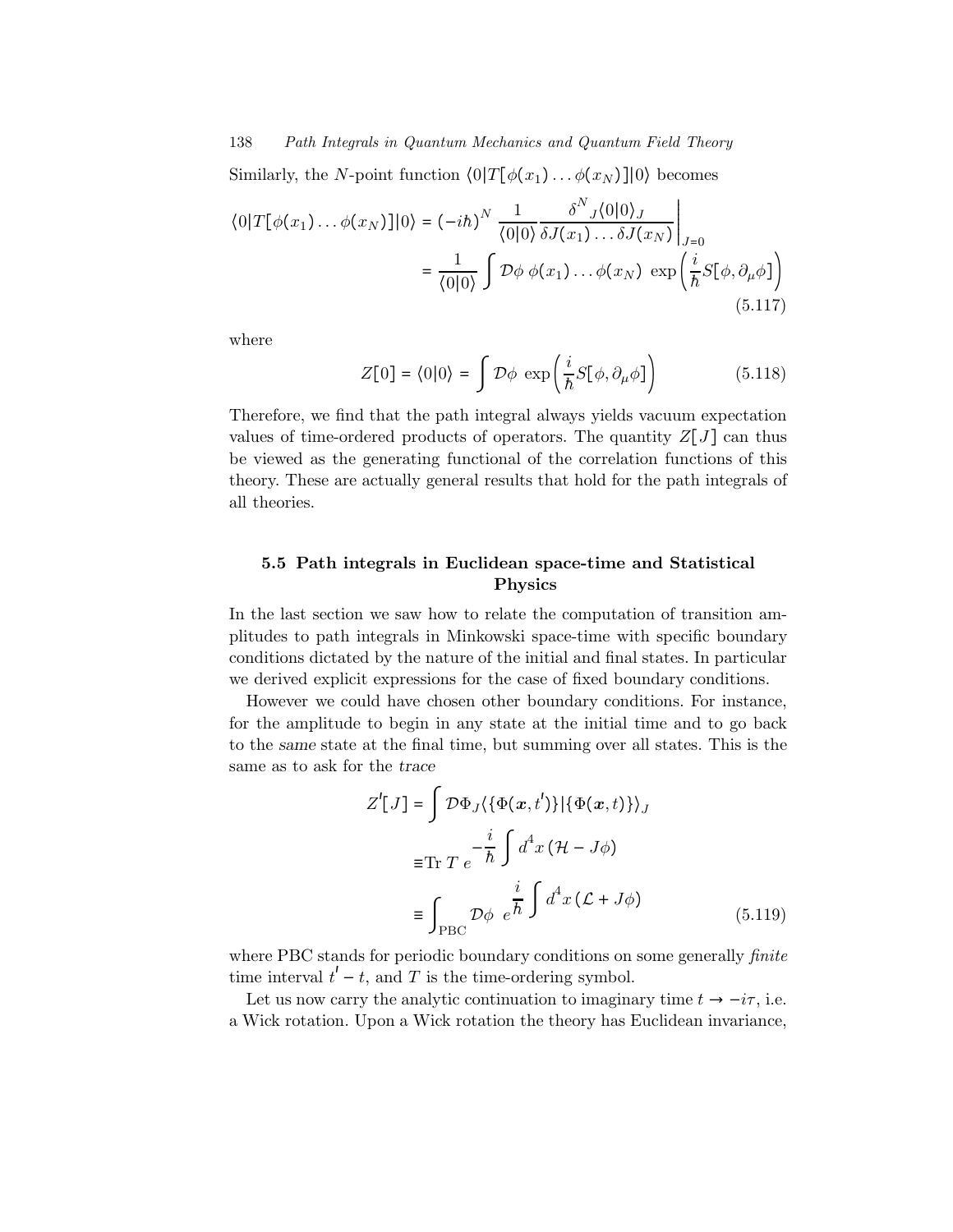i.e. rotations and translations in  $D = d + 1$ -dimensional space. Imaginary time plays the same role as the other  $d$  spacial dimensions. Hereafter we will denote imaginary time by  $x_D$ , and all vectors will have indices  $\mu$  that run from 1 to D.

We will consider two cases: infinite imaginary time interval, and finite imaginary time interval.



Figure 5.5 Periodic boundary conditions wraps space-time into a cylinder.

#### 5.5.1 Infinite imaginary time interval

In this case the path integral becomes

$$
Z'[J] = \int \mathcal{D}\phi \, e^{-\int d^D x \, (\mathcal{L}_E - J\phi)} \tag{5.120}
$$

where  $D$  is the total number of space-time dimensions. For the sake of definiteness here we discuss the four-dimensional case but the results are obviously valid more generally. Here  $\mathcal{L}_E$  is the Euclidean Lagrangian

$$
\mathcal{L}_E = \frac{1}{2} (\partial_0 \phi)^2 + \frac{1}{2} (\nabla \phi)^2 + V(\phi)
$$
 (5.121)

The path integral of Eq. (5.120) has two interpretations.

One is simply the infinite time limit (in imaginary time) and therefore it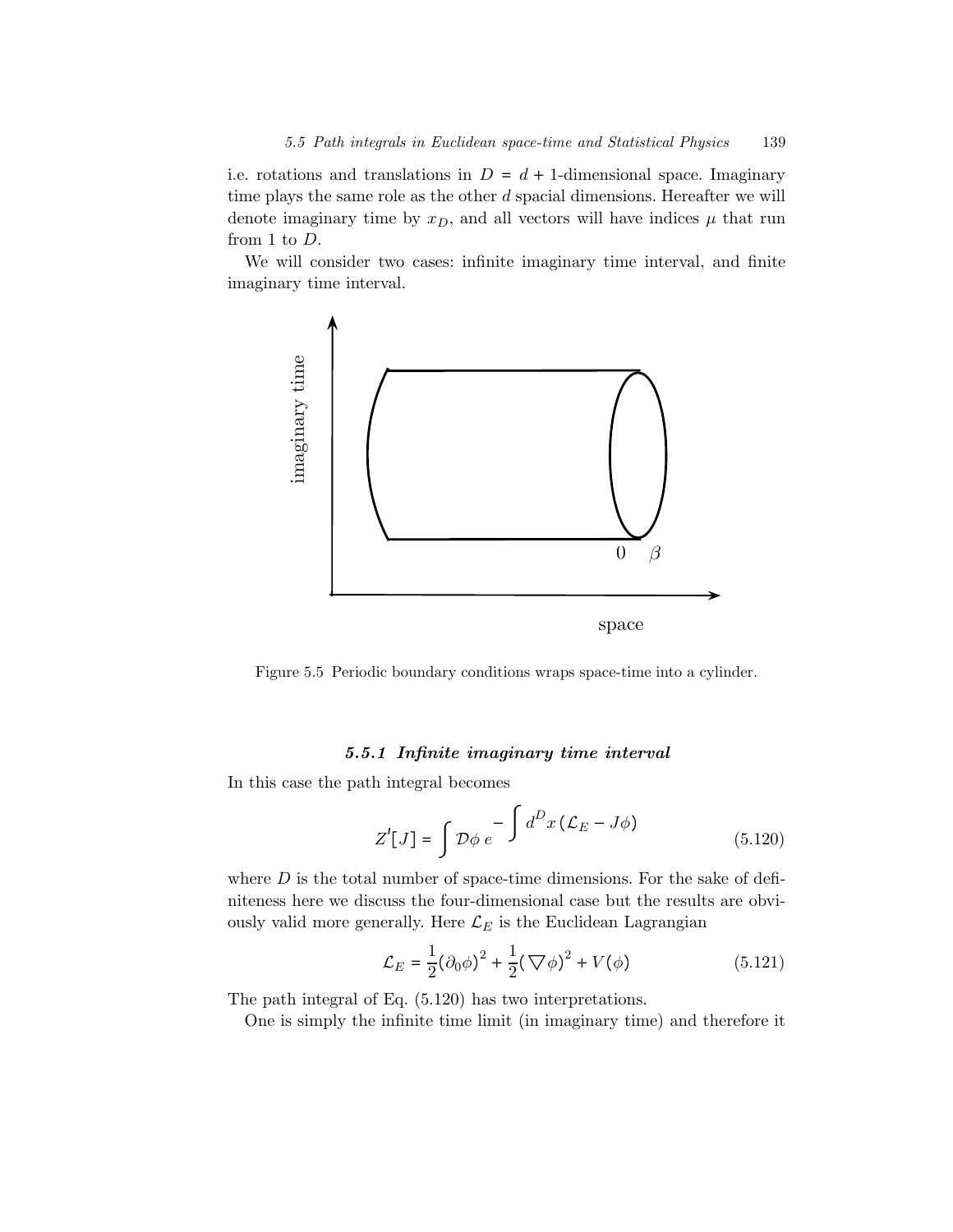must be identical to the vacuum persistence amplitude  $J(0|0)$ . The only difference is that from here we get all the  $N$ -point functions in Euclidean space-time (imaginary time). Therefore, the relativistic interval is

$$
x_0^2 - x^2 \to -\tau^2 - x^2 < 0 \tag{5.122}
$$

which is always space-like. Hence, with this procedure we will get the correlation functions for space-like separations of its arguments. To get to time-like separations we will need to do an analytic continuation back to real time. This we will do later on. The second interpretation is that the path integral of Eq. (5.120) is the partition function of a system in Classical Statistical Mechanics in  $D$  dimensions with energy density (divided by  $T$ ) equal to  $\mathcal{L}_E - J\phi$ . This will turn out to be a very useful connection (both ways!).

## 5.5.2 Finite imaginary time interval

In this case we have

$$
0 \le x_0 = \tau \le \beta = 1/T \tag{5.123}
$$

where  $T$  will be interpreted as the temperature. Indeed, in this case the path integral is

$$
Z'[0] = \text{Tr } e^{-\beta H} \tag{5.124}
$$

and we are effectively looking at a problem of the same Quantum Field Theory but at finite temperature  $T = 1/\beta$ . The path integral is once again the partition function but of a system in Quantum Statistical Physics! The partition function thus is (after setting  $h = 1$ )

$$
Z'[J] = \int \mathcal{D}\phi \ e^{-\int_0^\beta d\tau \left(\mathcal{L}_E - J\phi\right)}
$$
(5.125)

where the field  $\phi(x, \tau)$  obeys periodic boundary conditions in imaginary time,

$$
\phi(\mathbf{x},\tau) = \phi(\mathbf{x},\tau+\beta) \tag{5.126}
$$

This boundary condition will hold for all bosonic theories. We will see later on that theories with fermions obey instead anti-periodic boundary conditions in imaginary time.

Hence, Quantum Field Theory at finite temperature  $T$  is just Quantum Field Theory on an Euclidean space-time which is periodic (and finite) in one direction, imaginary time. In other words, we have wrapped (or *compactified*)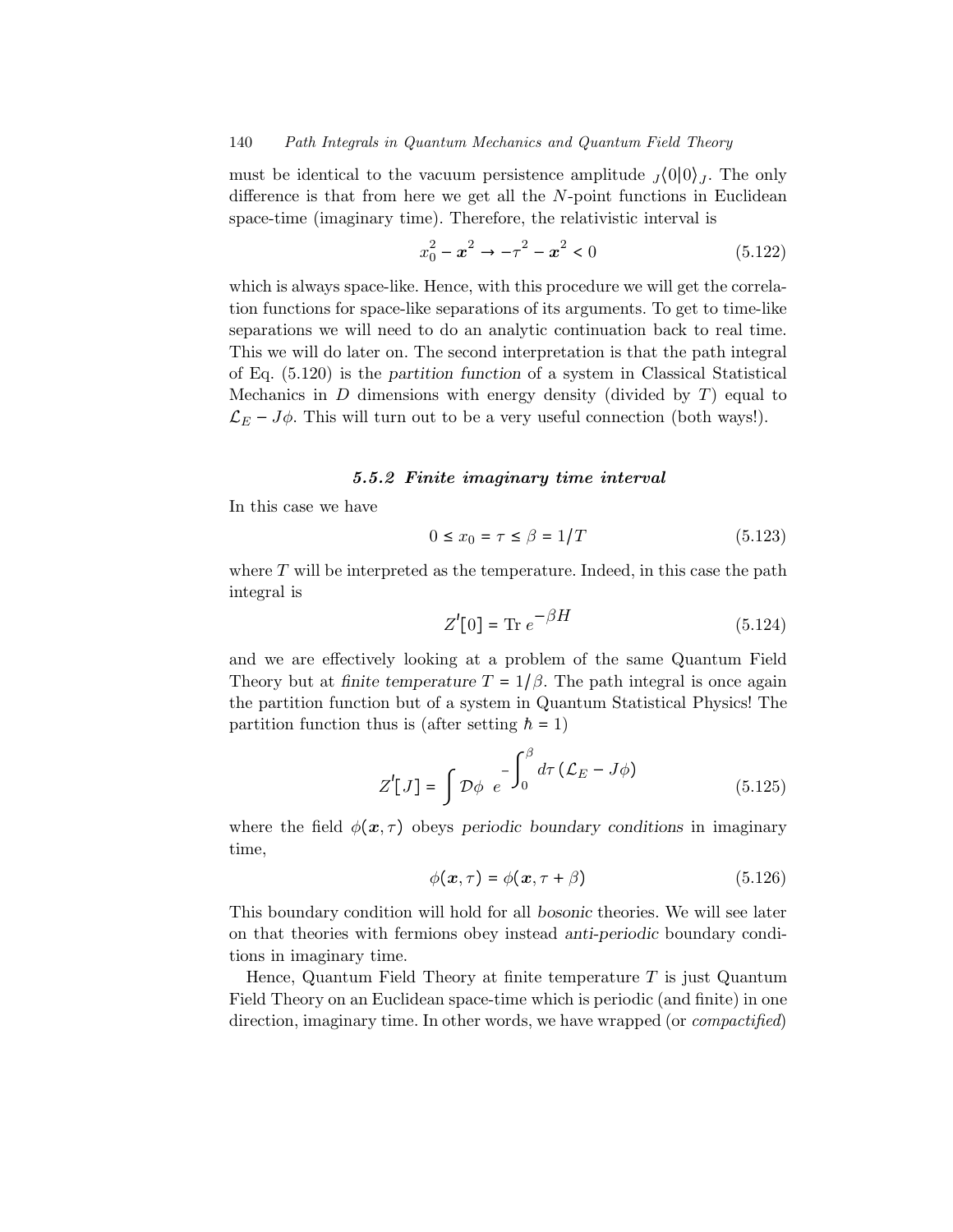Euclidean space-time into a cylinder with perimeter (circumference)  $\beta = 1/T$ (in units of  $h = k_B = 1$ ).

The correlation functions in imaginary time (which we will call the Euclidean correlation functions) are given by

$$
\frac{1}{Z'[J]}\frac{\delta^N Z'[J]}{\delta J(x_1)\dots J(x_N)}\bigg|_{J=0} = \langle \phi(x_1)\dots\phi(x_N) \rangle \tag{5.127}
$$

which are just the *correlation functions* in the equivalent problem in Statistical Mechanics. Upon analytic continuation the Euclidean correlation functions  $\langle \phi(x_1) \dots \phi(x_N) \rangle$  and the N-point functions of the QFT are related by

$$
\langle \phi(x_1) \dots \phi(x_N) \rangle \leftrightarrow (ih)^N \langle 0 | T \phi(x_1) \dots \phi(x_N) | 0 \rangle \tag{5.128}
$$

For the case of a quantum field theory at finite temperature  $T$ , the path integral yields the correlation functions of the Heisenberg field operators in imaginary time. These correlation functions are often called the thermal correlation functions (or propagators). They are functions of the spatial positions of the fields,  $x_1, \ldots, x_N$  and of their *imaginary time coordinates*,  $x_{D1},...,x_{DN}$  (here  $x_D \equiv \tau$ ). To obtain the correlation functions as a function of the real time coordinates  $x_{01},...,x_{0N}$  at finite temperature T it is necessary to do an analytic continuation. We will discuss how this is done later on.

## 5.6 Path integrals for the free scalar field

We will consider now the case of a *free scalar field*. We will carry our discussion in Euclidean space-time (i.e. in imaginary time), and we will do the relevant analytic continuation back to real time at the end of the calculation.

The Euclidean Lagrangian  $\mathcal{L}_E$  for a free field  $\phi$  coupled to a source J is

$$
\mathcal{L}_E = \frac{1}{2} \left( \partial_\mu \phi \right)^2 + \frac{1}{2} m^2 \phi^2 - J \phi \tag{5.129}
$$

where we are using the notation

$$
\left(\partial_{\mu}\phi\right)^{2} = \partial_{\mu}\phi\partial_{\mu}\phi\tag{5.130}
$$

Here the index is  $\mu = 1, \ldots, D$  for an Euclidean space-time of  $D = d + 1$ dimensions. For the most part (but not always) we will be interested in the case of  $d = 3$  and Euclidean space has four dimensions. Notice the way the Euclidean space-time indices are placed in Eq. (5.130). This is not a misprint!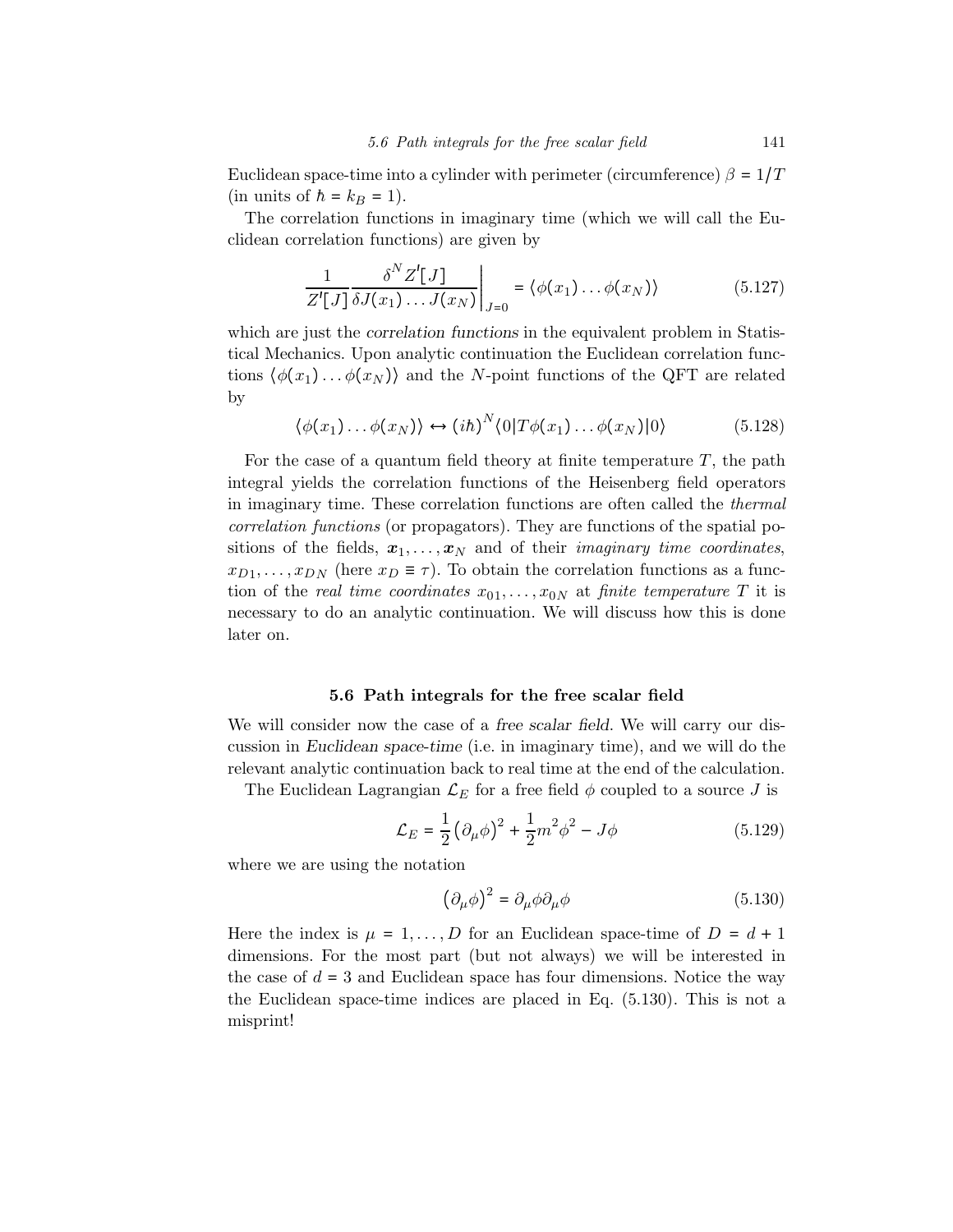We will compute the Euclidean Path Integral (or Partition Function)  $\mathcal{Z}_E[J]$  exactly. The Euclidean Path Integral for a free field has the form

$$
\mathcal{Z}_E[J] = \mathcal{N} \int \mathcal{D}\phi \ e^{-\int d^D x \left[ \frac{1}{2} \left( \partial_\mu \phi \right)^2 + \frac{1}{2} m^2 \phi^2 - J\phi \right]}
$$
(5.131)

In Classical Statistical Mechanics this theory is known as the Gaussian model.

In what follows I will assume that the boundary conditions of the field  $\phi$  (and the source J) at infinity are either vanishing or periodic, and that the source  $J$  also either vanishes at spatial infinity or is periodic. With these assumptions all terms which are total derivatives drop out identically. Therefore, upon an integration by parts and after dropping boundary terms, the Euclidean Lagrangian becomes

$$
\mathcal{L}_E = \frac{1}{2}\phi \left[ -\partial^2 + m^2 \right] \phi - J\phi \tag{5.132}
$$

Since this action is a quadratic form of the field  $\phi$  this path integral can be calculated exactly. It has terms which are quadratic (or, rather bilinear) in  $\phi$  and a term linear in  $\phi$ , the source term. By means of the following shift of the field  $\phi$ 

$$
\phi(x) = \bar{\phi}(x) + \xi(x) \tag{5.133}
$$

the Lagrangian becomes

$$
\mathcal{L}_E = \frac{1}{2}\phi \left[ -\partial^2 + m^2 \right] \phi - J\phi
$$
  
=  $\frac{1}{2}\overline{\phi} \left[ -\partial^2 + m^2 \right] \overline{\phi} - J\overline{\phi} + \frac{1}{2}\xi \left[ -\partial^2 + m^2 \right] \xi + \xi \left[ -\partial^2 + m^2 \right] \overline{\phi} - J\xi$  (5.134)

Hence, we can decouple the source  $J(x)$  by requiring that the shift  $\bar{\phi}$  be such that the terms linear in  $\xi$  cancel each other exactly. This requirement leads to the condition that the classical field  $\phi$  be the solution of the following inhomogeneous partial differential equation

$$
\left[-\partial^2 + m^2\right]\bar{\phi} = J(x) \tag{5.135}
$$

Equivalently, we can write the classical field  $\bar{\phi}$  is terms of the source  $J(x)$ through the action of the inverse of the operator  $-\partial^2 + m^2$ ,

$$
\bar{\phi} = \frac{1}{-\partial^2 + m^2} J \tag{5.136}
$$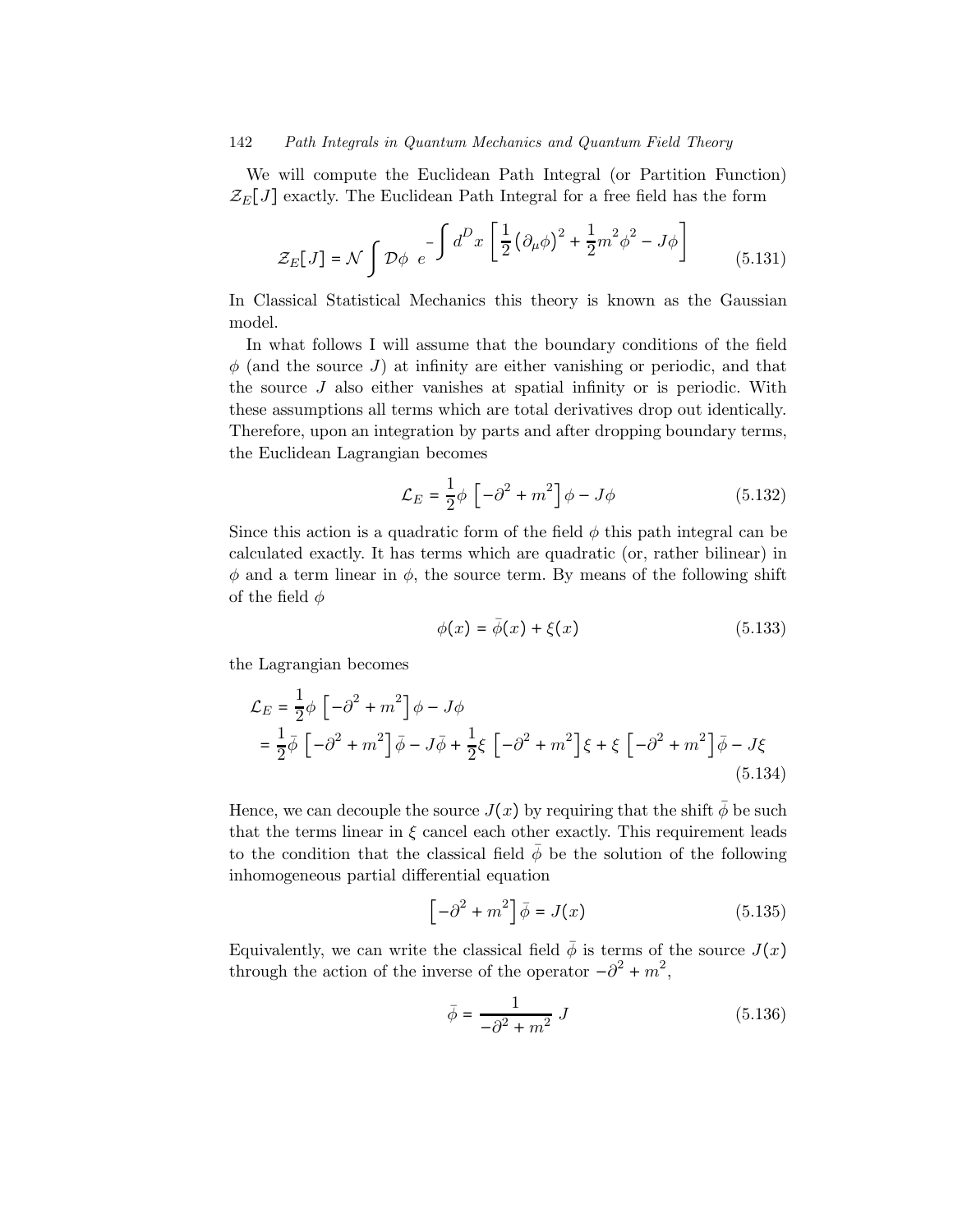The solution of Eq. (5.135) is

$$
\bar{\phi}(x) = \int d^D x' G_0^E(x - x') J(x')
$$
 (5.137)

where

$$
G_0^E(x - x') = \langle x | \frac{1}{-\partial^2 + m^2} | x' \rangle \tag{5.138}
$$

is the correlation function of the linear partial differential operator  $-\partial^2 + m^2$ . Thus,  $G_0^E(x - x')$  is the solution of

$$
\left[-\partial_x^2 + m^2\right] G_0^E(x - x') = \delta^D(x - x')
$$
\n(5.139)

In terms of  $G_0^E(x - x')$ , the terms of the shifted action become,

$$
\int d^D x \Big( \frac{1}{2} \overline{\phi}(x) \Big[ -\partial^2 + m^2 \Big] \overline{\phi}(x) - J \overline{\phi}(x) \Big)
$$
  

$$
= -\frac{1}{2} \int d^D x \overline{\phi}(x) J(x)
$$
  

$$
= -\frac{1}{2} \int d^D x d^D x' J(x) G_0^E(x - x') J(x')
$$
(5.140)

Therefore the path integral for the generating function of the free Euclidean scalar field  $Z_E[J]$ , defined in Eq. (5.131), is given by

$$
Z_E[J] = Z_E[0] \ e^{\frac{1}{2} \int d^D x \int d^D x' J(x) G_0^E(x - x') J(x')}
$$
\n(5.141)

where  $Z_{E}[0]$  is

$$
Z_E[0] = \int \mathcal{D}\xi \ e^{-\frac{1}{2} \int d^D x \xi(x) \left[ -\partial^2 + m^2 \right] \xi(x)}
$$
(5.142)

Eq. (5.141) shows that, after the decoupling,  $Z_E[J]$  is a product of two factors: (a) a factor that is function of a bilinear form in the source  $J$ , and (b) a path integral,  $Z_E[0]$ , that is independent of the sources.

## 5.6.1 Calculation of  $Z_{E}[0]$

The path integral  $Z_E[0]$  is analogous to the fluctuation factor that we found in the path integral for a harmonic oscillator in elementary quantum mechanics. There we saw that the analogous factor could be written as a determinant of a differential operator, the kernel of the bilinear form that entered in the action. The same result holds here as well. The only difference is that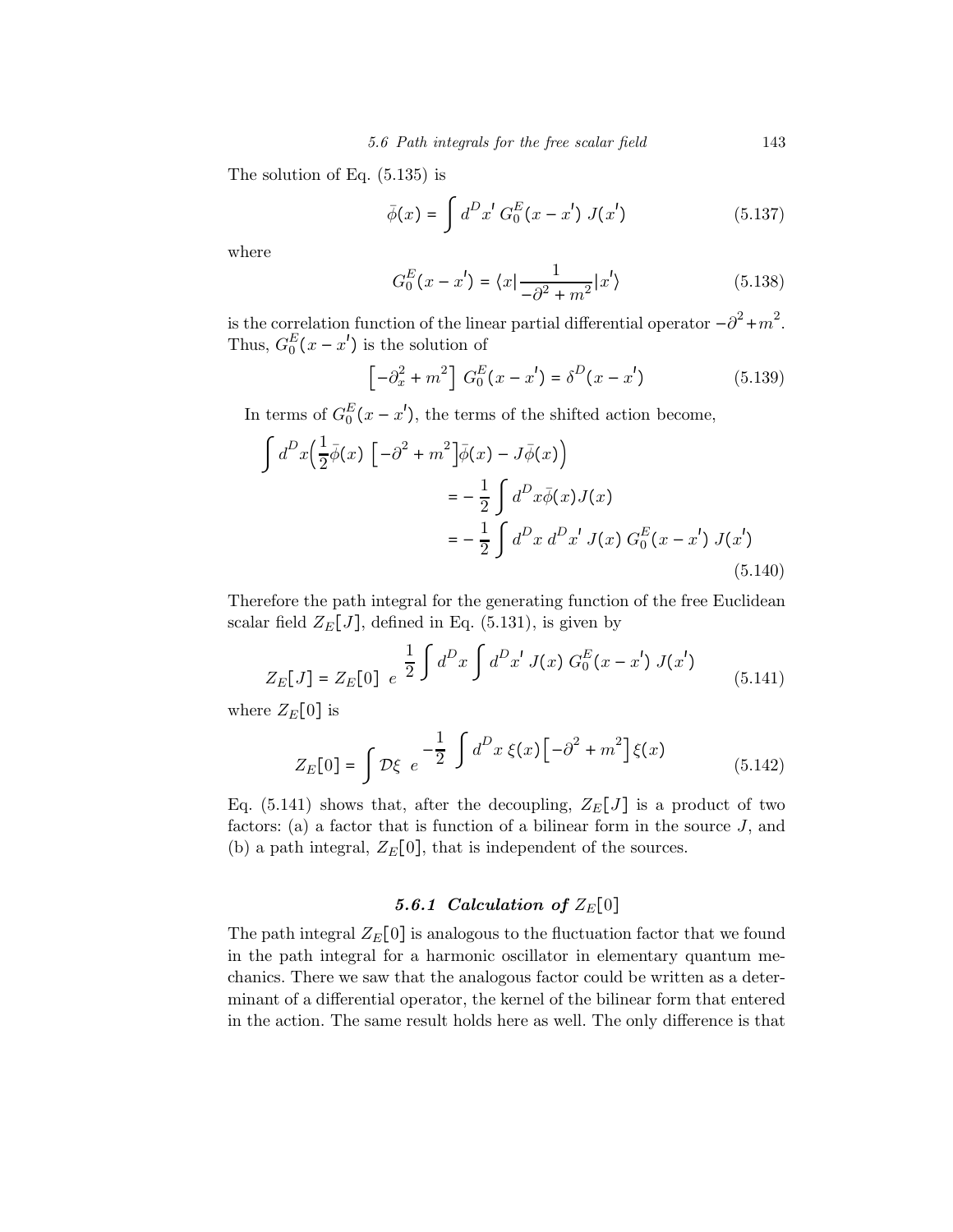the kernel is now the *partial differential* operator  $\hat{A} = -\partial^2 + m^2$  whereas in Quantum Mechanics is an ordinary differential operator. Here too, the operator A has a set of eigenstates  $\{\Psi_n(x)\}\$  which, once the boundary conditions in space-time are specified, are both complete and orthonormal, and the associated spectrum of eigenvalues  $A_n$  is

$$
\begin{bmatrix} -\partial^2 + m^2 \end{bmatrix} \Psi_n(x) = A_n \Psi_n(x)
$$

$$
\int d^D x \Psi_n(x) \Psi_m(x) = \delta_{n,m}
$$

$$
\sum_n \Psi_n(x) \Psi_n(x') = \delta(x - x')
$$
(5.143)

Hence, once again we can expand the field  $\phi(x)$  in the complete set of states  $\{\Psi_n(x)\}\$ 

$$
\phi(x) = \sum_{n} c_n \Psi_n(x) \tag{5.144}
$$

Hence, the field configurations are thus parametrized by the coefficients  $\{c_n\}$ .

The action now becomes,

$$
S = \int d^D x \mathcal{L}_E(\phi, \partial \phi) = \frac{1}{2} \sum_n A_n c_n^2 \tag{5.145}
$$

Thus, up to a normalization factor, we find that  $Z_E[0]$  is given by

$$
Z_E[0] = \prod_n A_n^{-1/2} \equiv \left(\text{Det}\left[-\partial^2 + m^2\right]\right)^{-1/2},\tag{5.146}
$$

and we have reduced the calculation of  $Z_E[0]$  to the computation of the determinant of a differential operator, Det  $\left[-\partial^2 + m^2\right]$ .

In chapter 8 we will discuss efficient methods to compute such determinants. For the moment, it will be sufficient to notice that there is a simple, but formal, way to compute this determinant. First, we notice that if we are interested in the behavior of an infinite system at  $T = 0$ , the eigenstates of the operator  $-\partial^2 + m^2$  are simply suitably normalized plane waves. Let L be the linear size of the system, with  $L \to \infty$ . Then, the eigenfunctions are labeled by a D-dimensional momentum  $p_{\mu}$  (with  $\mu = 0, 1, \ldots, d$ )

$$
\Psi_p(x) = \frac{1}{(2\pi L)^{D/2}} e^{i p_\mu x_\mu} \tag{5.147}
$$

with eigenvalues,

$$
A_p = p^2 + m^2 \tag{5.148}
$$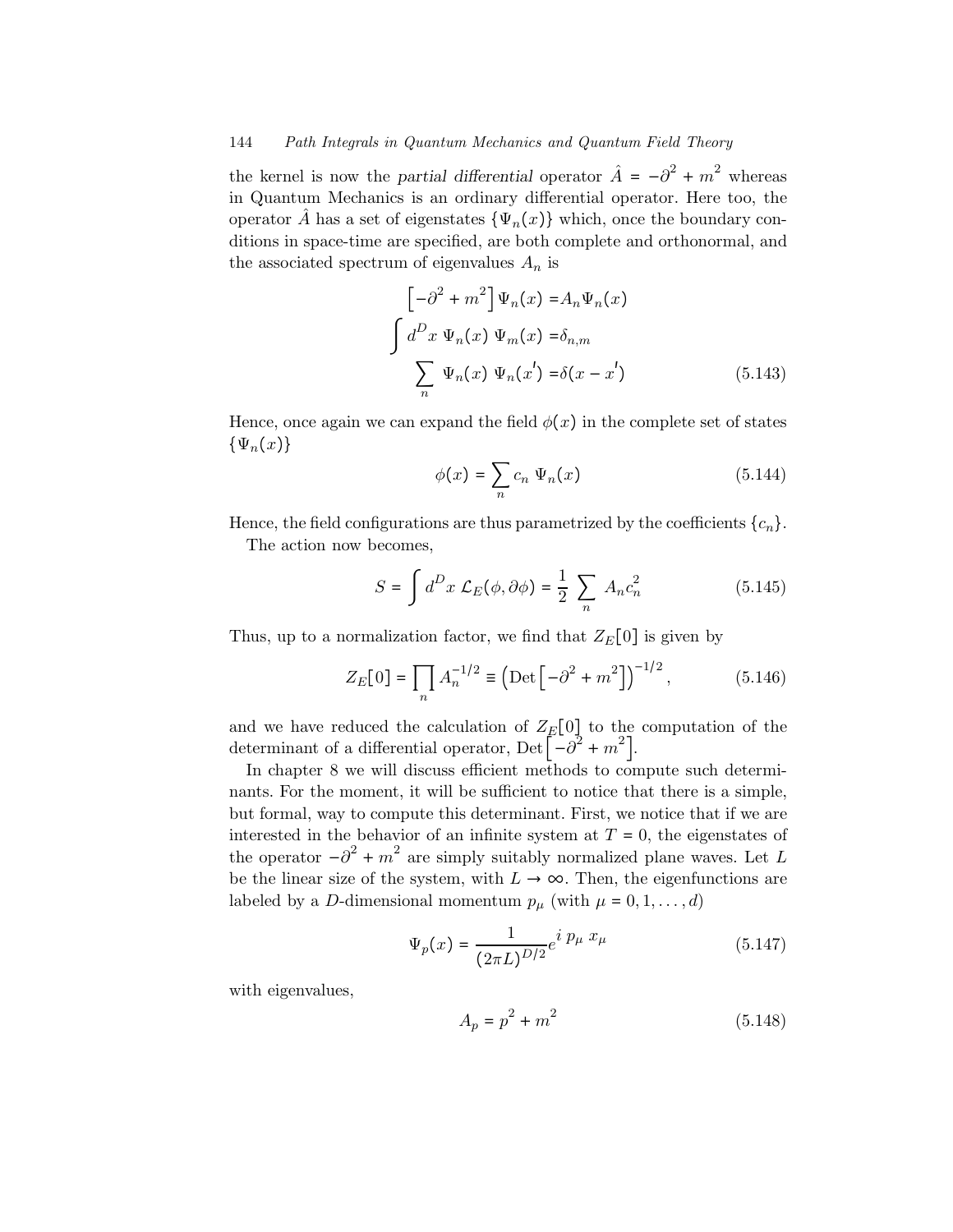Hence the logarithm of determinant is

$$
\ln \text{Det} \left[ -\partial^2 + m^2 \right] = \text{Tr} \ln \left[ -\partial^2 + m^2 \right]
$$

$$
= \sum_p \ln(p^2 + m^2)
$$

$$
= V \int \frac{d^D p}{(2\pi)^D} \ln(p^2 + m^2) \tag{5.149}
$$

where  $V = L^D$  is the volume of Euclidean space-time. Hence,

$$
\ln Z_E[0] = -\frac{V}{2} \int \frac{d^D p}{(2\pi)^D} \ln(p^2 + m^2)
$$
 (5.150)

This expression is has two singularities: an infrared divergence and an ultraviolet divergence. ln Z[0], Eq(5.150), diverges as  $V \to \infty$ . This infrared (IR) singularity actually is not a problem since  $\ln Z_{E}[0]$  should be an extensive quantity which must scale with the volume of space-time. In other words, this is how it should behave. However, the integral in Eq.(5.150) diverges at large momenta unless there is an upper bound (or cutoff) for the allowed momenta. This is an ultraviolet (UV) singularity. It has the same origin of the UV divergence of the ground state energy. In fact  $Z_E[0]$  is closely related to the ground state (vacuum) energy since

$$
Z_E[0] = \lim_{\beta \to \infty} \sum_n e^{-\beta E_n} \sim e^{-\beta E_0} + \dots \tag{5.151}
$$

Thus,

$$
E_0 = -\lim_{\beta \to \infty} \frac{1}{\beta} \ln Z_E[0] = \frac{1}{2} L^d \int \frac{d^D p}{(2\pi)^D} \ln(p^2 + m^2)
$$
 (5.152)

where  $L^d$  is the volume of space, and  $V = L^d \beta$ . Notice that Eq. (5.152) is UV divergent. Later in this chapter we will discuss how to compute expressions of the form of Eq.  $(5.152)$ .

## 5.6.2 Propagators and correlators

A number of interesting results are found immediately by direct inspection of Eq. (5.141). We can easily see that, once we set  $J = 0$ , the correlation function  $G_E^{(0)}(x-x')$ 

$$
G_E^{(0)}(x - x') = \langle x | \frac{1}{-\partial^2 + m^2} | x' \rangle \tag{5.153}
$$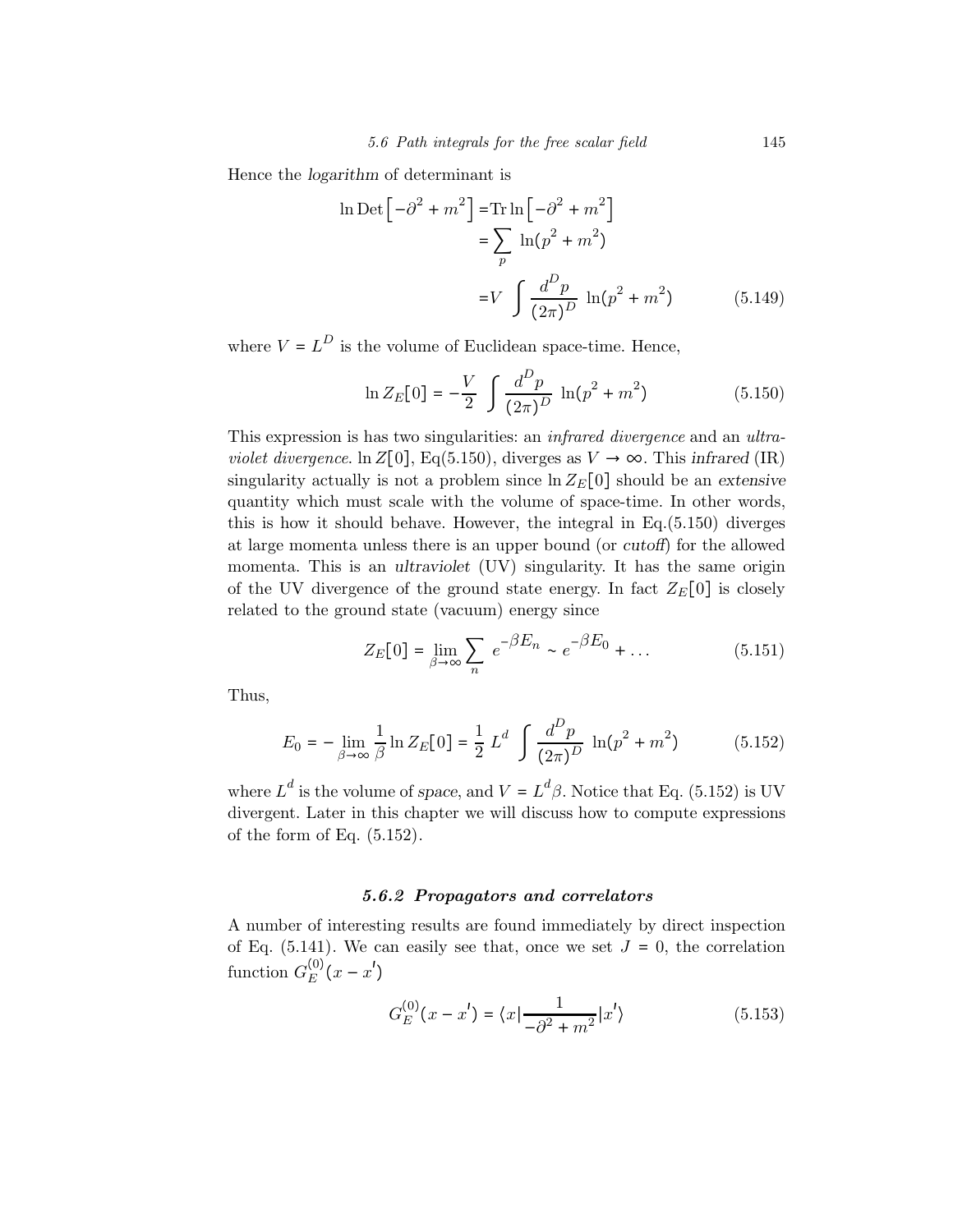is equal to the 2-point correlation function for this theory (at  $J = 0$ ),

$$
\langle \phi(x)\phi(x')\rangle = \frac{1}{Z_E[0]} \left. \frac{\delta^2 Z_E[J]}{\delta J(x)\delta J(x')} \right|_{J=0} = G_E^{(0)}(x-x')
$$
 (5.154)

Likewise we find that, for a free field theory, the N-point correlation function  $\langle \phi(x_1) \dots \phi(x_N) \rangle$  is equal to

$$
\langle \phi(x_1) \dots \phi(x_N) \rangle = \frac{1}{Z_E[0] \delta J(x_1) \dots \delta J(x_N)} \Big|_{J=0}
$$
  
= $\langle \phi(x_1) \phi(x_2) \rangle \dots \langle \phi(x_{N-1}) \phi(x_N) \rangle + \text{permutations}$  (5.155)

Therefore, for a free field, up to permutations of the coordinates  $x_1, \ldots, x_N$ , the N-point functions reduces to a sum of products of 2-point functions. Hence, N must be a positive even integer. This result, Eq.  $(5.155)$ , which we derived in the context of a theory for a free scalar field, is actually much more general. It is known as Wick's Theorem. It applies to all free theories, theories whose Lagrangians are bilinear in the fields, it is independent of the statistics and on whether there is relativistic invariance or not. The only caveat is that, as we will see later on, for the case of fermionic theories there is a sign associated with each term of this sum.

It is easy to see that, for  $N = 2k$ , the total number of terms in the sum is

$$
(2k-1)(2k-3)\dots = \frac{(2k)!}{2^k k!}
$$
 (5.156)

Each factor of a 2-point function  $\langle \phi(x_1) \phi(x_2) \rangle$ , a free propagator, and it is also called a contraction. It also common to use the notation

$$
\langle \phi(x_1)\phi(x_2)\rangle = \overline{\phi(x_1)}\phi(x_2) \tag{5.157}
$$

to denote a contraction or propagator.

## 5.6.3 Calculation of the propagator

We will now calculate the 2-point function, or propagator,  $G_E^{(0)}(x-x')$  for infinite Euclidean space. This is the case of interest in QFT at  $T = 0$ . Later on we will do the calculation of the propagator at finite temperature.

Eq. (5.139) tells us that  $G_E^{(0)}(x-x')$  is the Green function of the operator  $-\partial^2 + m^2$ . We will use Fourier transform methods and write  $G_E^{(0)}(x - x')$  in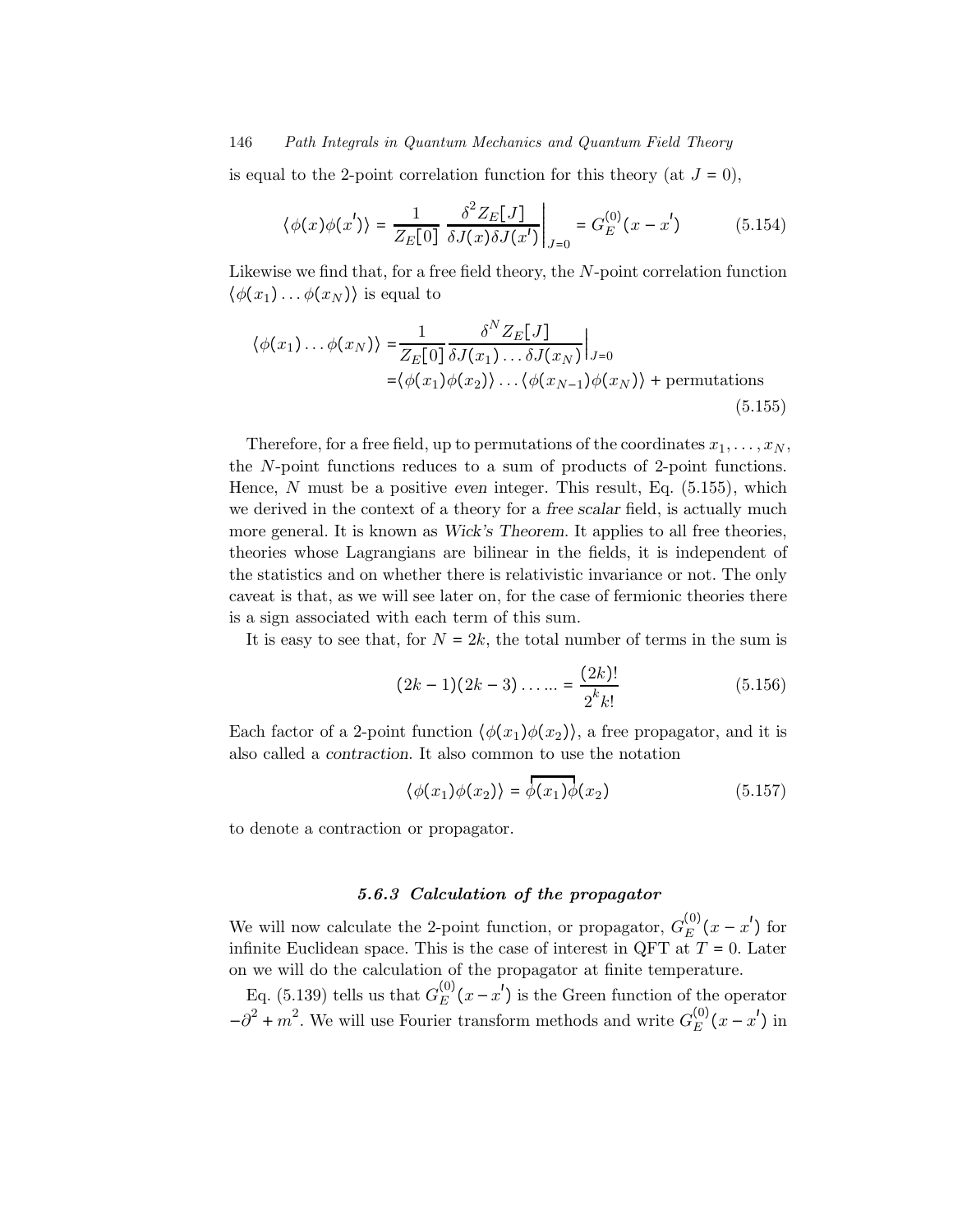the form

$$
G_E^{(0)}(x - x') = \int \frac{d^D p}{(2\pi)^D} G_0^E(p) e^{i p_\mu (x_\mu - x'_\mu)}
$$
(5.158)

which is a solution of Eq. (5.139) if

$$
G_E^{(0)}(p) = \frac{1}{p^2 + m^2} \tag{5.159}
$$

Therefore the correlation function in real (Euclidean!) space is the integral

$$
G_E^{(0)}(x - x') = \int \frac{d^D p}{(2\pi)^D} \frac{e^{i p_\mu (x_\mu - x'_\mu)}}{p^2 + m^2}
$$
(5.160)

We will often encounter integrals of this type and for that reason we will do this one in some detail. We begin by using the identity

$$
\frac{1}{A} = \frac{1}{2} \int_0^\infty d\alpha \ e^{-\frac{A}{2}\alpha} \tag{5.161}
$$

where  $A > 0$  is a positive real number. The variable  $\alpha$  is called a Feynman-Schwinger parameter.

We now choose  $A = p^2 + m^2$ , and substitute this expression back in Eq. (5.160), which takes the form

$$
G_E^{(0)}(x - x') = \frac{1}{2} \int_0^\infty d\alpha \int \frac{d^D p}{(2\pi)^D} e^{-\frac{\alpha}{2}(p^2 + m^2) + ip_\mu (x_\mu - x'_\mu)}
$$
(5.162)

The integrand is a Gaussian, and the integral can be calculated by a shift of the integration variables  $p_{\mu}$ , i.e. by completing squares

$$
\frac{\alpha}{2}(p^2 + m^2) - ip_\mu(x_\mu - x'_\mu) = \frac{1}{2} \left( \sqrt{\alpha} p_\mu - i \frac{x_\mu - x'_\mu}{\sqrt{\alpha}} \right)^2 - \frac{1}{2} \left( \frac{x_\mu - x'_\mu}{\sqrt{\alpha}} \right)^2 \tag{5.163}
$$

and by using the Gaussian integral

$$
\int \frac{d^D p}{(2\pi)^D} e^{-\frac{1}{2} \left( \sqrt{\alpha} p_\mu - i \frac{x_\mu - x_\mu'}{\sqrt{\alpha}} \right)^2} = (2\pi \alpha)^{-D/2}
$$
 (5.164)

After all of this is done, we find the formula

$$
G_E^{(0)}(x - x') = \frac{1}{2(2\pi)^{D/2}} \int_0^\infty d\alpha \, \alpha^{-D/2} \, e^{-\frac{|x - x'|^2}{2\alpha} - \frac{1}{2}m^2 \alpha} \qquad (5.165)
$$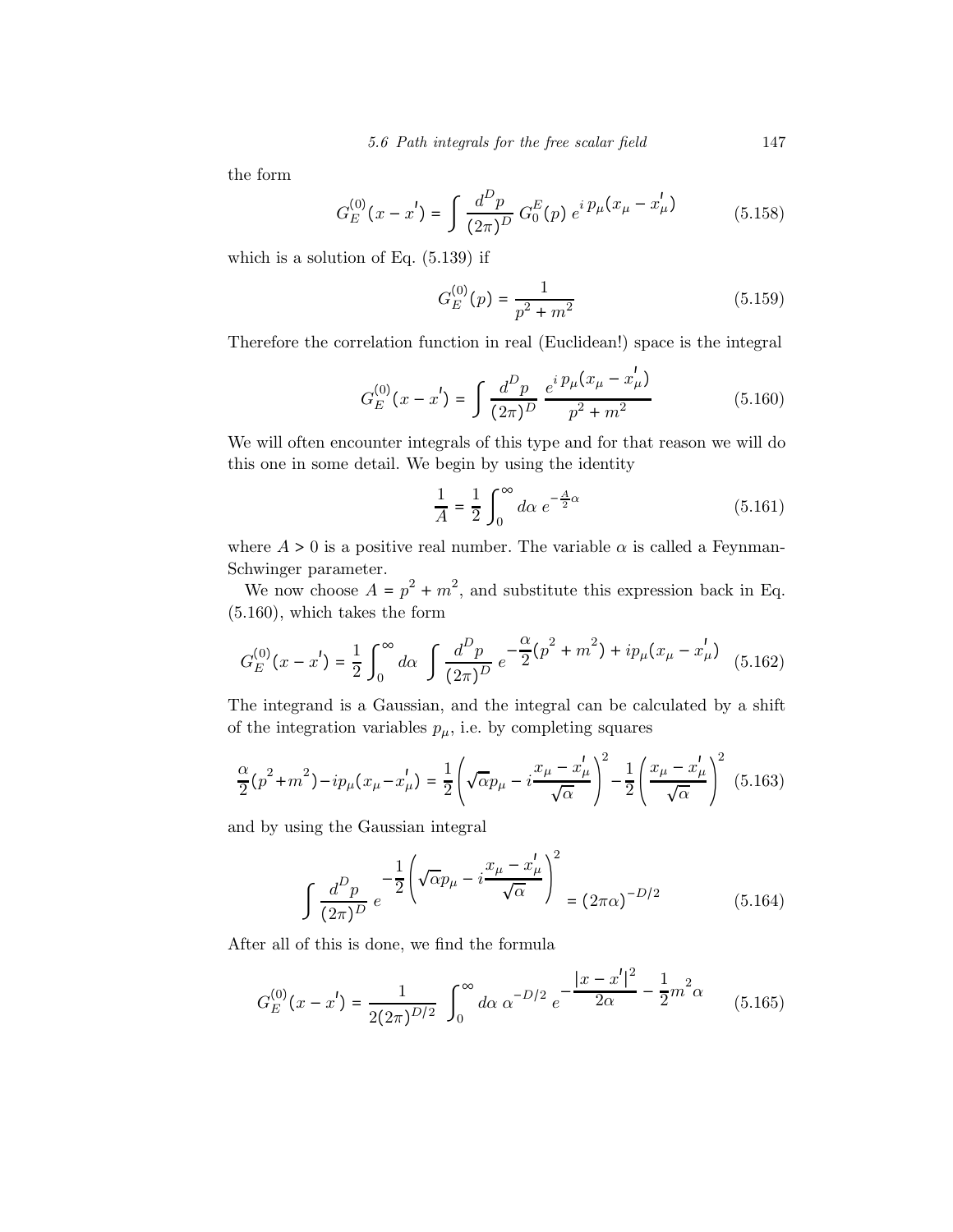Let us now define a rescaling of the variable  $\alpha$ ,

$$
\alpha = \lambda t \tag{5.166}
$$

by which

$$
\frac{|x - x'|^2}{2\alpha} + \frac{1}{2}m^2\alpha = \frac{|x - x'|^2}{2\lambda t} + \frac{1}{2}m^2\lambda t
$$
 (5.167)

If we choose

$$
\lambda = \frac{|x - x'|}{m},\tag{5.168}
$$

the exponent becomes

$$
\frac{|x-x'|^2}{2\alpha} + \frac{1}{2}m^2\alpha = \frac{m|x-x'|}{2}\left(t + \frac{1}{t}\right)
$$
 (5.169)

After this final change of variables, we find that the correlation function is

$$
G_E^{(0)}(x - x') = \frac{1}{(2\pi)^{D/2}} \left(\frac{m}{|x - x'|}\right)^{\frac{D}{2}} - 1 K_{\frac{D}{2} - 1}(m|x - x'|)
$$
(5.170)

where  $K_{\nu}(z)$  is the Modified Bessel function, which has the integral representation  $\overline{1}$ 

$$
K_{\nu}(z) = \frac{1}{2} \int_0^{\infty} dt \, t^{\nu - 1} \, e^{-\frac{z}{2} \left( t + \frac{1}{t} \right)} \tag{5.171}
$$

where  $\nu = \frac{D}{2} - 1$ , and  $z = m|x - x'|$ .



Figure 5.6 Behaviors of the Euclidean propagator.

There are two interesting regimes: (a) long distances,  $m|x-x'| \gg 1$ , and (b) short distances,  $m|x - x'| \ll 1$ .

## A: long distance behavior

In this regime,  $z = m|x - x'| \gg 1$ , a saddle-point calculation shows that the Bessel Function  $K_{\nu}(z)$  has the asymptotic behavior,

$$
K_{\nu}(z) = \sqrt{\frac{\pi}{2z}}e^{-z}\left[1 + O(1/z)\right]
$$
 (5.172)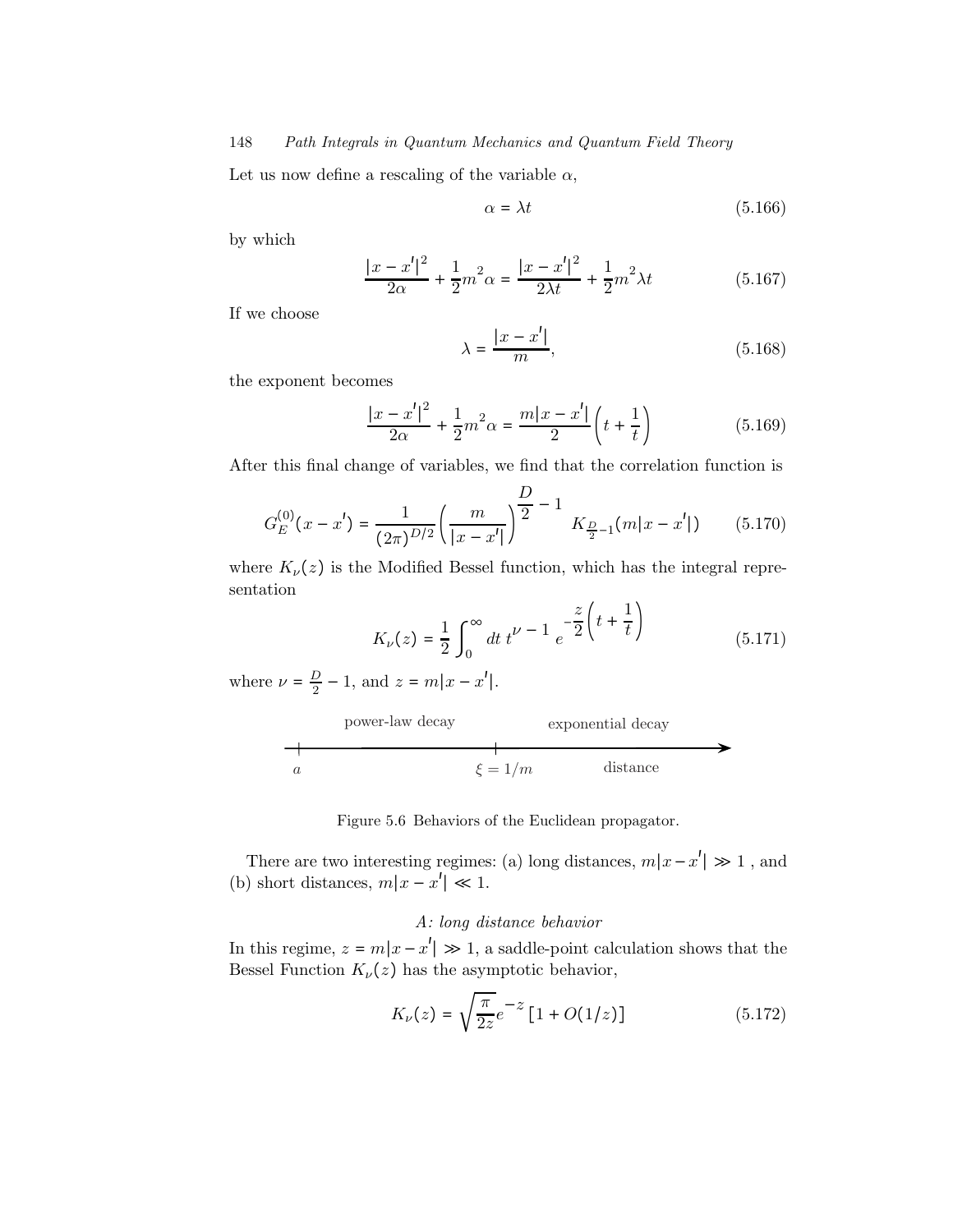Thus, in this regime the Euclidean propagator (or correlation function) behaves like

$$
G_E^{(0)}(x - x') = \frac{\sqrt{\pi/2} \, m^{D - 2} \, e^{-m|x - x'|}}{(2\pi)^{D/2} \, (m|x - x'|)^{\frac{D - 1}{2}}} \left[ 1 + O\left(\frac{1}{m|x - x'|}\right) \right]
$$
\n(5.173)

Therefore, at long distances, the Euclidean (or imaginary time) propagator has an exponential decay with distance (and imaginary time). The length scale for this decay is  $1/m$ , which is natural since it is the only quantity with units of length in the theory. In real time, and in conventional units, this length scale is just the Compton wavelength,  $h/mc$ . In Statistical Physics this length scale is known as the correlation length  $\xi$ .

#### B: short distance behavior

In this regime we must use the behavior of the Bessel function for small values of the argument,

$$
K_{\nu}(z) = \frac{\Gamma(\nu)}{2\left(\frac{z}{2}\right)^{\nu}} + O(1/z^{\nu-2})
$$
\n(5.174)

The correlation function now behaves instead like,

$$
G_E^{(0)}(x - x') = \frac{\Gamma(\frac{D}{2} - 1)}{4\pi^{D/2}|x - x'|^{D-2}} + \dots
$$
 (5.175)

where ... are terms that vanish as  $m|x-x'| \to 0$ . Notice that the leading term is independent of the mass  $m$ . This is the behavior of the free massless theory.

#### 5.6.4 Behavior of the propagator in Minkowski space-time

We will now find the behavior of the propagator in real time. This means that now we must do the analytic continuation back to real time.

Let us recall that in going from Minkowski to Euclidean space we continued  $x_0 \rightarrow -ix_4$ . In addition, there is also factor of i difference in the definition of the propagator. Thus, the propagator in Minkowski space-time  $G^{(0)}(x-x')$  is the expression that results from the analytic continuation

$$
G^{(0)}(x - x') = iG_E^{(0)}(x - x')\big|_{x_4 \to ix_0} \tag{5.176}
$$

We can also obtain this result from the path integral formulation in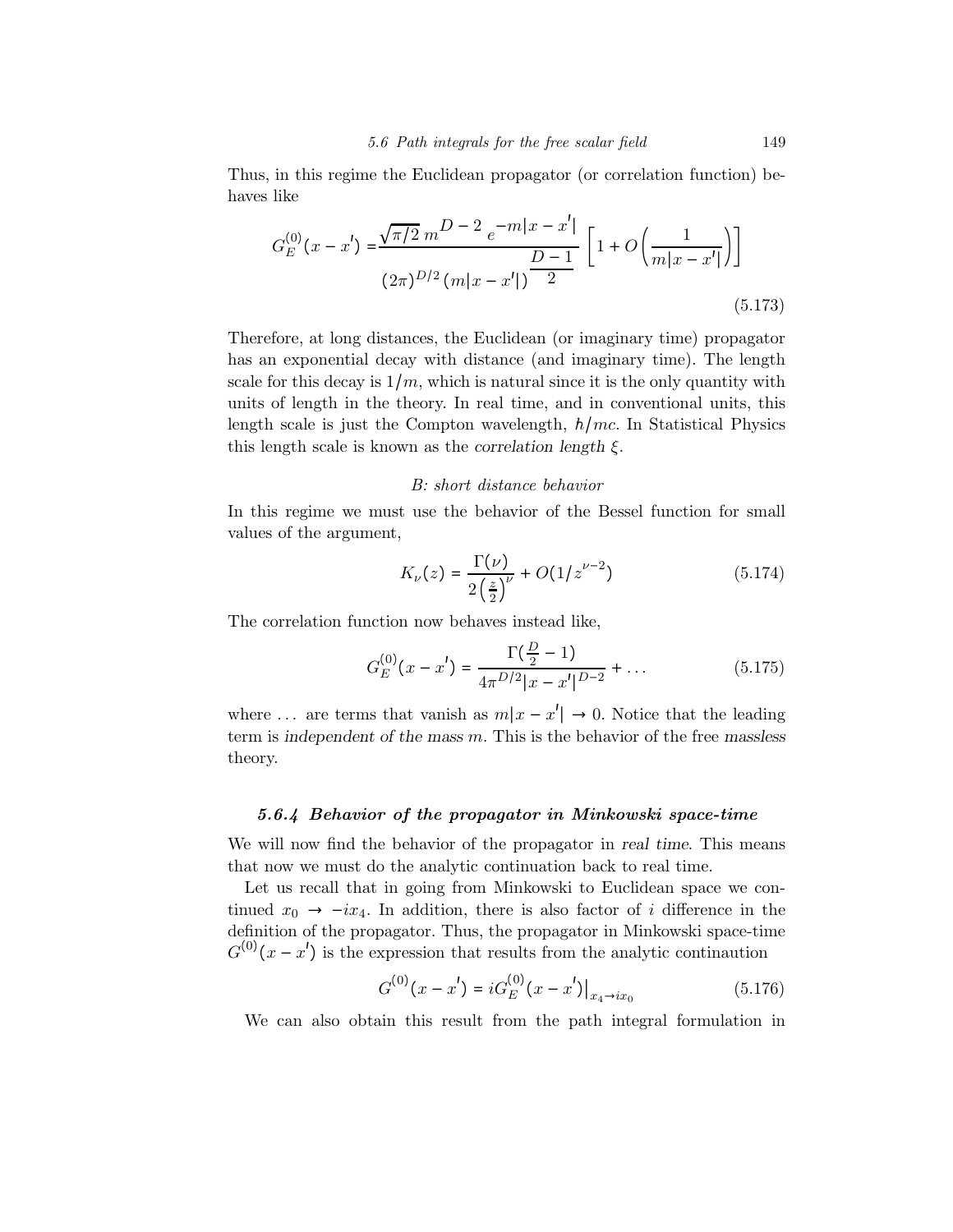Minkowski space-time. Indeed, the generating functional for a free real massive scalar field  $Z[J]$  in  $D = d + 1$  dimensional Minkowski space-time is

$$
Z[J] = \int \mathcal{D}\phi e^{i \int d^D x \left[ \frac{1}{2} (\partial \phi)^2 - \frac{m^2}{2} \phi^2 + J\phi \right]}
$$
(5.177)

Hence, the expectation value to the time-ordered product of two field is

$$
\langle 0|T\phi(x)\phi(y)|0\rangle = -\frac{1}{Z[J]} \frac{\delta Z[J]}{\delta J(x)\delta J(y)}\Big|_{J=0} \tag{5.178}
$$

On the other hand, for a free field the generating function is given by (up to a normalization constant  $\mathcal{N}$ )

$$
Z[J] = \mathcal{N} \Big[ \text{Det} \left( \partial^2 + m^2 \right) \Big]^{-1/2} e^{\frac{i}{2} \int d^D x \int d^D y J(x) G^{(0)}(x - y) J(y)} \tag{5.179}
$$

where  $G_0(x - y)$  is the Green function of the Klein-Gordon operator and satisfies

$$
\left(\partial^2 + m^2\right) G^{(0)}(x - y) = \delta^D(x - y) \tag{5.180}
$$

Hence, we obtain the expected result

$$
\langle 0|T\phi(x)\phi(y)|0\rangle = -iG^{(0)}(x-y) \tag{5.181}
$$

Let us compute the propagator in  $D = 4$  Minkowski space-time by analytic continuation from the  $D = 4$  Euclidean propagator. The relativistic interval s is given by

$$
s^{2} = (x_{0} - x'_{0})^{2} - (\boldsymbol{x} - \boldsymbol{x}')^{2}
$$
 (5.182)

The Euclidean interval (length)  $|x - x'|$ , and the relativistic interval s are related by

$$
|x - x'| = \sqrt{(x - x')^2} \to \sqrt{-s^2}
$$
 (5.183)

Therefore, in  $D = 4$  space-time dimensions, the Minkowski space propagator is

$$
G^{(0)}(x - x') = \frac{i}{4\pi^2} \frac{m}{\sqrt{-s^2}} K_1(m\sqrt{-s^2})
$$
 (5.184)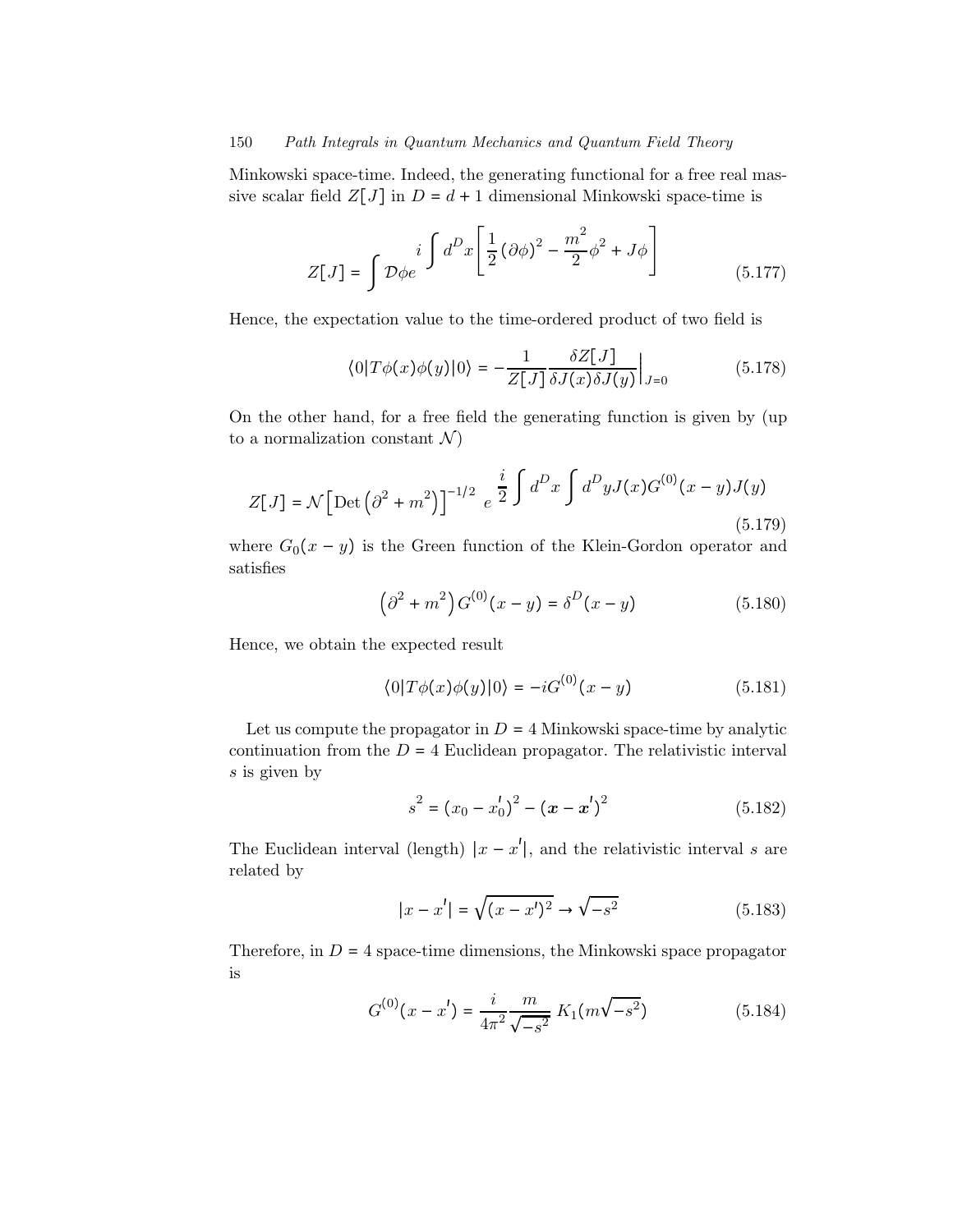We will need the asymptotic behavior of the Bessel function  $K_1(z)$ ,

$$
K_1(z) = \sqrt{\frac{\pi}{2z}} e^{-z} \left[ 1 + \frac{3}{8z} + \dots \right] \qquad , \text{ for } z \gg 1
$$
  

$$
K_1(z) = \frac{1}{z} + \frac{z}{2} \left( \ln z + C - \frac{1}{2} \right) + \dots \qquad , \text{ for } z \ll 1 \qquad (5.185)
$$

where  $C = 0.577215...$  is the Euler-Mascheroni constant. Let us examine



Figure 5.7 Behaviors of the propagator in Minkowski space-time.

the behavior of Eq. (5.184) in the regimes: (a) space-like,  $s^2 < 0$ , and (b) time-like,  $s^2 > 0$ , intervals.

A: space-like intervals: 
$$
(x - x')^2 = s^2 < 0
$$

This is the space-like domain. By inspecting Eq. (5.184) we see that for space-like separations, the factor  $\sqrt{-s^2}$  is a positive real number. Consequently the argument of the Bessel function is real (and positive), and the propagator is pure imaginary. In particular we see that, for  $s^2$  < 0 the Minkowski propagator is essentially the Euclidean correlation function,

$$
G^{(0)}(x - x') = iG_E^{(0)}(x - x'), \qquad \text{for } s^2 < 0 \tag{5.186}
$$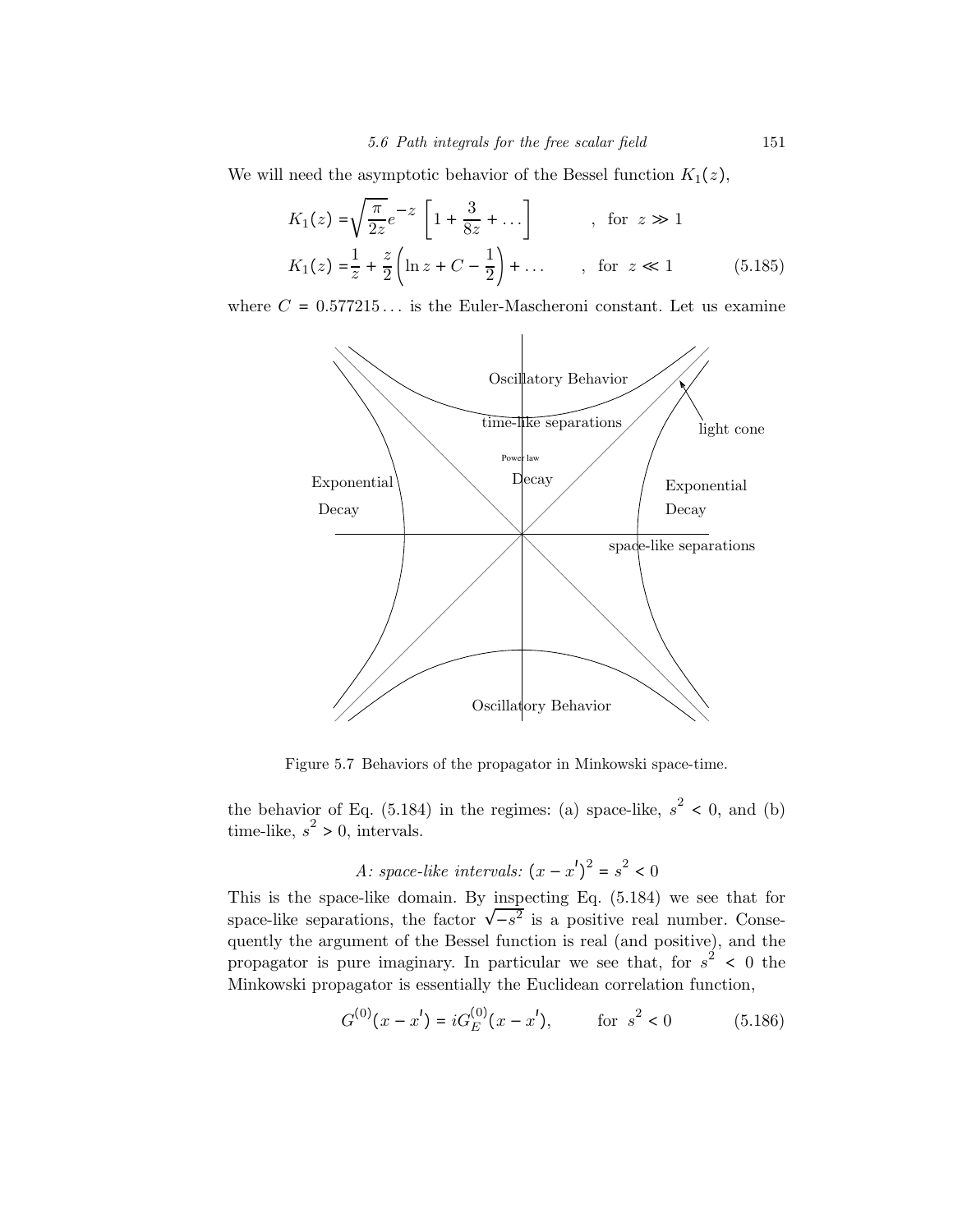Hence, for  $s^2 < 0$  we have the asymptotic behaviors,

$$
G^{(0)}(x - x') = i \frac{\sqrt{\pi/2}}{4\pi^2} \frac{m^2}{\left(m\sqrt{-s^2}\right)^{3/2}} e^{-m\sqrt{-s^2}}, \quad \text{for } m\sqrt{-s^2} \gg 1
$$
  

$$
G^{(0)}(x - x') = \frac{i}{4\pi^2(-s^2)}, \qquad \text{for } m\sqrt{-s^2} \ll 1 \quad (5.187)
$$

B: time-like intervals:  $(x - x')^2 = s^2 > 0$ 

This is the time-like domain. The analytic continuation yields

$$
G^{(0)}(x - x') = \frac{m}{4\pi^2 \sqrt{s^2}} K_1(im\sqrt{s^2})
$$
\n(5.188)

For pure imaginary arguments, the Bessel function  $K_1(iz)$  is the analytic continuation of the Hankel function,  $K_1(iz) = -\frac{\pi}{2} H_1^{(1)}(-z)$  . This function is oscillatory for large values of its argument. Indeed, we now get the behaviors

$$
G^{(0)}(x - x') = \frac{\sqrt{\pi/2}}{4\pi^2} \frac{m^2}{(m\sqrt{s^2})^{3/2}} e^{im\sqrt{s^2}}, \qquad \text{for } m\sqrt{s^2} \gg 1
$$
  

$$
G^{(0)}(x - x') = \frac{1}{4\pi^2 s^2}, \qquad \text{for } m\sqrt{s^2} \ll 1 \quad (5.189)
$$

Notice that, up to a factor of  $i$ , the short distance behavior is the same for both time-like and space like separations. The main difference is that at large time-like separations we get an oscillatory behavior instead of an exponential decay. The length scale of the oscillations is, once again, set by the only scale in the theory, the Compton wavelength.

#### 5.7 Exponential decays and mass gaps

The exponential decay at long space-like separations (and the oscillatory behavior at long time-like separations) is not a peculiarity of the free field theory. It is a general consequence of the existence of a mass gap in the spectrum. We can see that by considering the 2-point function of a generic theory, for simplicity in imaginary time. The 2-point function is

$$
G^{(2)}(\mathbf{x} - \mathbf{x}', \tau - \tau') = \langle 0|T\hat{\phi}(\mathbf{x}, \tau)\hat{\phi}(\mathbf{x}', \tau')|0\rangle \qquad (5.190)
$$

where  $T$  is the imaginary time-ordering operator.

The Heisenberg representation of the operator  $\phi$  in imaginary time is  $(h = 1)$ 

$$
\hat{\phi}(\mathbf{x},\tau) = e^{H\tau} \hat{\phi}(\mathbf{x},0) e^{-H\tau}
$$
\n(5.191)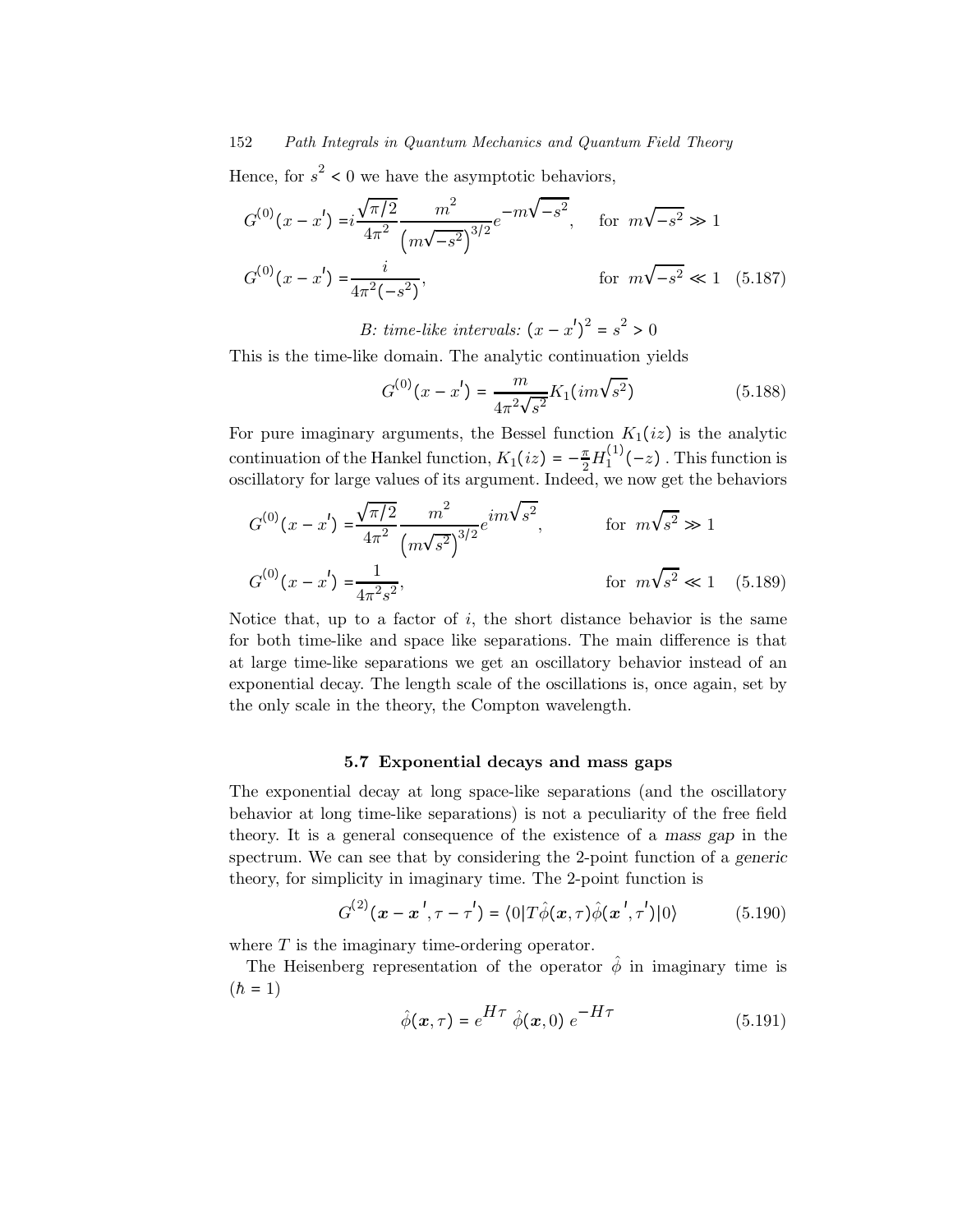Hence, we can write the 2-point function as

$$
G^{(2)}(\mathbf{x} - \mathbf{x}', \tau - \tau') =
$$
  
\n
$$
= \theta(\tau - \tau') \langle 0|e^{H\tau} \hat{\phi}(\mathbf{x}, 0) e^{-H(\tau - \tau')} \hat{\phi}(\mathbf{x}', 0) e^{-H\tau'} |0\rangle
$$
  
\n
$$
+ \theta(\tau' - \tau) \langle 0|e^{H\tau'} \hat{\phi}(\mathbf{x}', 0) e^{-H(\tau' - \tau)} \hat{\phi}(\mathbf{x}, 0) e^{-H\tau} |0\rangle
$$
  
\n
$$
= \theta(\tau - \tau') e^{E_0(\tau - \tau')} \langle 0|\hat{\phi}(\mathbf{x}, 0) e^{-H(\tau - \tau')} \hat{\phi}(\mathbf{x}', 0) |0\rangle
$$
  
\n
$$
+ \theta(\tau' - \tau) e^{E_0(\tau' - \tau)} \langle 0|\hat{\phi}(\mathbf{x}', 0) e^{-H(\tau' - \tau)} \hat{\phi}(\mathbf{x}, 0) |0\rangle
$$
  
\n(5.192)

We now insert a complete set of eigenstates  $\{|n\rangle\}$  of the Hamiltonian  $\hat{H}$ , with eigenvalues  ${E_n}$ . The 2-point function now reads,

$$
G^{(2)}(\boldsymbol{x} - \boldsymbol{x}', \tau - \tau') =
$$
  
\n
$$
= \theta(\tau - \tau') \sum_{n} \langle 0|\hat{\phi}(\boldsymbol{x}, 0)|n\rangle \langle n|\hat{\phi}(\boldsymbol{x}', 0)|0\rangle e^{-(E_{n} - E_{0})(\tau - \tau')}
$$
  
\n
$$
+ \theta(\tau' - \tau) \sum_{n} \langle 0|\hat{\phi}(\boldsymbol{x}', 0)|n\rangle \langle n|\hat{\phi}(\boldsymbol{x}, 0)|0\rangle e^{-(E_{n} - E_{0})(\tau' - \tau)}
$$
  
\n(5.193)

Since

$$
\hat{\phi}(\boldsymbol{x},0) = e^{i\hat{\boldsymbol{P}}\cdot\boldsymbol{x}} \hat{\phi}(0,0) e^{-i\hat{\boldsymbol{P}}\cdot\boldsymbol{x}}
$$
\n(5.194)

and, in a translation invariant system, the eigenstates of the Hamiltonian are also eigenstates of the total momentum  $P$ 

$$
\hat{\boldsymbol{P}}|0\rangle = 0, \qquad \hat{\boldsymbol{P}}|n\rangle = \boldsymbol{P}_n|n\rangle, \tag{5.195}
$$

where  $P_n$  is the linear momentum of state  $|n\rangle$ , we can write

$$
\langle 0|\hat{\phi}(\boldsymbol{x},0)|n\rangle \langle n|\hat{\phi}(\boldsymbol{x}',0)|0\rangle = |\langle 0|\hat{\phi}(0,0)|n\rangle|^2 e^{-i\boldsymbol{P}_n \cdot (\boldsymbol{x}-\boldsymbol{x}')}\quad (5.196)
$$

Using the above expressions we can rewrite Eq. (5.193) in the form

$$
G^{(2)}(\mathbf{x} - \mathbf{x}', \tau - \tau')
$$
  
=  $\sum_{n} |\langle 0|\hat{\phi}(0,0)|n\rangle|^{2} \left[\theta(\tau - \tau')e^{-i\mathbf{P}_{n} \cdot (\mathbf{x} - \mathbf{x}')}e^{-(E_{n} - E_{0})(\tau - \tau')}\right]$   
+  $\theta(\tau' - \tau)e^{-i\mathbf{P}_{n} \cdot (\mathbf{x}' - \mathbf{x})}e^{-(E_{n} - E_{0})(\tau' - \tau)}]$  (5.197)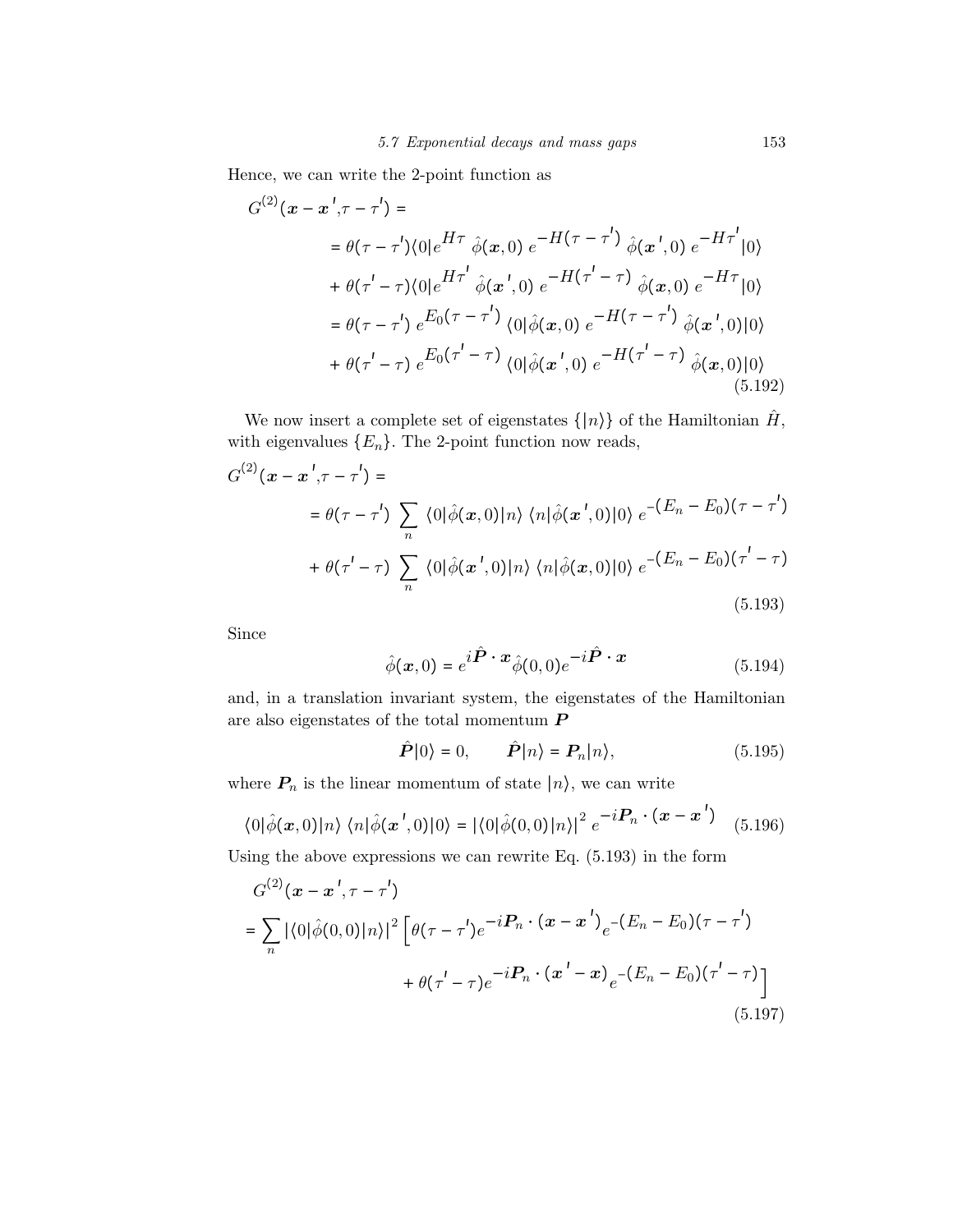Thus, at equal positions,  $x = x'$ , we obtain the following simpler expression in the imaginary time interval  $\tau - \tau'$ 

$$
G^{(2)}(0, \tau - \tau') = \sum_{n} |\langle 0|\hat{\phi}(\mathbf{0}, 0)|n\rangle|^2 \times e^{-(E_n - E_0)|\tau - \tau'|}
$$
(5.198)

In the limit of large imaginary time separation,  $|\tau - \tau'| \rightarrow \infty$ , there is always a largest non-vanishing term in the sums. This is the term for the state  $|n_0\rangle$  that mixes with the vacuum state  $|0\rangle$  through the field operator  $\hat{\phi}$ , and with the lowest excitation energy, the mass gap  $E_{n_0} - E_0$ . Hence, for large imaginary time separations,  $|\tau - \tau'| \to \infty$ , the 2-point function decays exponentially,

$$
G^{(2)}(0, \tau - \tau') \simeq |\langle 0|\hat{\phi}(\mathbf{0}, 0)|n_0\rangle|^2 \times e^{-(E_{n_0} - E_0)|\tau - \tau'|}
$$
(5.199)

a result that we already derived for a free field in Eq.(5.173). Therefore, if the spectrum has a gap, the correlation functions (or propagators) decay exponentially in imaginary time. In real time we will get, instead, an oscillatory behavior. This is a very general result.

Finally, notice that Lorentz invariance in Minkowski space-time (real time) implies rotational (Euclidean) invariance in imaginary time. Hence, exponential decay in imaginary times, at equal positions, must imply (in general) exponential decay in real space at equal imaginary times. Thus, in a Lorentz invariant system the propagator at space-like separations is always equal to the propagator in imaginary time.

#### 5.8 Scalar fields at finite temperature

We will now discuss briefly the behavior of free scalar fields in thermal equilibrium at finite temperature  $T$ . We will give a more detailed discussion in Chapter 10 where we will discuss more extensively the relation between observables and propagators.

We saw in Section 5.5 that the field theory is now defined on an Euclidean cylindrical space-time which is finite and periodic along the imaginary time direction with circumference  $\beta = 1/T$ , where T is the temperature (where we set the Boltzmann constant  $k_B = 1$ ). Hence the imaginary time dimension has been compactified.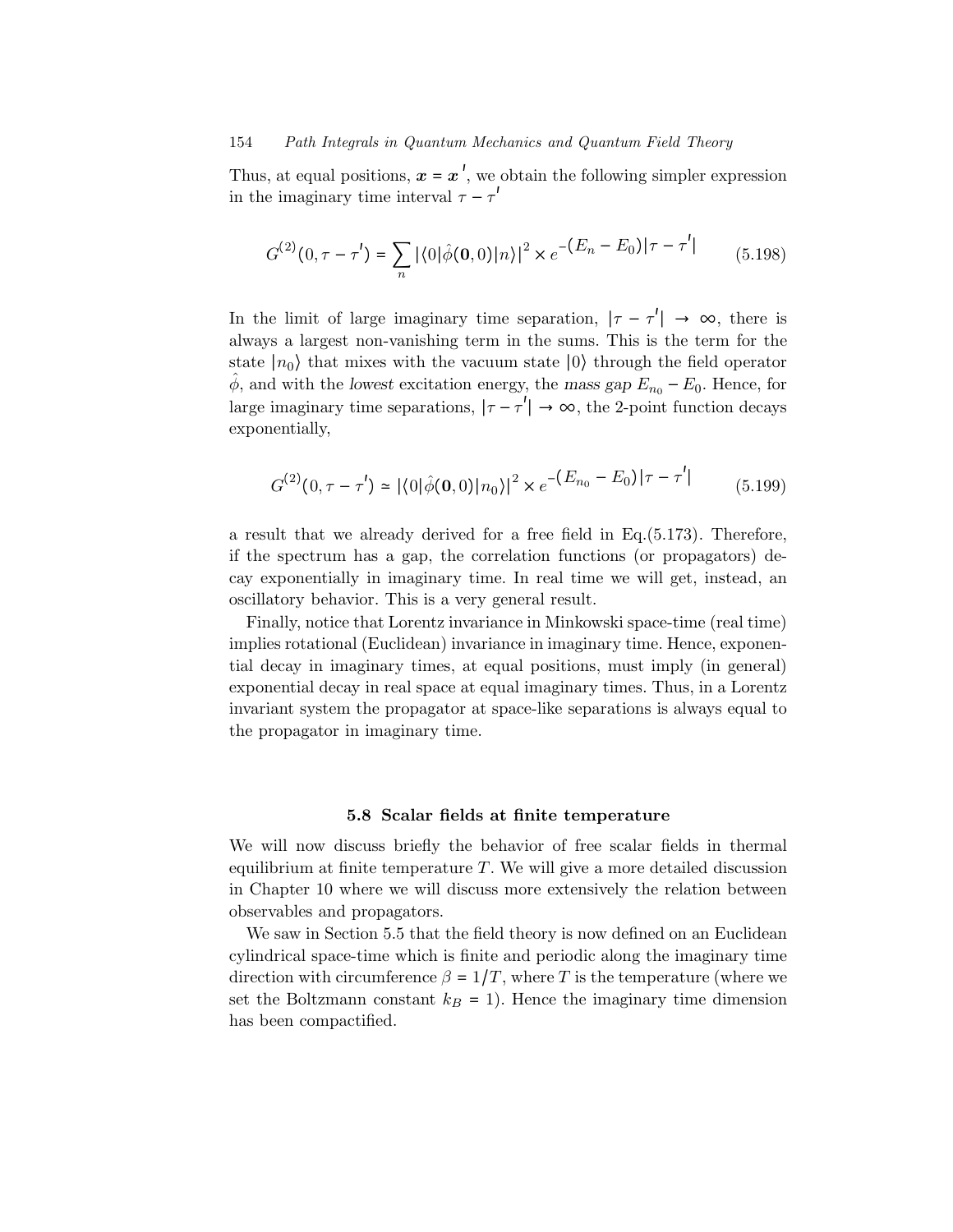#### 5.8.1 The free energy

Let us begin by computing the free energy. We will work in  $D = d + 1$ Euclidean space-time dimensions. The partition function  $Z(T)$  is computed by the result of Eq.(5.146) except that the differential operator now is

$$
\hat{A} = -\partial_{\tau}^{2} - \partial^{2} + m^{2},
$$
\n(5.200)

with the caveat that now  $\partial^2$  denotes the the Laplacian operator that acts only on the spacial coordinates, x, and that the imaginary time is periodic. The mode expansion for the field in this Euclidean (cylinder) space is

$$
\phi(\mathbf{x},\tau) = \sum_{n=-\infty}^{\infty} \int \frac{d^d p}{(2\pi)^d} \phi(\omega_n, \mathbf{p}) e^{i\omega_n \tau + i\mathbf{p} \cdot \mathbf{x}}
$$
(5.201)

where  $\omega_n = 2\pi T n$  are the Matsubara frequencies and  $n \in \mathbb{Z}$ . The field operator is periodic in the imaginary time  $\tau$  with period  $\beta = 1/T$ . The Euclidean action now is

$$
S = \int_0^{\beta} d\tau \int d^d x \left[ \frac{1}{2} (\partial_{\tau} \phi)^2 + \frac{1}{2} (\partial \phi)^2 + \frac{1}{2} m^2 \phi^2 \right]
$$
  
\n
$$
= \frac{\beta}{2} \int \frac{d^d p}{(2\pi)^d} (p^2 + m^2) |\phi_0(p)|^2
$$
  
\n
$$
+ \beta \int \frac{d^d p}{(2\pi)^d} \sum_{n \ge 1} (\omega_n^2 + p^2 + m^2) |\phi(\omega_n, p)|^2
$$
(5.202)

where we split the action into the sum of the contribution from the zerofrequency Matsubara mode, denoted by  $\phi_0(\mathbf{p}) = \phi(0, \mathbf{p})$ , and the contributions of the modes for the rest of the frequencies.

Since the free energy is given by  $F(T) = -T \ln Z(T)$ , we need to compute (again, up to the usual UV divergent normalization constant)

$$
F(T) = \frac{T}{2} \ln \text{Det} \left[ -\partial_{\tau}^{2} - \partial^{2} + m^{2} \right]
$$
 (5.203)

We can now expand the determinant in the eigenvalues of the operator  $-\partial_{\tau}^{2} - \partial_{\tau}^{2} + m^{2}$ , and obtain the formally divergent expression

$$
F(T) = \frac{1}{2}VT \int \frac{d^d p}{(2\pi)^d} \sum_{n=-\infty}^{\infty} \ln (\beta[\omega_n^2 + p^2 + m^2])
$$
 (5.204)

where  $V$  is the spatial volume. This expression is formally divergent both in the momentum integrals and in the frequency sum and needs to be regularized. We already encountered this problem in our discussion of path integrals in Quantum Mechanics. As in that case we will recall that we have a formally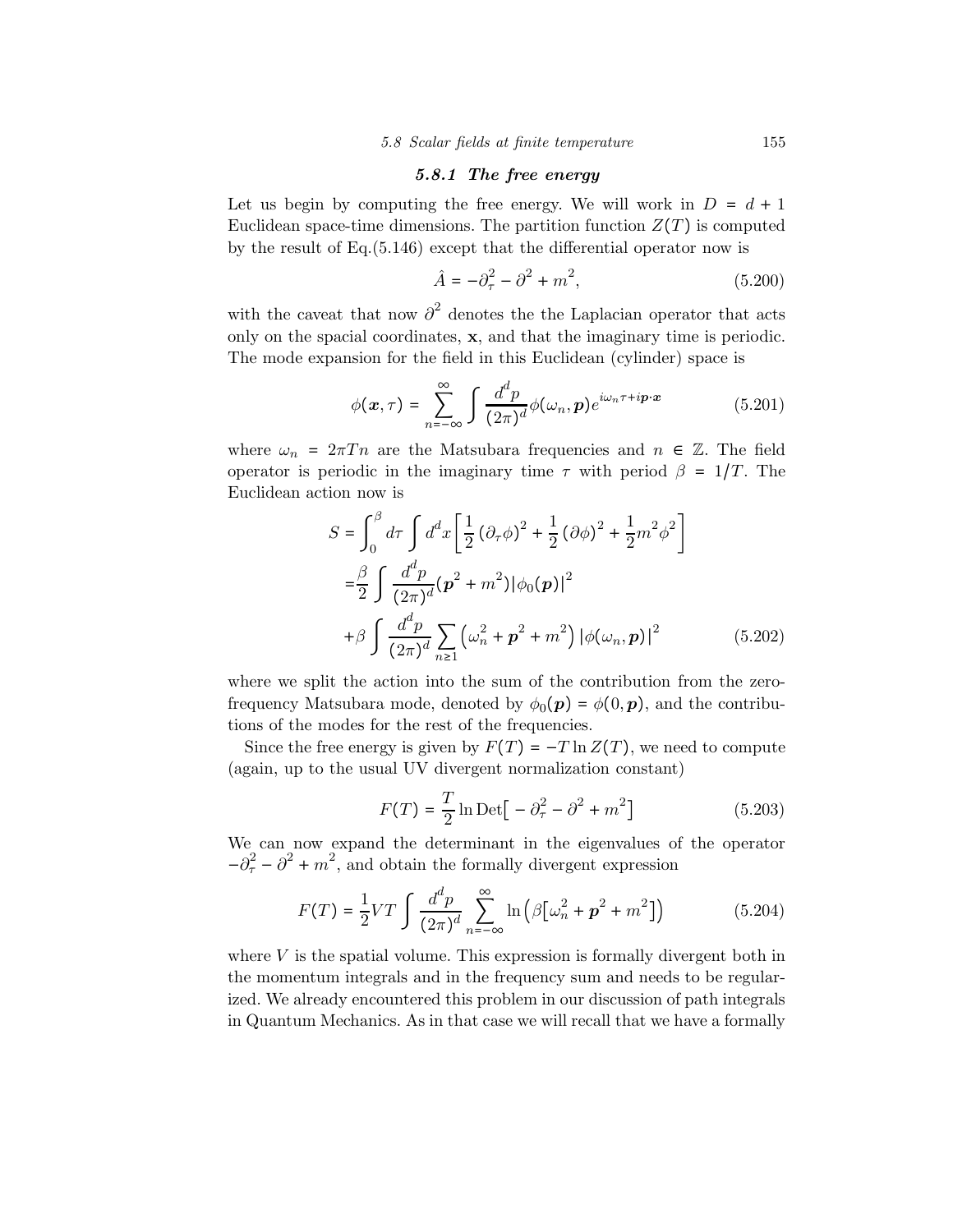divergent normalization constant,  $\mathcal{N}$ , which we have not made explicit here and that can be defined as to cancel the divergence of the frequency sum (as we did in Eq. $(5.84)$ ).

The regularized frequency sum can now be computed

$$
F(T) = VT \int \frac{d^d p}{(2\pi)^d} \ln \left[ \left( \beta \left( p^2 + m^2 \right)^{1/2} \right) \prod_{n=1}^{\infty} \left( 1 + \frac{p^2 + m^2}{\omega_n^2} \right) \right] \quad (5.205)
$$

Using the identity of Eq.(5.85) the free energy  $F(T)$  becomes

$$
F(T) = VT \int \frac{d^d p}{(2\pi)^d} \ln \left[ 2 \sinh \left( \frac{\sqrt{p^2 + m^2}}{2T} \right) \right]
$$
 (5.206)

which can be written in the form

$$
F(T) = V\varepsilon_0 + VT \int \frac{d^d p}{(2\pi)^d} \ln\left(1 - e^{-\frac{\sqrt{p^2 + m^2}}{T}}\right)
$$
 (5.207)

where

$$
\varepsilon_0 = \frac{1}{2} \int \frac{d^d p}{(2\pi)^d} \sqrt{\mathbf{p}^2 + m^2} \tag{5.208}
$$

is the (ultraviolet divergent) vacuum (ground state) energy density. Notice that the ultraviolet divergence is absent in the finite temperature contribution.

## 5.8.2 The thermal propagator

The thermal propagator is the time-ordered propagator in imaginary time. It is equivalent to the Euclidean correlation function on the cylindrical geometry. We will denote the thermal propagator by

$$
G_T^{(0)}(\boldsymbol{x},\tau) = \langle \phi(\boldsymbol{x},\tau)\phi(\mathbf{0},0)\rangle_T \tag{5.209}
$$

It has the Fourier expansion

$$
\langle \phi(\mathbf{x}, \tau) \phi(\mathbf{0}, 0) \rangle_T = \frac{1}{\beta} \sum_{n = -\infty}^{\infty} \int \frac{d^d p}{(2\pi)^d} \frac{e^{i\omega_n \tau + i\mathbf{p} \cdot \mathbf{x}}}{\omega_n^2 + \mathbf{p}^2 + m^2}
$$
(5.210)

where, once again,  $\omega_n = 2\pi T n$  are the Matsubara frequencies.

We will now obtain two useful expressions for the thermal propagator. The expression follows from doing the momentum integrals first. In fact, by observing that the Matsubara frequencies act as mass terms of a field in one dimension lower, which allows us to identify the integrals in Eq.(5.210) with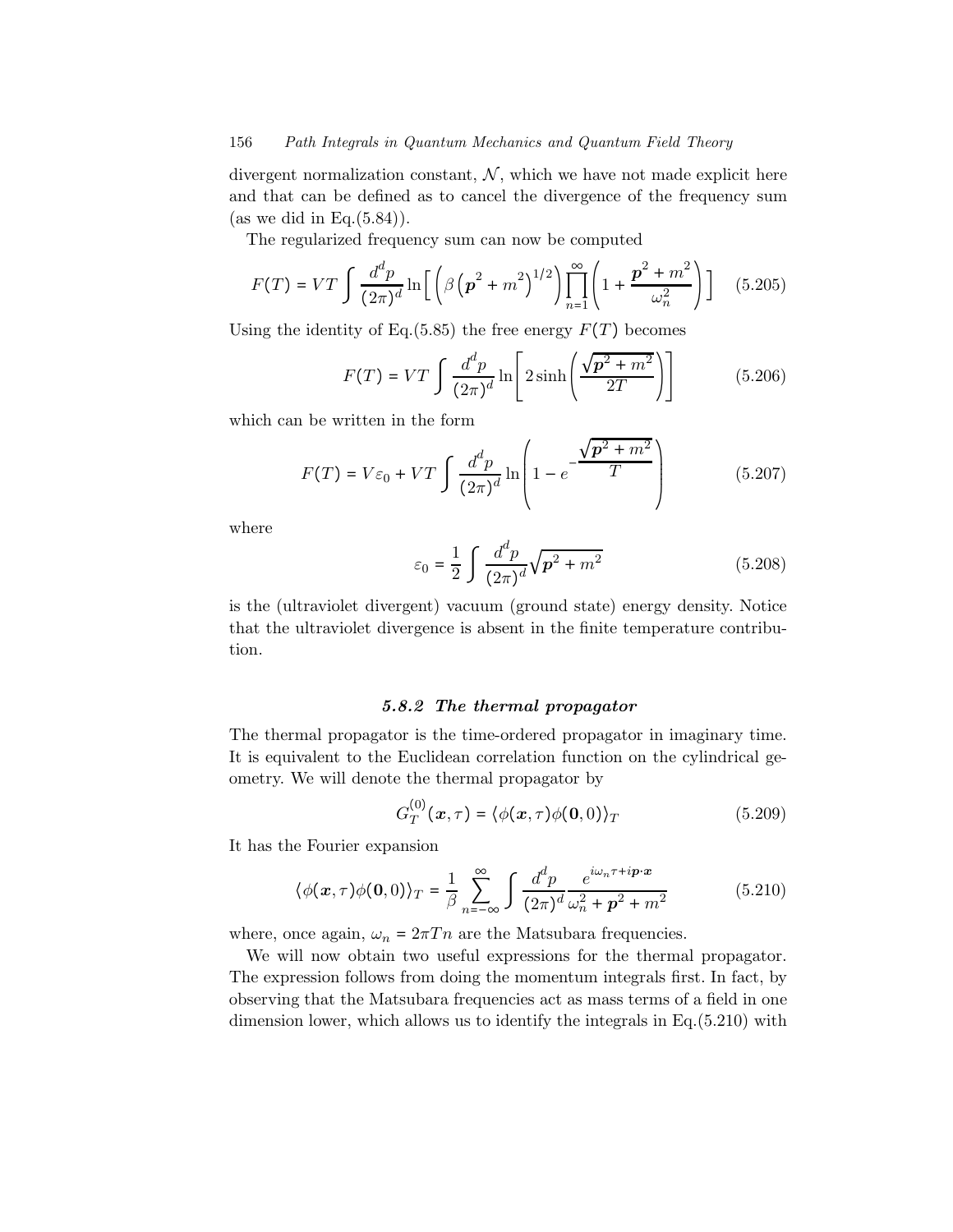the Euclidean propagators of an infinite number of fields, each labeled by an integer  $n$ , in  $d$  Euclidean dimensions with mass squared equal to

$$
m_n^2 = m^2 + \omega_n^2 \tag{5.211}
$$

We can now use the result of Eq.  $(5.170)$  for the Euclidean correlator (now in d Euclidean dimensions) and write the thermal propagator as the following series

$$
G_T^{(0)}(\boldsymbol{x},\tau) = \frac{1}{\beta} \sum_{n=-\infty}^{\infty} \frac{e^{i\omega_n \tau}}{(2\pi)^{d/2}} \left( \frac{m_n}{|x - x'|} \right)^{\frac{d}{2}} - 1 K_{\frac{d}{2}-1}(m_n|\boldsymbol{x}|) \qquad (5.212)
$$

where  $m_n$  is given in Eq.(5.211). Since the thermal propagator is expressed as an infinite series of massive propagators, each with increasing masses, it implies that at distances large compared with the length scale  $\lambda_T = (2\pi T)^{-1}$ , known as the thermal wavelength, all the terms of the series become negligible compared with the term with vanishing Matsubara frequency. In this limit, the thermal propagator reduces to the correlator of the classical theory in d (spatial) Euclidean dimensions,

$$
G_T^{(0)}(\mathbf{x},\tau) \simeq \langle \phi(\mathbf{x})\phi(\mathbf{0})\rangle, \qquad \text{for } |\mathbf{x}| \gg \lambda_T \tag{5.213}
$$

In other terms, at distances large compared with the circumference  $\beta$  of the the cylindrical Euclidean space-time, the theory becomes asymptotically equivalent to the Euclidean theory in one space-time dimension less.



Figure 5.8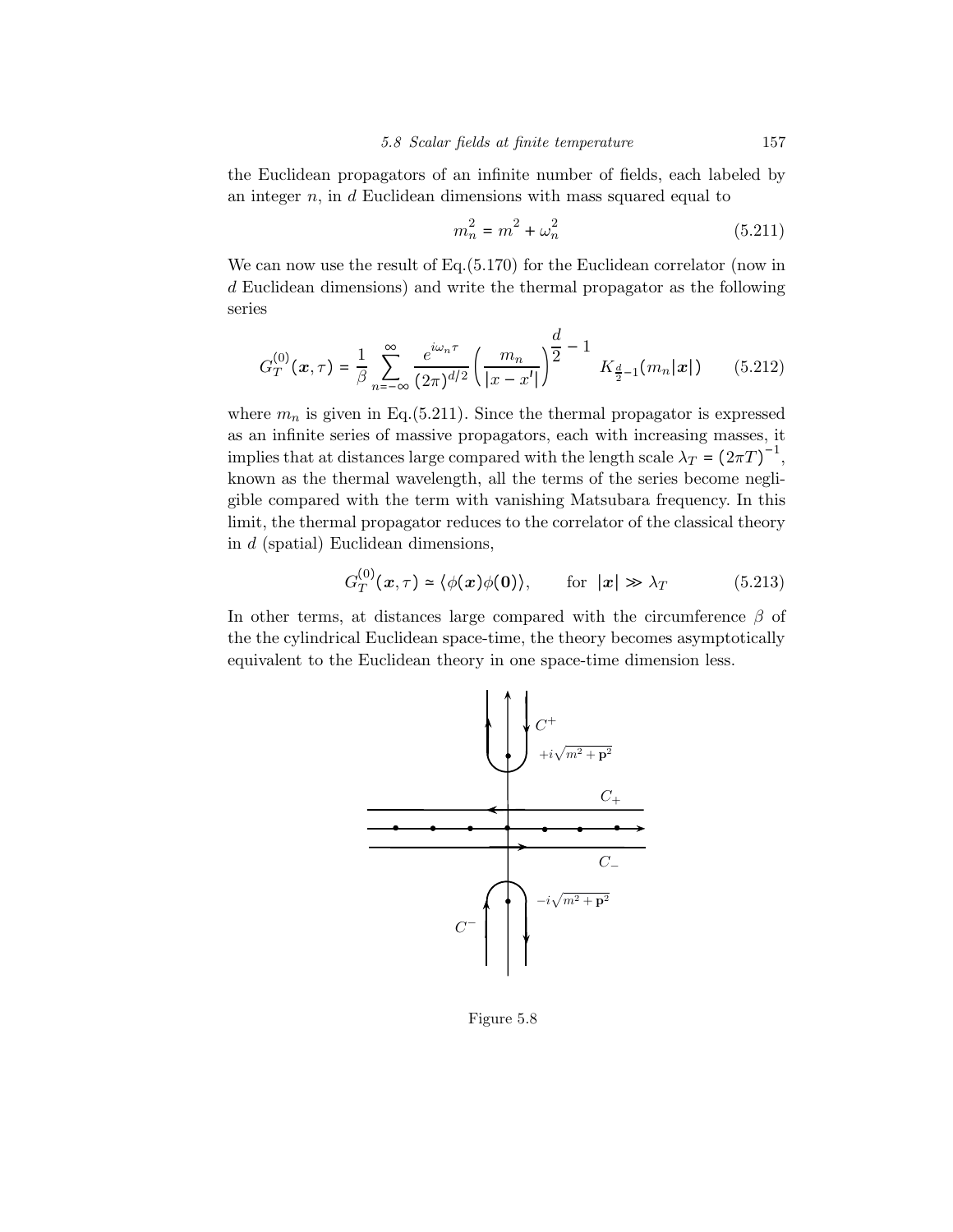We will now find an alternative expression for the thermal propagator by doing the sum over Matsubara frequencies shown in Eq.(5.210). We will use the residue theorem to represent the sum as a contour integral on the complex plane, as shown in Fig.5.8,

$$
\frac{1}{\beta} \sum_{n=-\infty}^{\infty} \frac{e^{i\omega_n \tau}}{\omega_n^2 + p^2 + m^2} = \frac{1}{2} \oint_{C_+ \cup C_-} \frac{dz}{2\pi i} \frac{e^{iz\tau}}{z^2 + m^2 + p^2} \cot\left(\frac{z}{2T}\right) \tag{5.214}
$$

where the (positively oriented) contour  $C = C_-\cup C_+$  in the complex z plane is shown in Fig.5.8. The black dots on the real axis of represent the integers  $z = n$ , while the black dots on the imaginary axis represent the poles at  $\pm i\sqrt{m^2+p^2}$ . Upon distorting the contour  $C_+$  to the negatively oriented contour  $C^+$  of the upper half-plane, and the contour  $C^-$  to the negatively oriented contour  $C^-$  of the lower half-plane, we can evaluate the integrals by using the residue theorem once again, but now at the poles on the imaginary axis.

This computation yields the following result for the thermal propagator

$$
G_T(x,\tau) = \int \frac{d^d p}{(2\pi)^d} \frac{\coth\left(\frac{\sqrt{p^2 + m^2}}{2T}\right)}{2\sqrt{p^2 + m^2}} e^{-|\tau| \sqrt{p^2 + m^2}} e^{i\mathbf{p} \cdot \mathbf{x}}
$$
(5.215)

This expression applies to the regime  $\tau \ll \beta = 1/T$  in which quantum fluctuations play a dominant role. After a little algebra, we can now write the thermal propagator as

$$
G_T(\mathbf{x}, \tau) = \int \frac{d^d p}{(2\pi)^d} \frac{e^{-|\tau|} \sqrt{p^2 + m^2} e^{i \mathbf{p} \cdot \mathbf{x}}}{2\sqrt{p^2 + m^2}} + \int \frac{d^d p}{(2\pi)^d} \frac{1}{\exp\left(\frac{\sqrt{p^2 + m^2}}{T}\right) - 1} \frac{e^{-|\tau|} \sqrt{p^2 + m^2} e^{i \mathbf{p} \cdot \mathbf{x}}}{\sqrt{p^2 + m^2}} \quad (5.216)
$$

By inspection of Eq.(5.216), we see that the first term on the r.h.s is the  $T \rightarrow 0$  limit, and that it is just (as it should be!) the propagator in  $D = d+1$ Euclidean space-time dimensions  $G_E^{(0)}(x, \tau)$ , after an integration over frequencies. The second term in the r.h.s. of Eq.(5.216) describes the contributions to the thermal propagator from thermal fluctuations, shown in the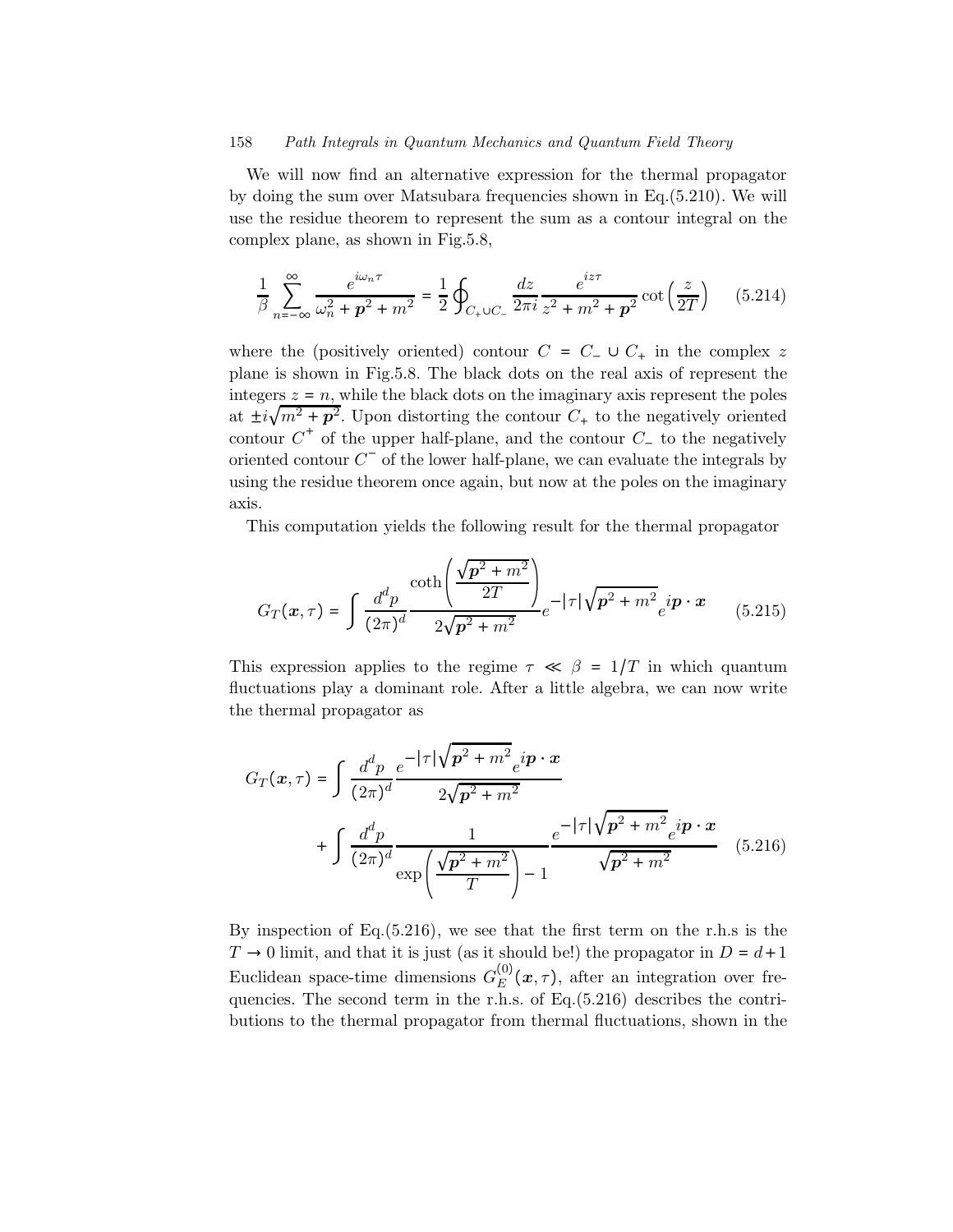form of the Bose occupation numbers, the Bose-Einstein distribution,

$$
n(\boldsymbol{p}, T) = \frac{1}{\exp\left(\frac{\sqrt{\boldsymbol{p}^2 + m^2}}{T}\right) - 1} \tag{5.217}
$$

The appearance of the Bose-Einstein distribution was to be expected (and, in fact, required) since the excitations of the scalar field are bosons.

Finally, we can find the time-ordered propagator, in real time  $x_0$ , at finite temperature T, that we will denote by  $G^{(0)}(x, x_0; T)$ . By means of the analytic continuation  $\tau \to ix_0$  of the of the thermal propagator of Eq.(5.216), we find,

$$
G^{(0)}(\boldsymbol{x}, x_0; T) = G_M^{(0)}(x)
$$
  
+ 
$$
\int \frac{d^d p}{(2\pi)^d} \frac{1}{\exp\left(\frac{\sqrt{p^2 + m^2}}{T}\right) - 1} e^{-i|x_0|\sqrt{p^2 + m^2}} e^{i\boldsymbol{p} \cdot \boldsymbol{x}} \qquad (5.218)
$$

where  $G_M^{(0)}(x)$  is the (Lorentz-invariant) Minkowski space-time propagator in D dimensions (i.e. at zero temperature), given in Section 5.6.4. Notice that the finite temperature contribution is not Lorentz-invariant. This result was expected since at finite temperature space and time do not play equivalent roles.